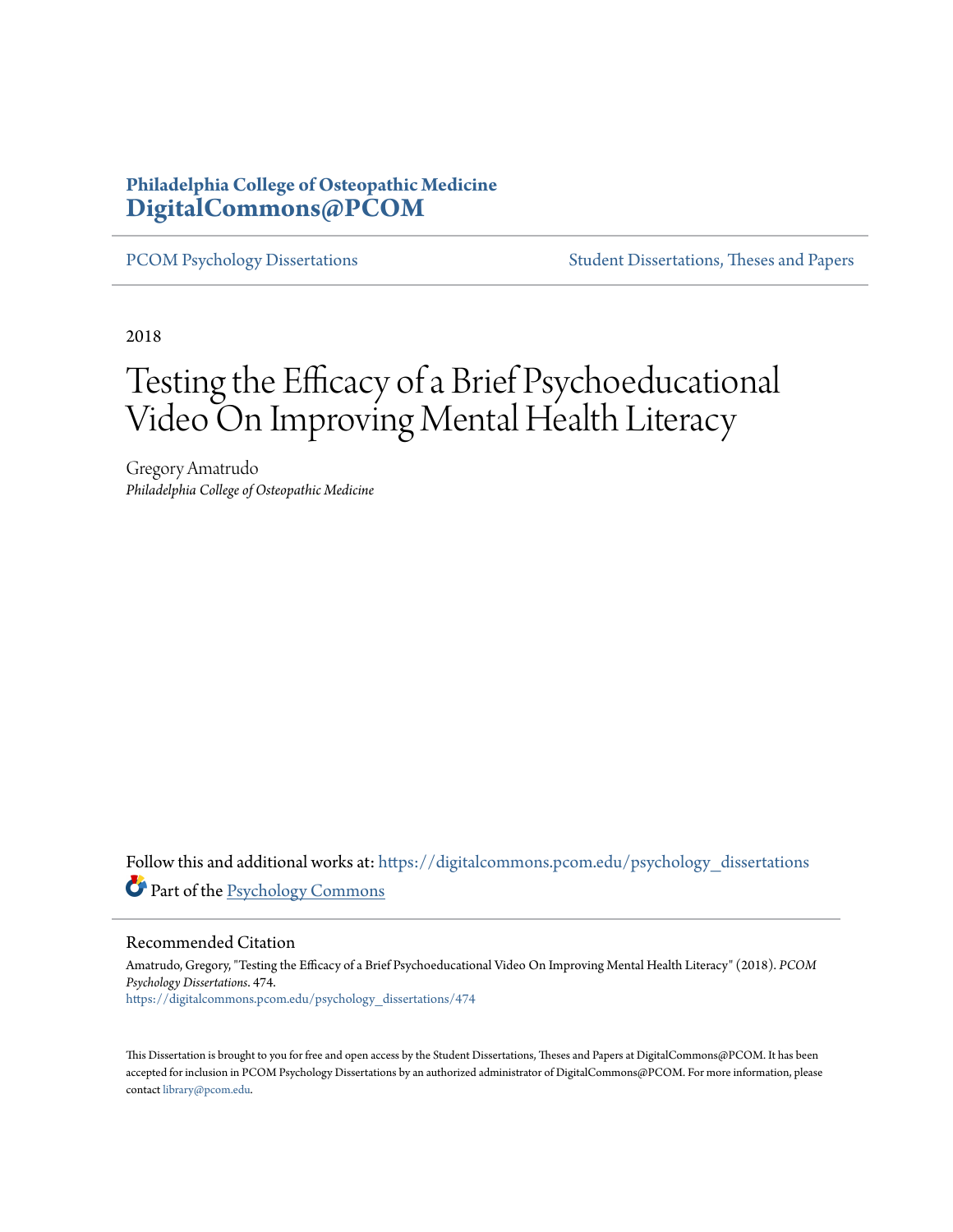Philadelphia College of Osteopathic Medicine

Department of Psychology

# TESTING THE EFFICACY OF A BRIEF PSYCHOEDUCATIONAL VIDEO ON IMPROVING MENTAL HEALTH LITERACY

By Gregory Amatrudo

Submitted in Partial Fulfillment of the Requirements for the Degree of

Doctor of Psychology

June 2018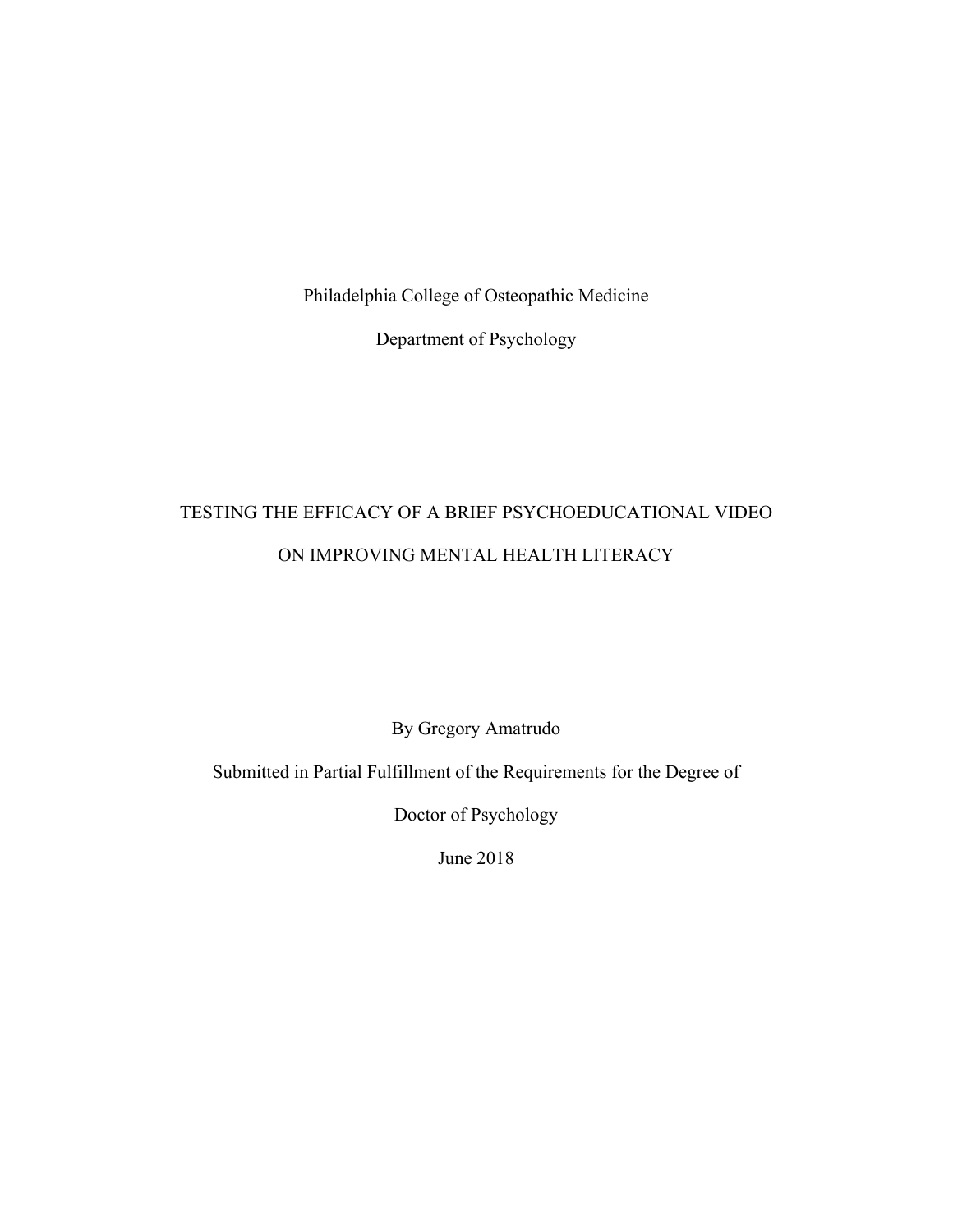## PHILADELPHIA COLLEGE OF OSTEOPATHIC MEDICINE DEPARTMENT OF PSYCHOLOGY

### **Dissertation Approval**

| This is to certify that the thesis presented to us by <u>Gregory</u> Arts trieds                   |
|----------------------------------------------------------------------------------------------------|
| on the $(0^{th})$ day of $\frac{M_{\text{A}}}{2}$ , 20 $\frac{M}{2}$ in partial fulfillment of the |
| requirements for the degree of Doctor of Psychology, has been examined and is                      |
| acceptable in both scholarship and literary quality.                                               |

Committee Members' Signatures:

Chairperson

**Chair, Department of Psychology**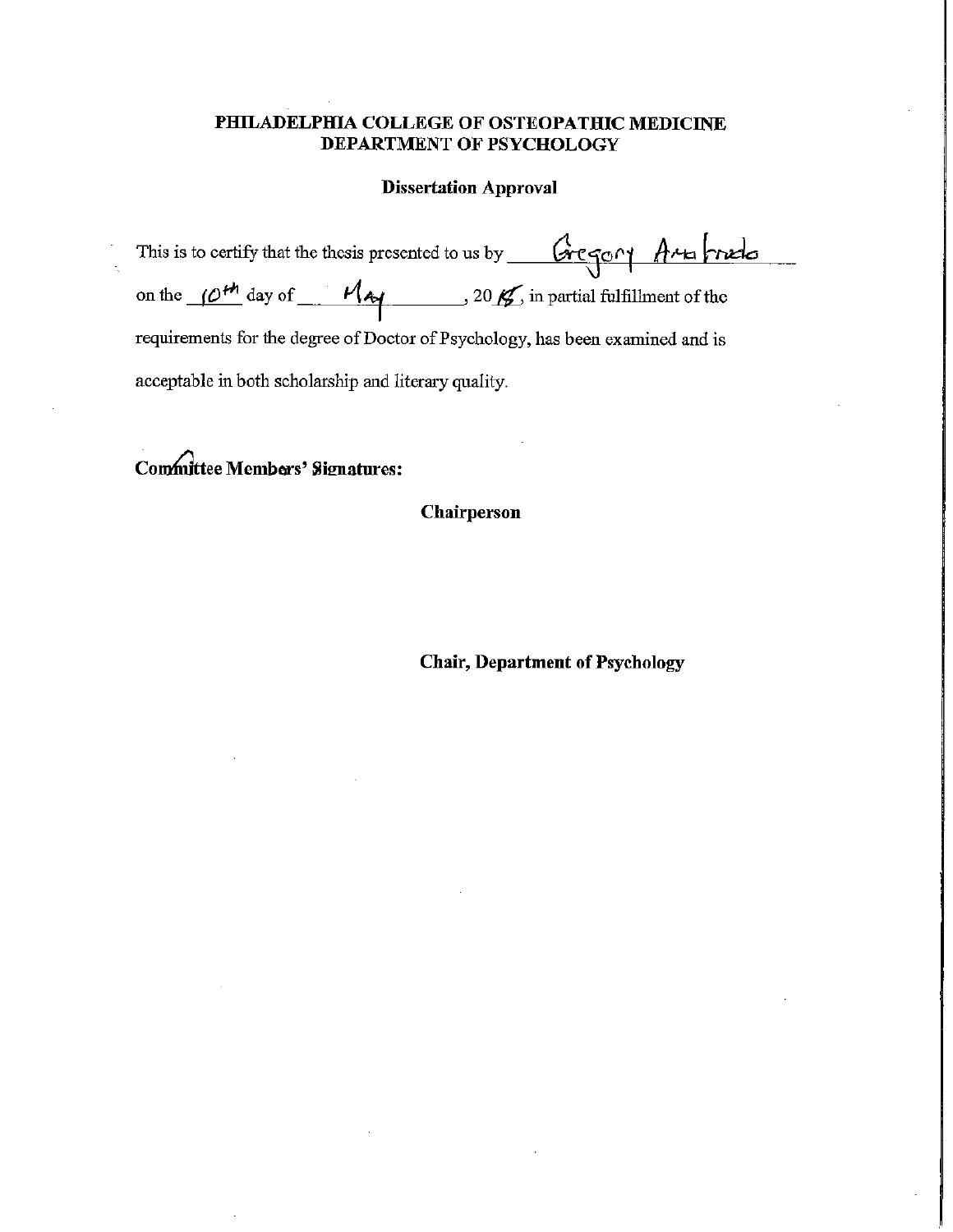#### Acknowledgements

First and foremost, I would like to that my committee members. I owe a great deal of gratitude to Dr. David Festinger, Dr. Bruce Zahn, and Dr. Debra Chiaradonna. Each of them provided unwavering support and truly helped me accomplish this great milestone.

Thank you to my wonderful parents and family. Without your support and encouragement, I would not be where I am today. To my father, thank you for always making time to listen to me when I needed an ear and for teaching me about patience and perseverance. To my mother, thank you for always knowing how to put a smile on my face and for the countless meals that you provided after late nights at the office. To my brother Gary, thank you for all of your support and always taking care of your "little bro." To my brother Joey, thank you for teaching me about sacrifice and persistence. Your determination and grit inspired me to push through the toughest of challenges. To our beloved baby Joey and baby Gary, I am so proud to be your uncle! I simply cannot wait to watch you both grow. Thank you to all of my friends, many of whom have stuck by my side since childhood. Thank you for always covering the bill knowing that I was living on a student's salary.

Last, I would like to thank my girlfriend, Megan. Right away, I know that when I am with you, I cannot lose. We have supported each other through each phase of this program and our love and commitment to each other has only grown stronger. No words can express how much you mean to me. Thank you for being you.

iii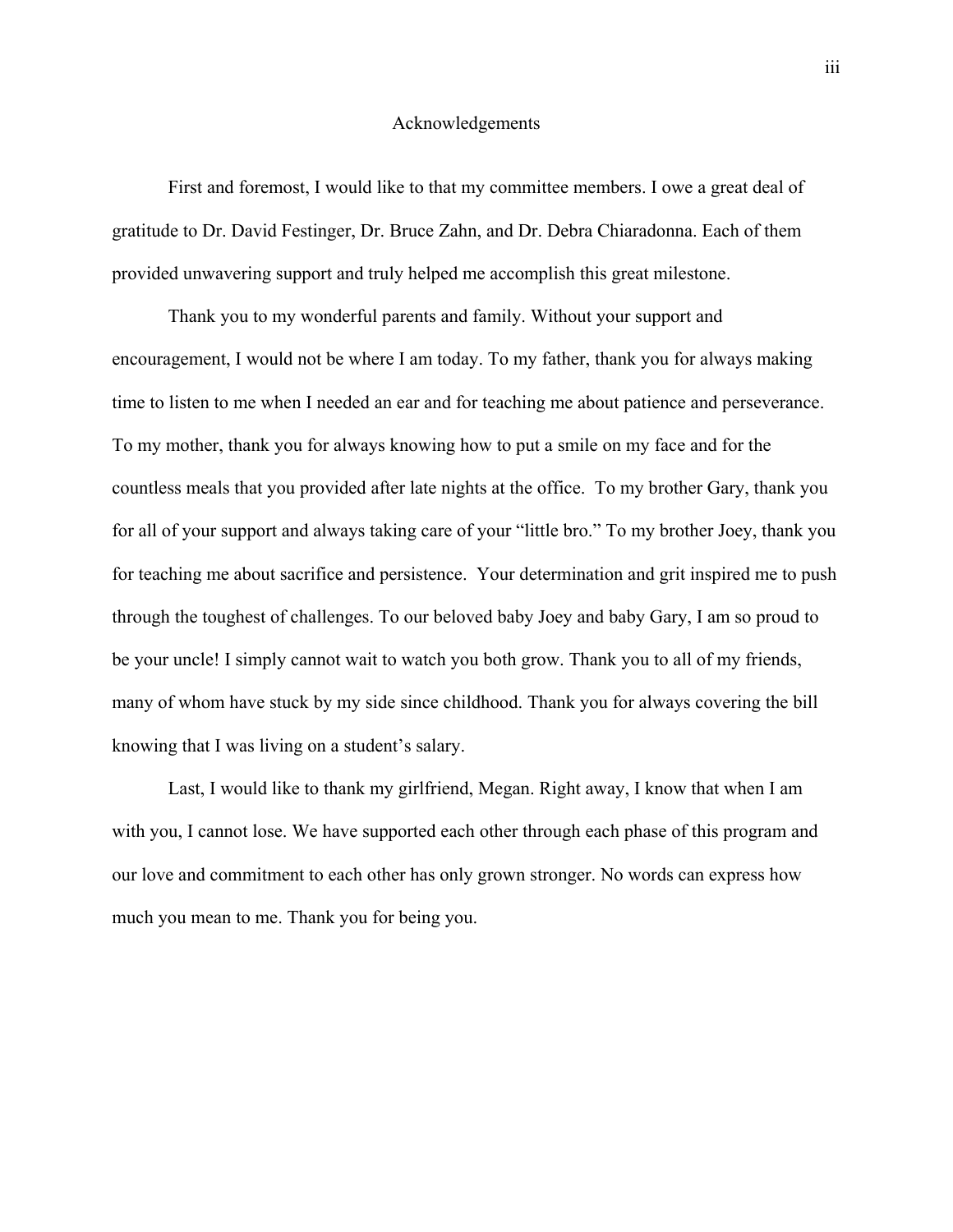#### **Abstract**

Mental health literacy (MHL) is defined as knowledge and beliefs about mental health disorders which aid in recognition, management, or prevention (Jorm et al., 1997). The concept of MHL is essential in helping individuals understand and recognize symptoms of mental health disorders. In addition, MHL encompasses components related to stigma and attitudes that serve to facilitate or inhibit help seeking behaviors. Although the public has benefited greatly from initiatives aimed at improving knowledge about physical disease, similar initiatives aimed at improving MHL have been comparatively neglected. Many members of the public have difficulty recognizing specific types of psychological distress (Jorm, 2000). Yet, limited interventions aimed at improving MHL have been evaluated and assessed. Enhancement of MHL can lead to a greater likelihood of treatment engagement and successful outcome. The purpose of this study is to introduce the concept of MHL to a wider audience and identifying possible brief psychoeducational interventions that can improve the public's knowledge about mental health. It was hypothesized that a brief psychoeducational video about depression would be an effective strategy that increases MHL as it relates to knowledge about depression, stigma towards depression, and attitudes towards seeking professional psychological help. Participants were randomly assigned to watch either a video about depression or a video about nutrition. After viewing their respective videos, participants in both conditions were asked to complete scales that measured their depression literacy, stigma towards depression, and attitudes towards seeking professional psychological help. Participants demonstrated similar levels of depression literacy, stigma towards depression, and attitudes towards seeking professional psychological help, regardless of their assigned condition. However, this study found that individuals who have had previous mental health treatment tended to have more positive attitudes towards seeking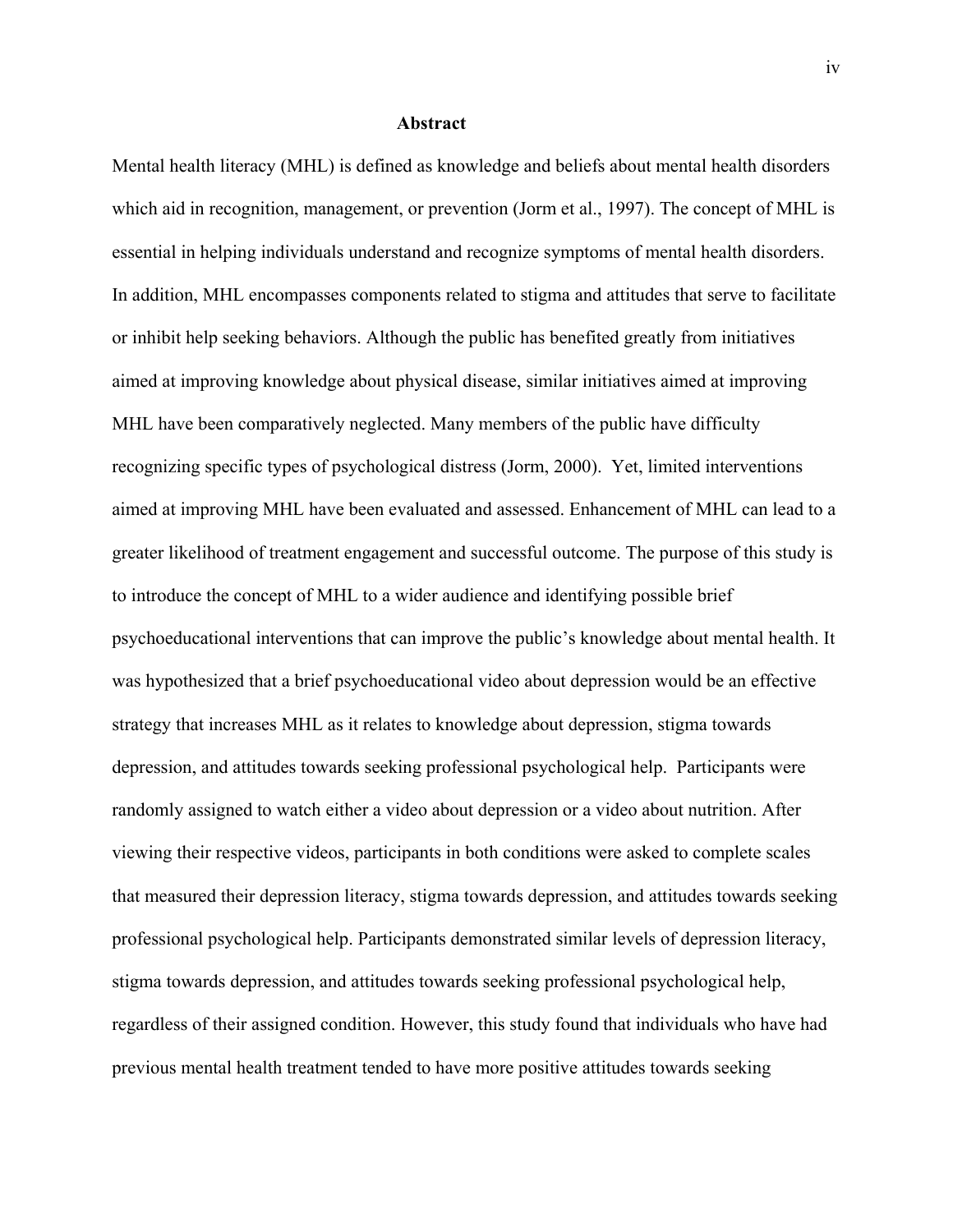professional psychological care. This finding suggests the possibility that a healthy interaction with a mental health professional can enhance attitudes towards mental health and increase the likelihood of future treatment engagement.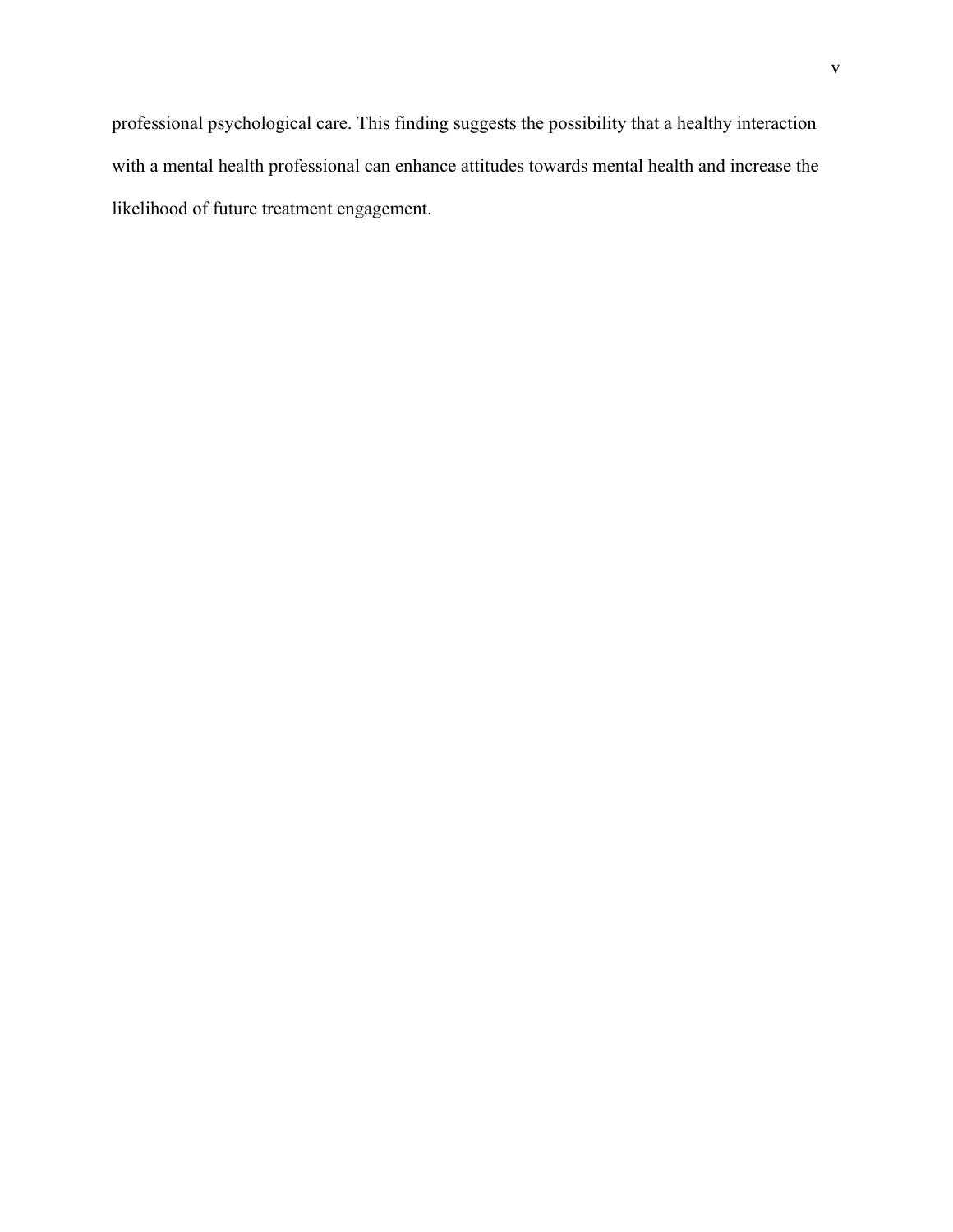| Chapter 1:                                                             |    |  |  |
|------------------------------------------------------------------------|----|--|--|
|                                                                        | 4  |  |  |
|                                                                        | 4  |  |  |
| Chapter 2: Literature Review                                           |    |  |  |
|                                                                        | 5  |  |  |
| Mental Health Literacy in Low Socioeconomic Communities                | 10 |  |  |
| Barriers to Utilization of Mental Health Services in Low Socioeconomic | 13 |  |  |
|                                                                        | 16 |  |  |
|                                                                        | 19 |  |  |
|                                                                        | 23 |  |  |
|                                                                        | 24 |  |  |
|                                                                        | 25 |  |  |
| Improving Mental Health Literacy Using Brief Psychoeducation           | 27 |  |  |
|                                                                        | 29 |  |  |
| Chapter 3: Hypothesis/Research Question                                |    |  |  |
|                                                                        | 32 |  |  |
|                                                                        | 32 |  |  |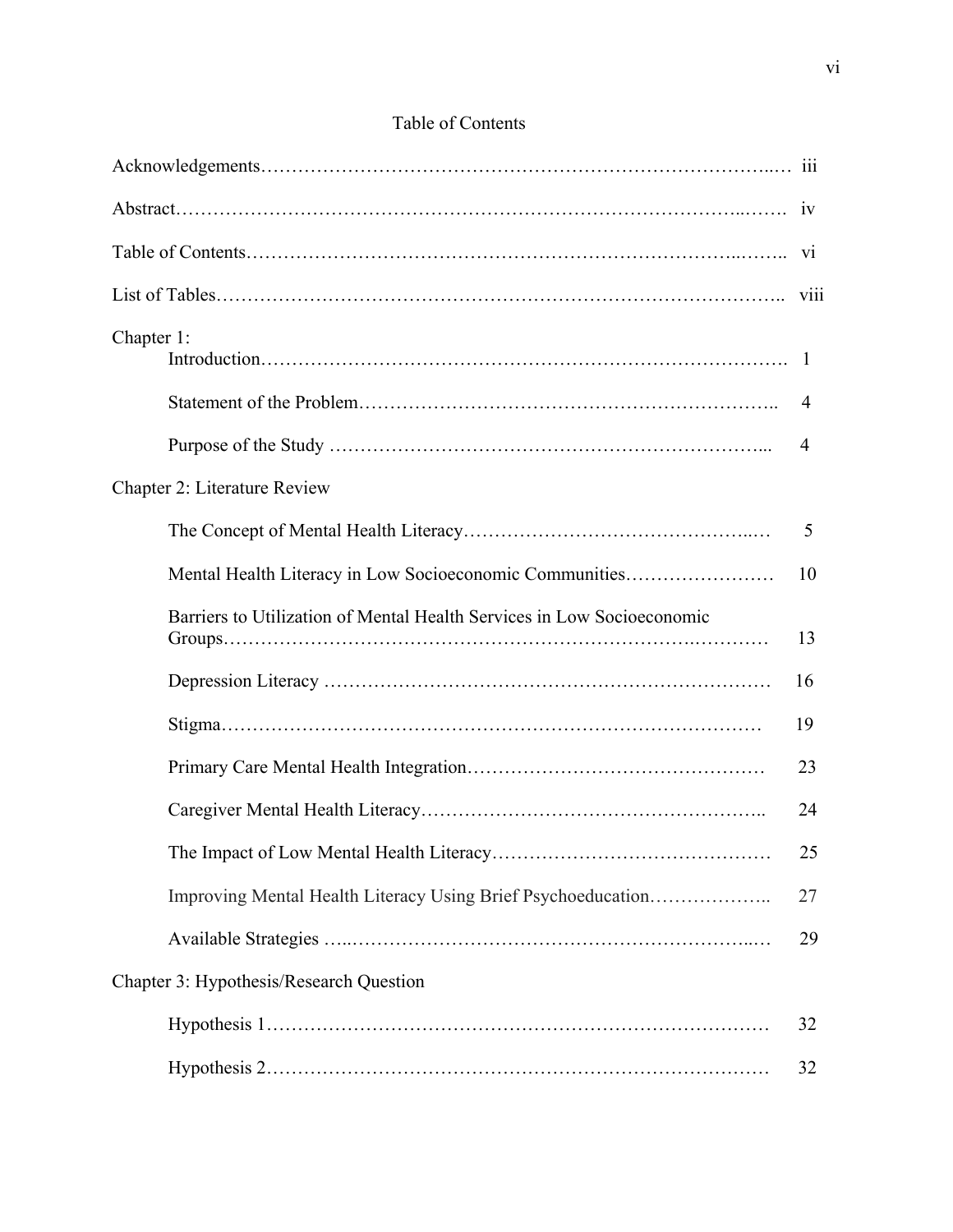|                                          | 32 |
|------------------------------------------|----|
| Chapter 4: Method                        |    |
|                                          | 33 |
|                                          | 33 |
|                                          | 33 |
|                                          | 34 |
|                                          | 34 |
|                                          | 36 |
|                                          | 37 |
|                                          | 38 |
| Chapter 6: Results                       |    |
|                                          | 39 |
|                                          | 41 |
|                                          | 43 |
| Chapter 7: Discussion                    |    |
|                                          | 46 |
| market and the control of the control of | 48 |
|                                          | 50 |
|                                          | 51 |
|                                          | 55 |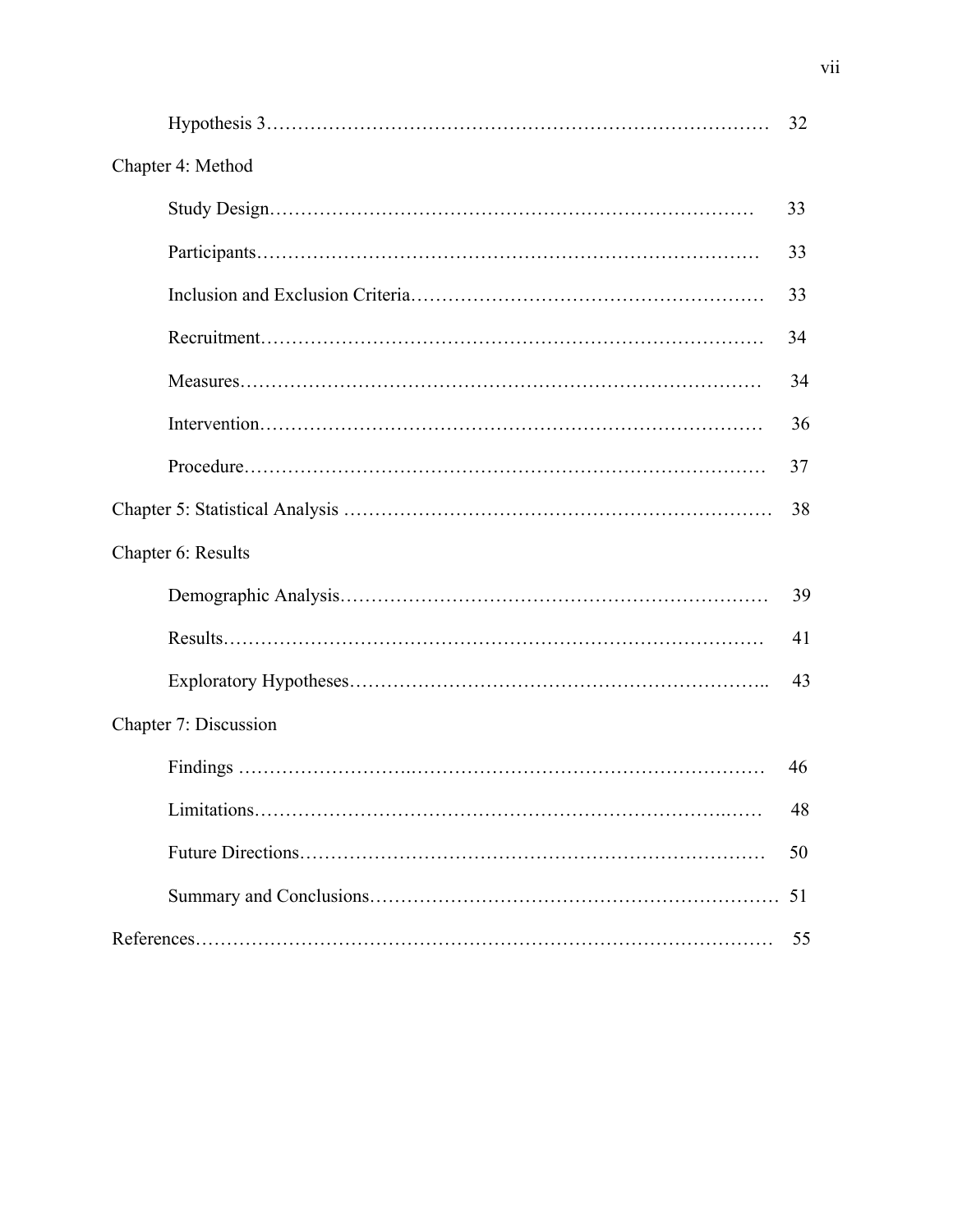|                                                                                                                                                            | 40 |
|------------------------------------------------------------------------------------------------------------------------------------------------------------|----|
| Table 2. Results of Analysis of Variance for Between Group Differences in Depression                                                                       | 41 |
| Table 3. Results of Analysis of Variance for Between Group Differences in                                                                                  | 42 |
| Table 4. Results of Analysis of Variance for Between Group Differences in<br>Attitudes Towards Seeking Professional Psychological Help                     | 44 |
| Table 5. Results of Analysis of Variance for Between Group Differences in Attitudes<br>Towards Seeking Professional Psychological Help using Mental Health |    |
| Table 6. Results of Analysis of Variance for Between Group Differences in<br>Depression Stigma using Mental Health Treatment as exploratory variable 45    |    |
| Table 7. Results of Analysis of Variance for Between Group Differences in                                                                                  |    |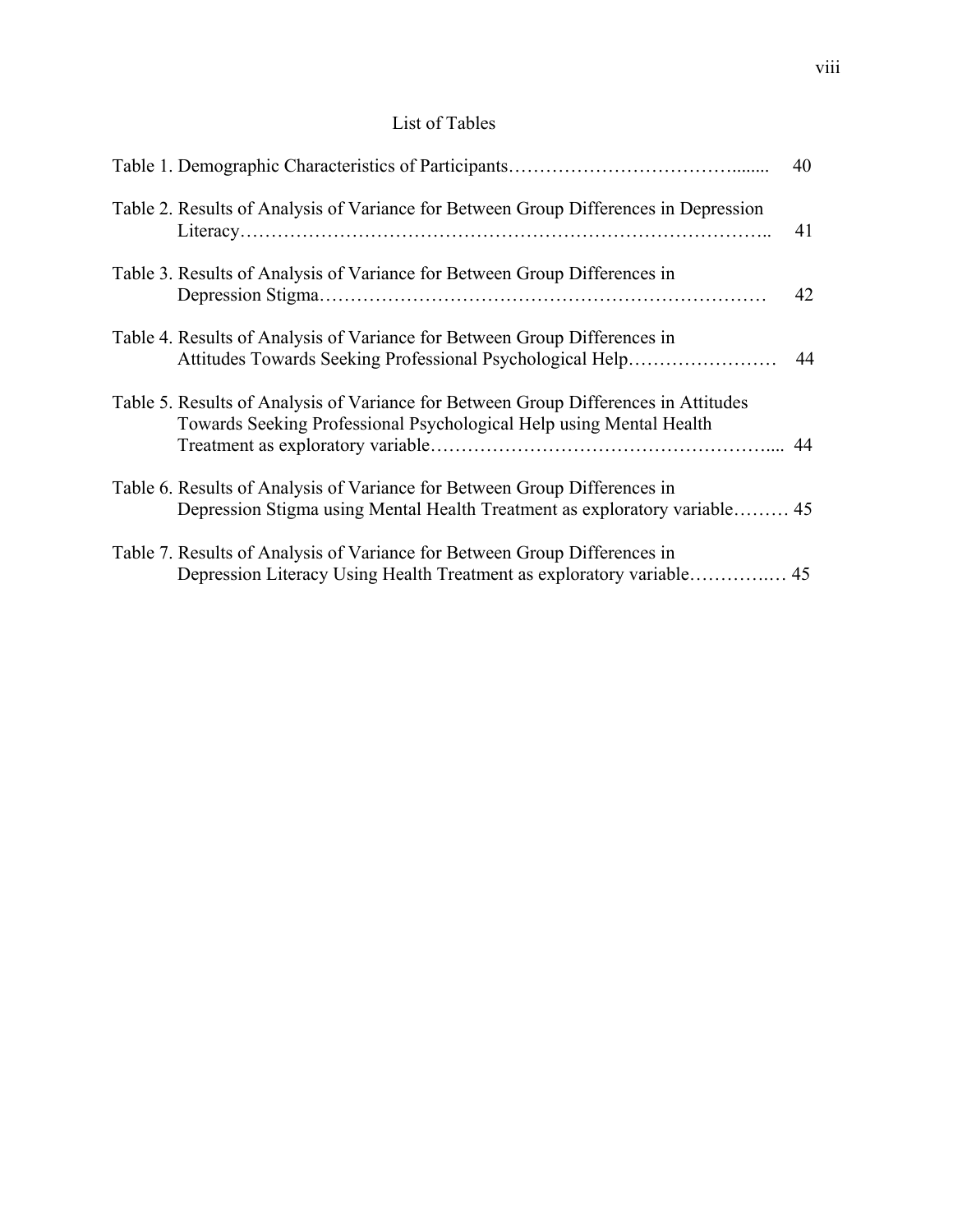#### **Chapter 1: Introduction**

#### **Statement of the problem**

Health Literacy is defined as "the ability to gain access to, understand, and use information in ways which promote and maintain good health" (Nutbeam et al., 1993). Health literacy has provided the public with a plethora of information related to dieting, cancer, breast examinations, and crisis interventions, to name a few (Jorm, et al., 2000). Mental Health Literacy (MHL) is a construct that has arisen from the domain of health literacy (Kutcher et al., 2016). Jorm et al. (1997) introduced the term "Mental Health Literacy" and defined it as an individual's "knowledge and beliefs about mental disorders, which aid in recognition, management, or prevention."

 Furthermore, MHL encompasses several additional components including: (a) ability to recognize specific disorders or different types of psychological distress; (b) knowledge and beliefs about risk factors and causes; (c) knowledge and beliefs about self-help interventions; (d) knowledge and beliefs about the availability of professional help; (e) attitudes which facilitate recognition and appropriate help-seeking behavior; and (f) knowledge of how to seek mental health information (Ganasen et al., 2008).

Many individuals in the public cannot correctly identify a mental health disorder, and this may hinder their ability to accurately convey how they are feeling to a treatment professional. Research that examined the prevalence of mental health disorders in the United States found that 46.6 percent of Americans reported meeting criteria for an anxiety disorder, mood disorder, impulse control disorder, or a substance abuse disorder (Kessler et al., 2005). In addition, half of all lifetime cases of mental illness begin by age 14 and 75 percent begin by age 24 (Kessler et al., 2005).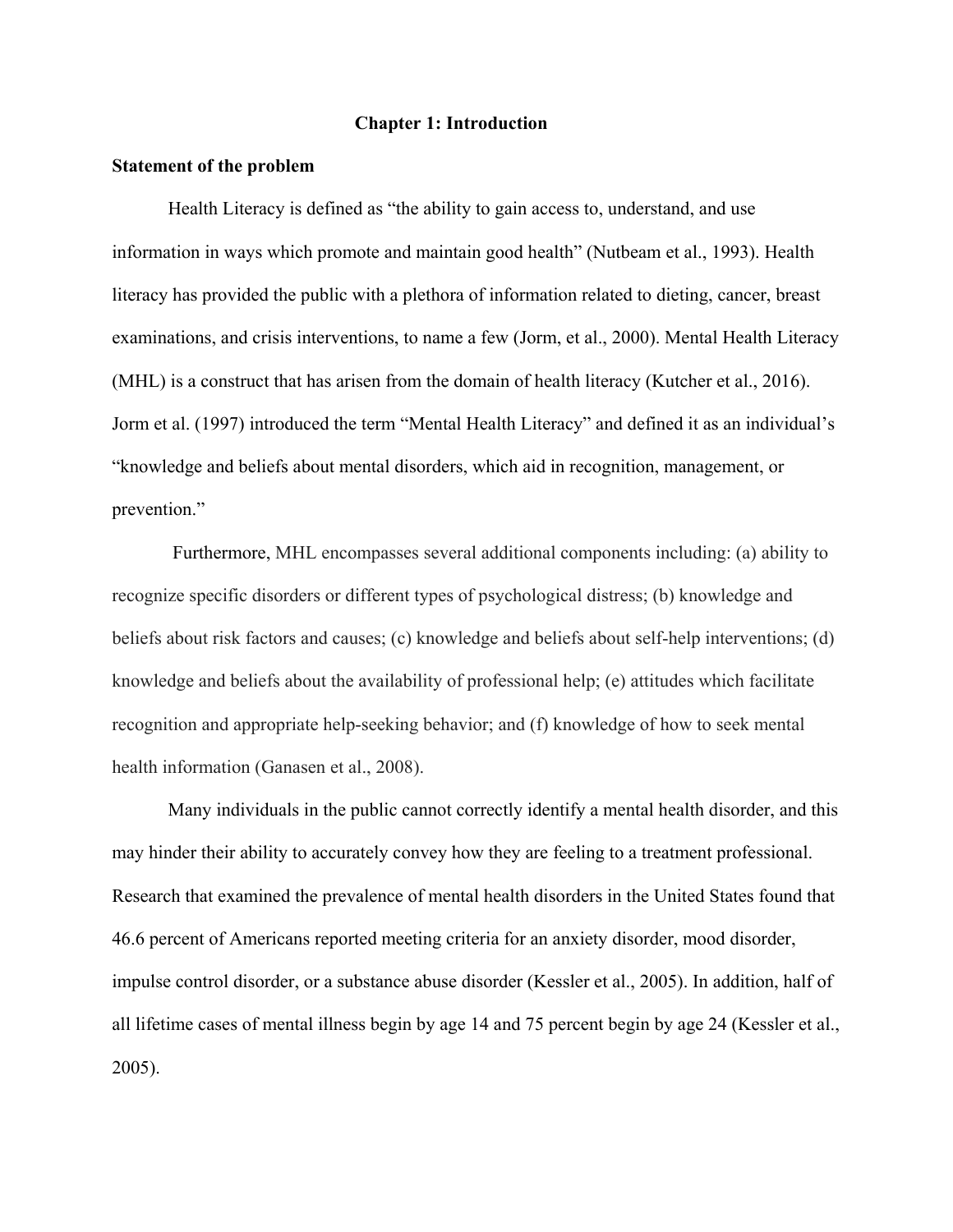Despite the prevalence of mental health disorders, many members of the public do not understand the meaning of psychiatric labels and terms (Jorm et al., 2000). When people do not use appropriate labels of mental disorders such as depression or anxiety, they are likely to use normalizing terms such as stress or phase of life, which may delay their seeking professional help (Jorm, 2012). Considering the number of people who experience mental health disorders, it is extremely important that symptoms are reported accurately and that individuals are able to identify potential mental health issues as they arise.

The disparity of knowledge and information as it pertains to MHL may be magnified among people with low Socioeconomic Status (SES). People living in socioeconomically disadvantaged communities are particularly vulnerable to mental health issues due to poor conditions of living, violence, and the chronicity of stress (Chow, Jaffee, & Snowden, 2003). People of low SES generally have poorer health status, have a higher mortality rate than high SES groups, and have a higher incidence rate for all types of cancer (Louwman et al., 2010). In addition, low SES groups face many barriers when it comes to accessing treatment.

In this regard, a person's likelihood of engaging in treatment can sometimes depend on the information and knowledge that is made available to them. Unfortunately, SES seems to impact the amount or type of information people receive regarding their healthcare. In one study, researchers found that women with low SES and low educational attainment were less likely to have their physicians recommend a mammogram (Louwman et al., 2010). On the other hand, researchers found that the women who had greater SES and higher educational attainment were more likely to receive a recommendation for a mammogram from their physician. (Louwman et al., 2010).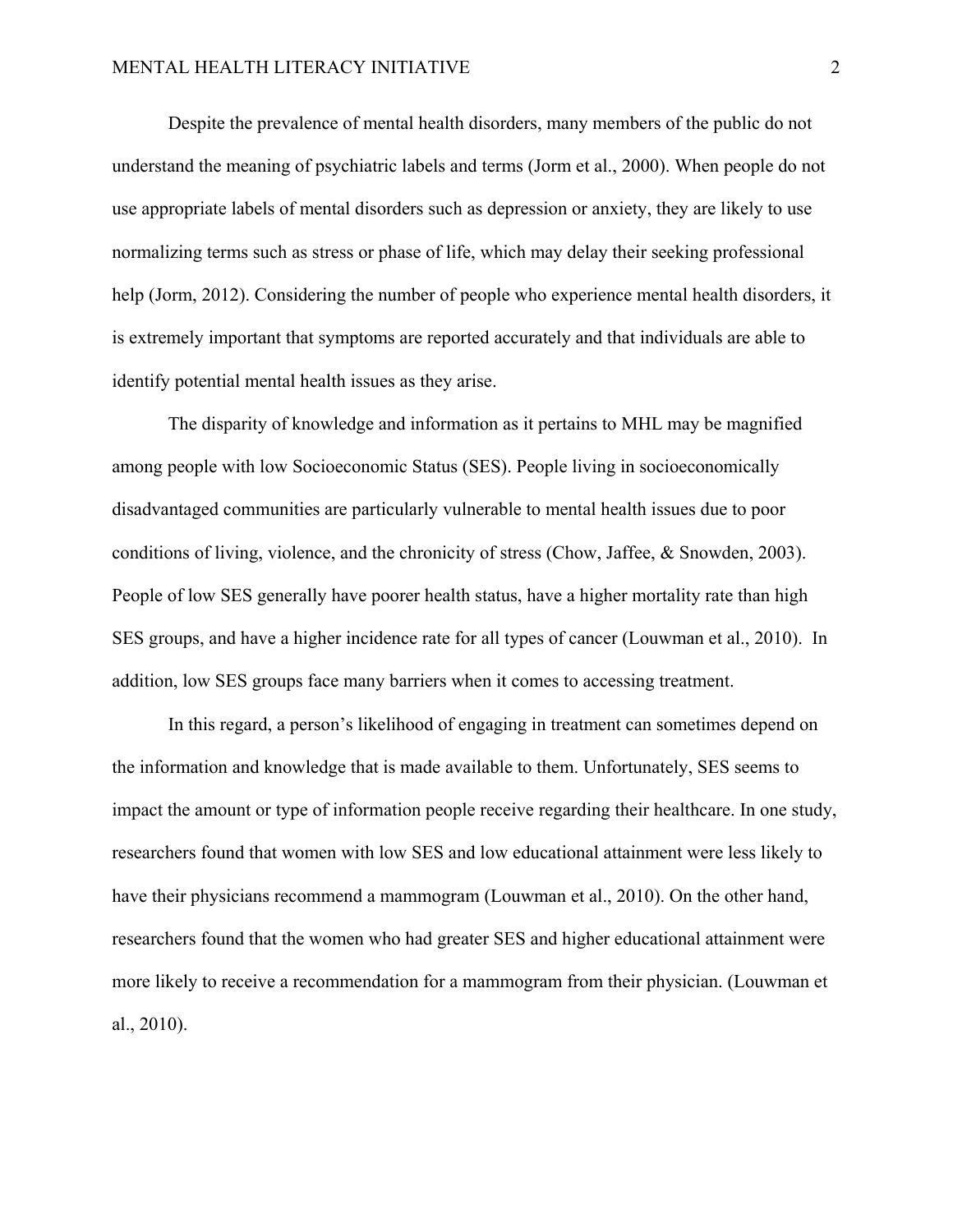Prior research posited that higher levels of income and education, has led to a greater involvement in the healthcare system, thus resulting in an increased likelihood of receiving appropriate and adequate care (e.g., Louwman et al., 2010). In regard to mental health, poor geographic areas with a high proportion of minority residents generally lack the resources needed to maintain community mental health services (Chow et al., 2002). Low SES groups that do not have the opportunity to interface with mental health providers may be at risk for worsening symptoms and in severe cases, experience fatal consequences.

Unfortunately, many individuals in the general public are uninformed about what they can do to prevent mental health disorders for themselves and others, which may delay treatment engagement (Jorm et al., 2012). On the contrary, researchers have determined that health literacy education for disadvantaged populations has been shown to improve a person's willingness to seek and adhere to treatment for medical diagnoses (Schillinger, et al., 2002). In fact, among low SES adults with HIV infection, health literacy plays a crucial role in the daily maintenance of the disease (Tique et al., 2016.) Researchers have found that HIV positive individuals with high levels of health literacy were more likely to take appropriate medication and regularly attend follow up appointments (Tique et al., 2016). Initiatives aimed at improving health literacy and educating underserved groups are actively advancing health equity; however, similar initiatives aimed at improving MHL have been comparatively neglected. Furthermore, the effort in dealing with mental health disorders is not commensurate with the burden of the disease (Jorm et al., 2012).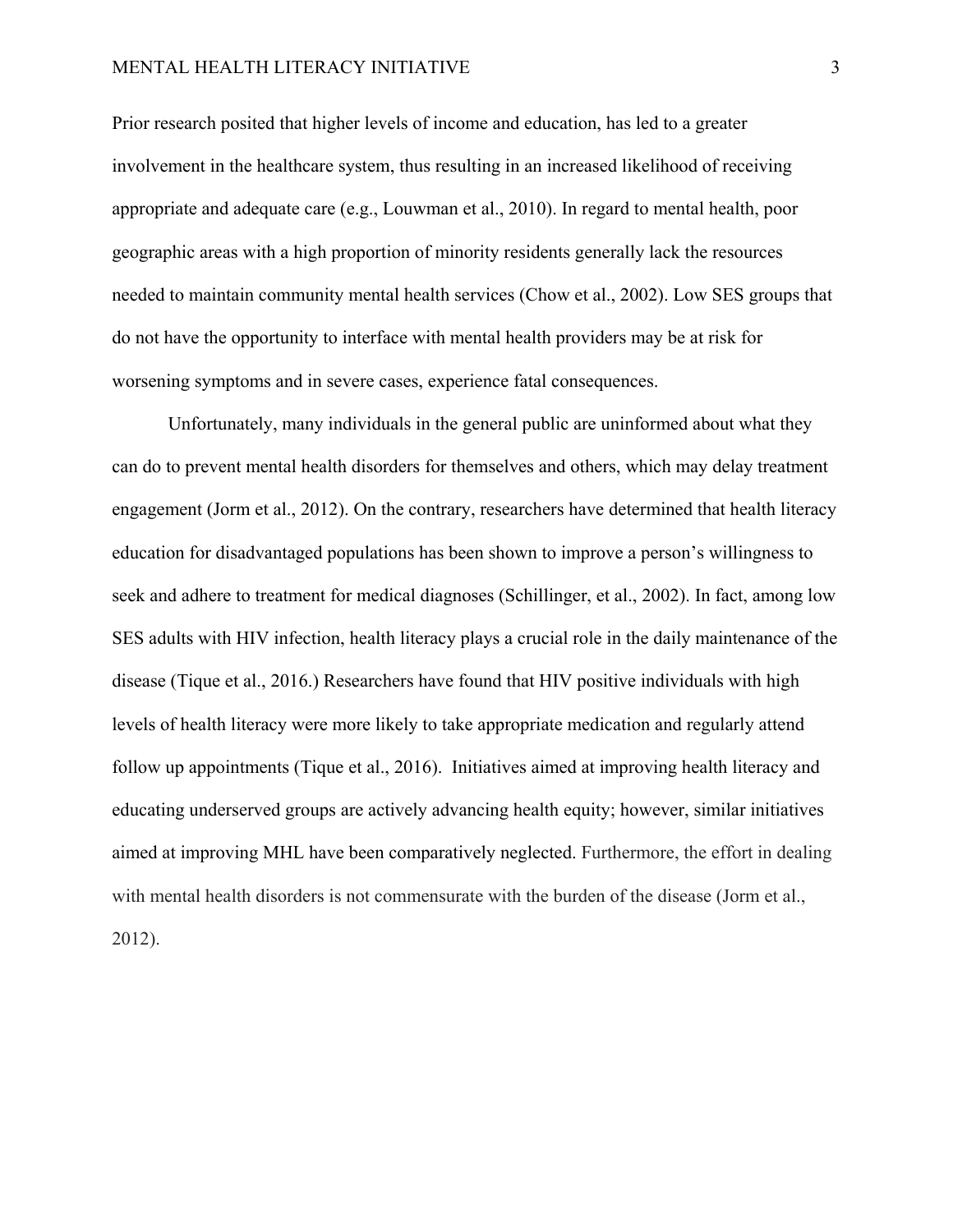**Statement of the Problem:** The concept of Mental Health Literacy continues to be secondary to health literacy and public information about physical disease. Additionally, individuals living in poor neighborhoods and those with low socioeconomic status are at a clear disadvantage when it comes to accessing information about mental health. Conventional wisdom tells us (and researchers agree) that possessing accurate knowledge about mental health symptoms is the first step towards help-seeking behavior. However, many people are uninformed about ways to identify mental health symptoms and lack necessary skills and knowledge when it comes to accessing help. An even greater disadvantage is the fact that groups with low levels of MHL are at a loss during times of crises for themselves and their loved ones. Last, there are insufficient interventions aimed at improving Mental Health Literacy.

**Purpose of Study:** The purpose of the study is to investigate the efficacy of a brief psychoeducational intervention targeted at improving mental health literacy, specifically as it relates to depression. Furthermore, this study examined potential barriers that exist in low socioeconomic communities, relative to the dissemination and understanding of mental health information. Last, this study utilized a brief, time limited intervention aimed at improving a person's knowledge about depression, reducing stigma towards depression, and improving attitudes towards seeking professional psychological help. The development and success of such brief interventions has important implications for reaching a large portion of the population and beginning to address the mental health literacy deficit.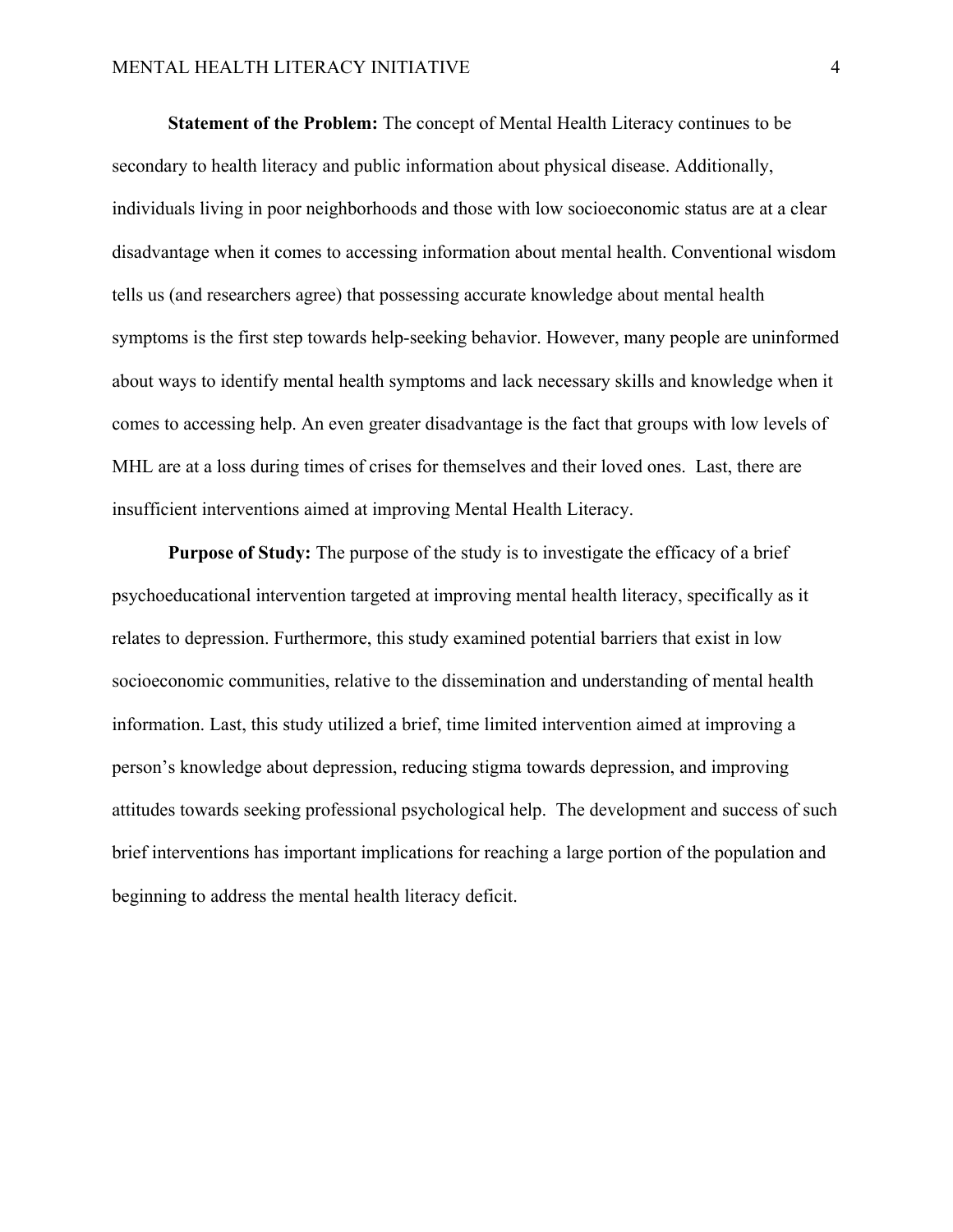#### **Chapter 2: Literature Review**

#### **The Concept of Mental Health Literacy**

Mental Health Literacy is not as simple as having knowledge about mental health. Rather, MHL involves set of multifaceted variables that tend to benefit one's own mental health (Jorm et al., 2012). The degree to which a person will seek treatment for him or herself or someone else can be largely influenced by his or her knowledge, attitudes, and beliefs about mental health. Additionally, symptom management skills are largely a reflection of an individual's MHL (Jorm, 2000). Individuals may be more likely to engage in healthy behaviors when they have knowledge about appropriate self-help skills. Furthermore, a person may be more inclined to engage in appropriate treatment if he or she is aware, educated, and knowledgeable about such resources.

#### *Recognition of Specific Disorders or Different Types of Psychological Distress*

The recognition of mental health symptoms is an important component of MHL. The longer it takes a person to recognize a mental health disorder, the longer it will take him or her to receive appropriate care. Although symptom recognition is paramount to prognosis, many people have difficulty recognizing mental health symptoms, which can significantly delay treatment. Research shows that the sociodemographic group at the greatest risk of suicide are the least likely to recognize depression (Klineberg, et al., 2011).

An Australian study examined people who sought treatment for mood disorders and found that there was an average delay of 8.2 years when it came to treatment engagement (Thompson et al., 2008). In addition, it took about 6.9 years to recognize the presence of symptoms, but there was only a 1.3-year gap between symptom recognition and help-seeking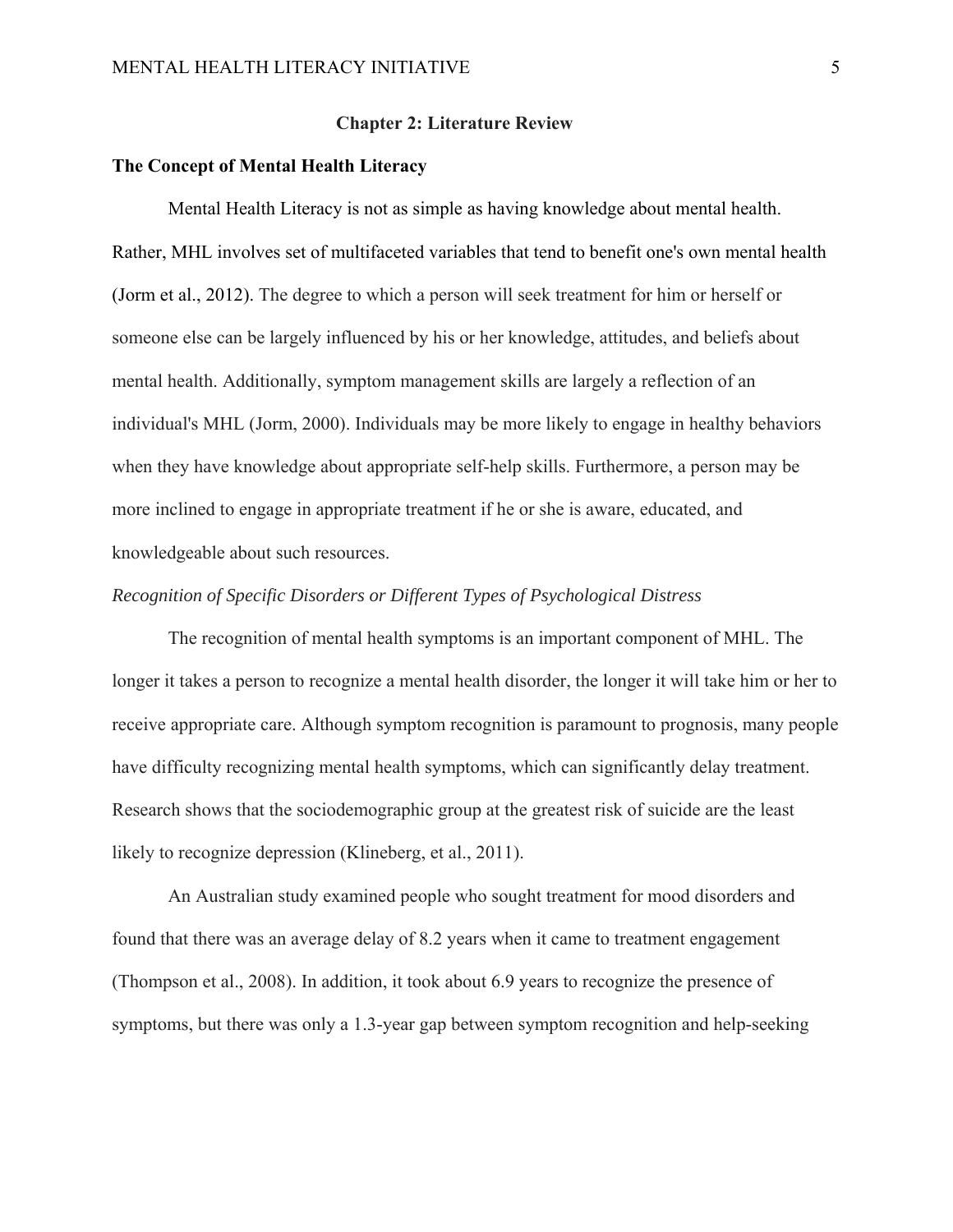(Thompson et al., 2008). In essence, the recognition of symptoms appeared to generate appropriate help-seeking behaviors.

There is a clear link between symptom recognition and help seeking behaviors for both physical and mental health issues. However, mental health conditions may be difficult to recognize due to the variety symptoms that may present for any one disorder, making the need for MHL even more critical. In one study by Jorm et al., (1997), he provided participants with vignettes of people with mental health symptoms and asked them to identify the disorder correctly. This study found that only 39% of participants were able to label the depression vignette, and only 27% correctly identified schizophrenia. When individuals have difficulty identifying symptoms, this negatively impacts treatment engagement and help seeking behaviors.

In addition to identifying symptoms of mental health disorders accurately, it may also be important to use proper terminology when describing symptoms. In one study, people who labeled a scenario of a depressive episode with a label other than depression were more likely to deal with the issue on their own depression as opposed to seeking help (Jorm, Kelly et al., 2006). In a sense, accurate recognition of mental health symptoms and even appropriate use of terminology are crucial factors that lead to enhanced treatment engagement.

#### *Knowledge and Beliefs Regarding Interventions for Mental Health Disorders*

Relative to physical diseases, it is widely accepted that people can benefit from having knowledge about preventative measures and treatment options (Jorm, 2012). However, when it comes to available treatment strategies for mental health disorders, the public tends to have negative beliefs about potentially viable treatment options. For example, the public typically has skewed beliefs regarding the use of psychotropic medication, including potential, perceived side effects such as brain damage, dependence, and lethargy (Jorm et al., 2000). This finding has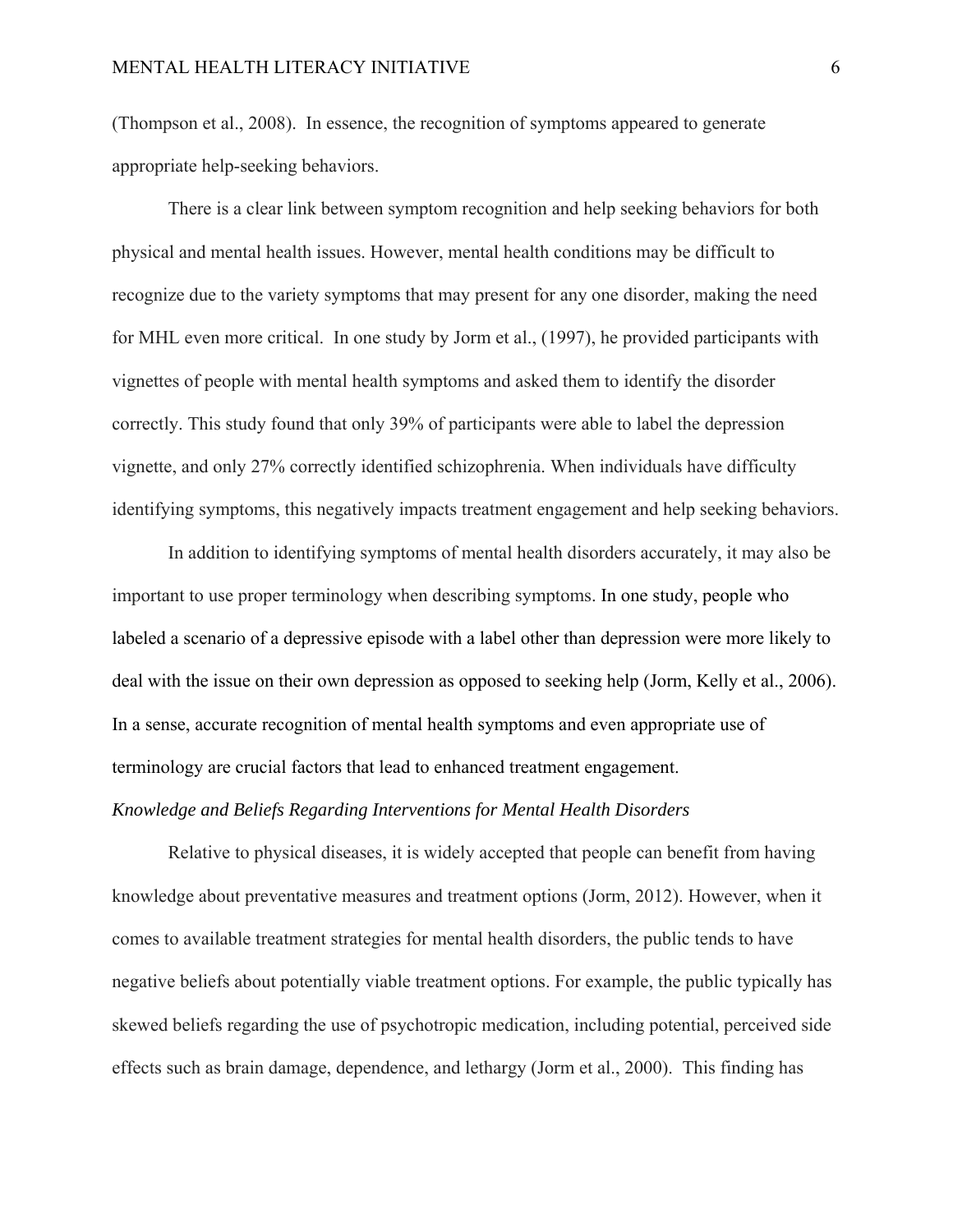major implications as it relates to treatment adherence, because attitudes and beliefs about antidepressant medications typically predict antidepressant adherence (Jorm et al., 2000).

In terms of mental health treatment, patient expectations or personal beliefs about treatment also appear to be powerful predictors for treatment success. In one study, researchers found that patient expectations of improvement predicted the probability of symptom reduction (Sotsky et al., 1991). Positive patient expectations of therapy can foster an active engagement in therapy, which can lead to a positive health outcome (Meyer et al., 2002).

In addition to beliefs and perceptions about mental health interventions, some individuals are simply uniformed, or lack knowledge related to specific treatments. However, through education, individuals can also learn more about mental health conditions and potentially useful treatment options. In a recent pilot study, researchers found that a pharmacist-led medication education group was an effective approach in helping people have a better understanding of the purpose of medicine and the potential side effects, and participants tended to feel more actively involved in their medical decisions (White et al, 2017). The more information a person has about viable treatment options, the more likely he or she is to recognize its potential effectiveness, which can directly influence the outcome of treatment.

#### *Knowledge and Beliefs About Self-Help Interventions*

MHL also encompasses components of self-help and takes into account an individual's ability to effectively manage his or her own symptoms (Jorm, 2000). In this context, self-help is an important factor as it pertains to symptom management, specifically in populations that historically had to create their own strategies to survive in the absence of professional help. Accordingly, MHL extends far beyond a measurement of knowledge and includes a person's ability to be an active agent in his or her own mental health care. This is an important perspective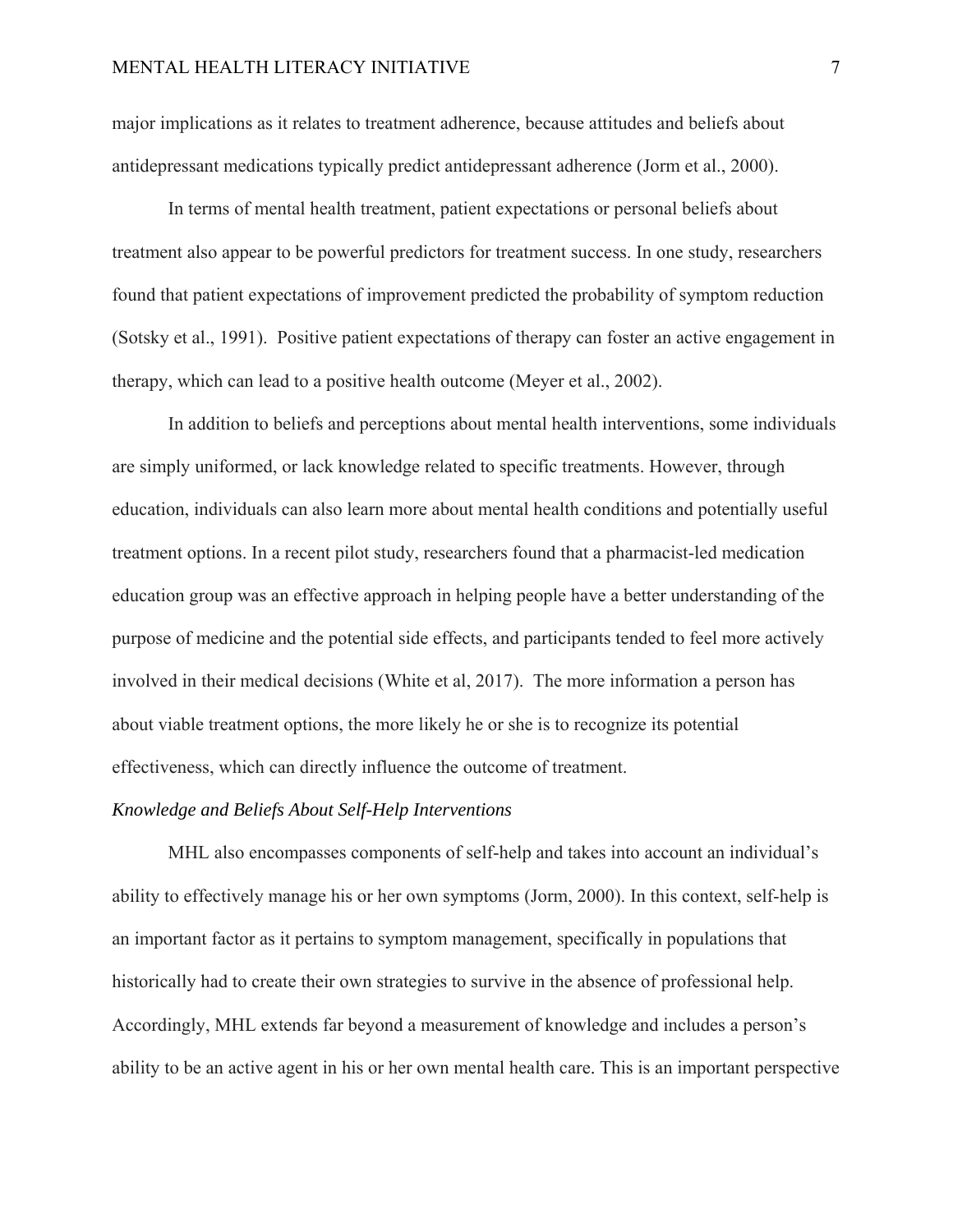because it speaks to the value of increasing public (and professional) knowledge and skills regarding mental health (Jorm, 2000).

Self-help is an important tool when it comes to managing mental health symptoms. Some self-help skills include talking with family members, exercising, or reading. In some cases, research has demonstrated that the onset of a major depressive episode can be deterred through preventative interventions (Van Zoonen et al., 2014). In other studies, self-help interventions have been shown to reduce depression, panic disorder, phobias, and anxiety disorders (Cuijpers, 1997; Gregory et al.*.* 2004; Hirai & Clum, 2006). In a sense, self–help interventions can be used to prevent and even manage mental health conditions more effectively.

However, it is equally important to recognize when professional help is necessary. In one study, desire to handle one's own problem was the most common barrier to help seeking behaviors (Andrade et al., 2004). In terms of MHL, it is vital that a person has the ability to ask for and receive treatment when self-help becomes an ineffective option.

#### *Attitudes Which Facilitate Recognition and Appropriate Help-Seeking*

Although MHL is concerned with a person's ability to practice self-care, it is equally concerned with a person's ability to engage and access mental health treatment. In some cases, an individual's willingness to engage in treatment hinges on personal beliefs and attitudes. In one study with adolescent participants, researchers found that extreme self-reliance, that is, solving problems on one's own all the time, was associated with reduced help-seeking, clinically depressive symptoms, and serious suicidal ideation at baseline (Labouliere et al., 2015).

Although self-reliance skills are important, they can disrupt an individual's ability or willingness to engage in mental health treatment with a professional. In this regard, MHL is concerned with the attitudes and stigmatizing beliefs that may provoke destructive self-reliance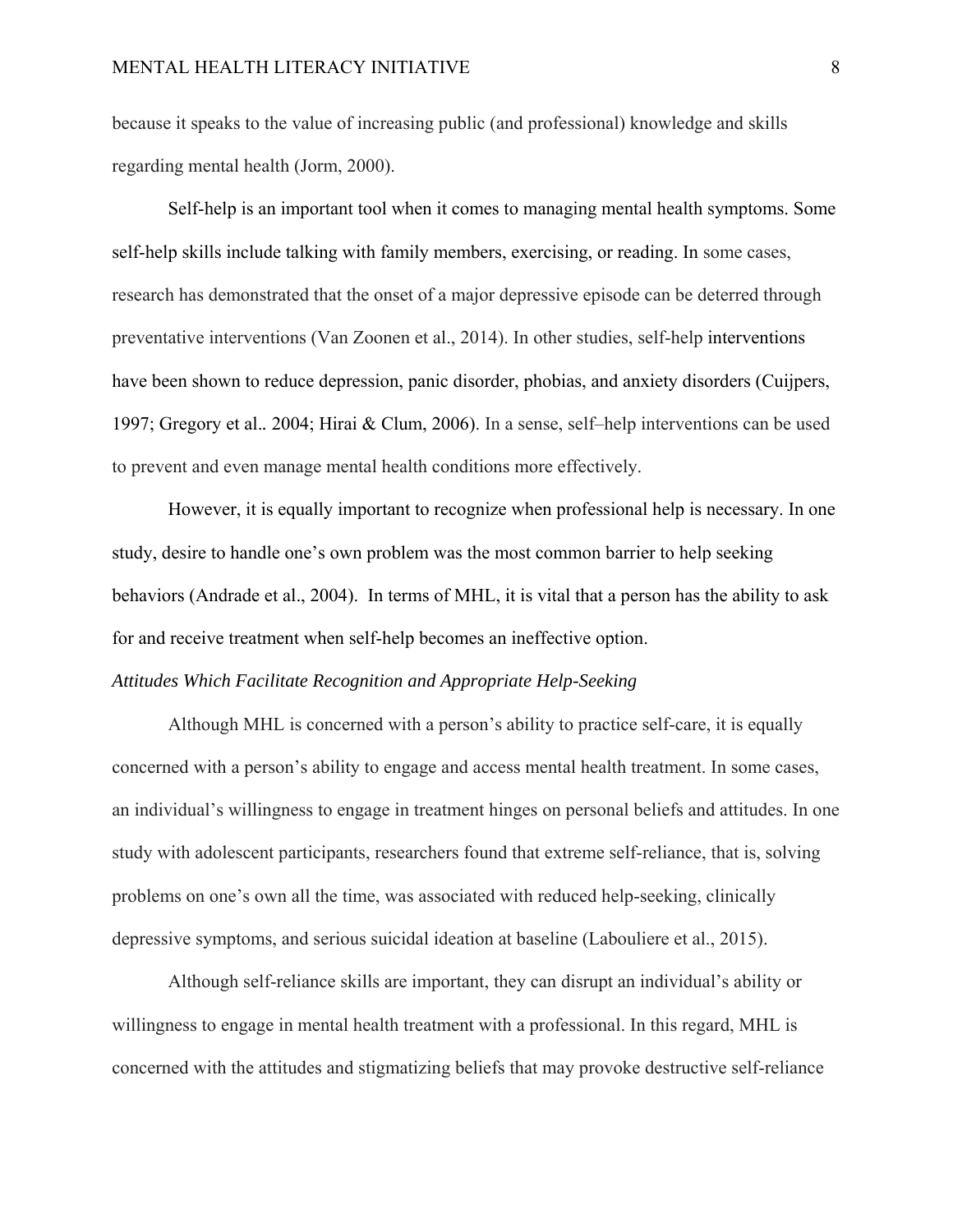and inhibit help seeking behaviors. In one study, the researchers found that adolescents who valued extreme self-reliance also experienced a sort of "self-stigma," wherein their attitudes about seeking professional help prevented them from appropriately disclosing their symptoms or engaging in treatment even in the face of seriously elevated mental health symptoms (Labouliere et al., 2015). Research shows that psychoeducational interventions are effective strategies that can be used to dissolve attitudinal barriers. In one study, researchers found improvements in participants' willingness to speak with a counselor or psychiatrist when they were provided with a talk about help-seeking, depression, professional help, and drug use (Kelly et al., 2007). Given these findings, it is crucial that MHL initiatives aim to modify attitudinal barriers that reinforce extreme self-reliance (Labouliere et al., 2015) and address stigmatizing beliefs that inhibit or dissuade treatment.

#### *Knowledge of How to Seek Mental Health Information*

Many people experience deficits in knowledge when it comes to accessing mental health information and care. In fact, many people remain uninformed about insurance coverage and may even be skeptical about the effectiveness of mental health treatment (Eisenberg, Golberstein, & Gollust 2007). When there is uncertainty about how to access mental health care, people are less likely to receive adequate treatment. In addition, people remain uneducated about the roles of different health professionals. In one study, researchers found that 83% of the public perceived the general practitioner to be the most helpful in managing depression when compared with the help of psychologists and psychiatrists (Jorm et al, 1997a). Researchers also noted that only 51% of the general public believed that a psychiatrist would be helpful for depression, and only 49% of the general public viewed psychologists as helpful (Jorm et al., 1997).In this regard, many people have difficulty successfully accessing mental health treatment. In fact, recent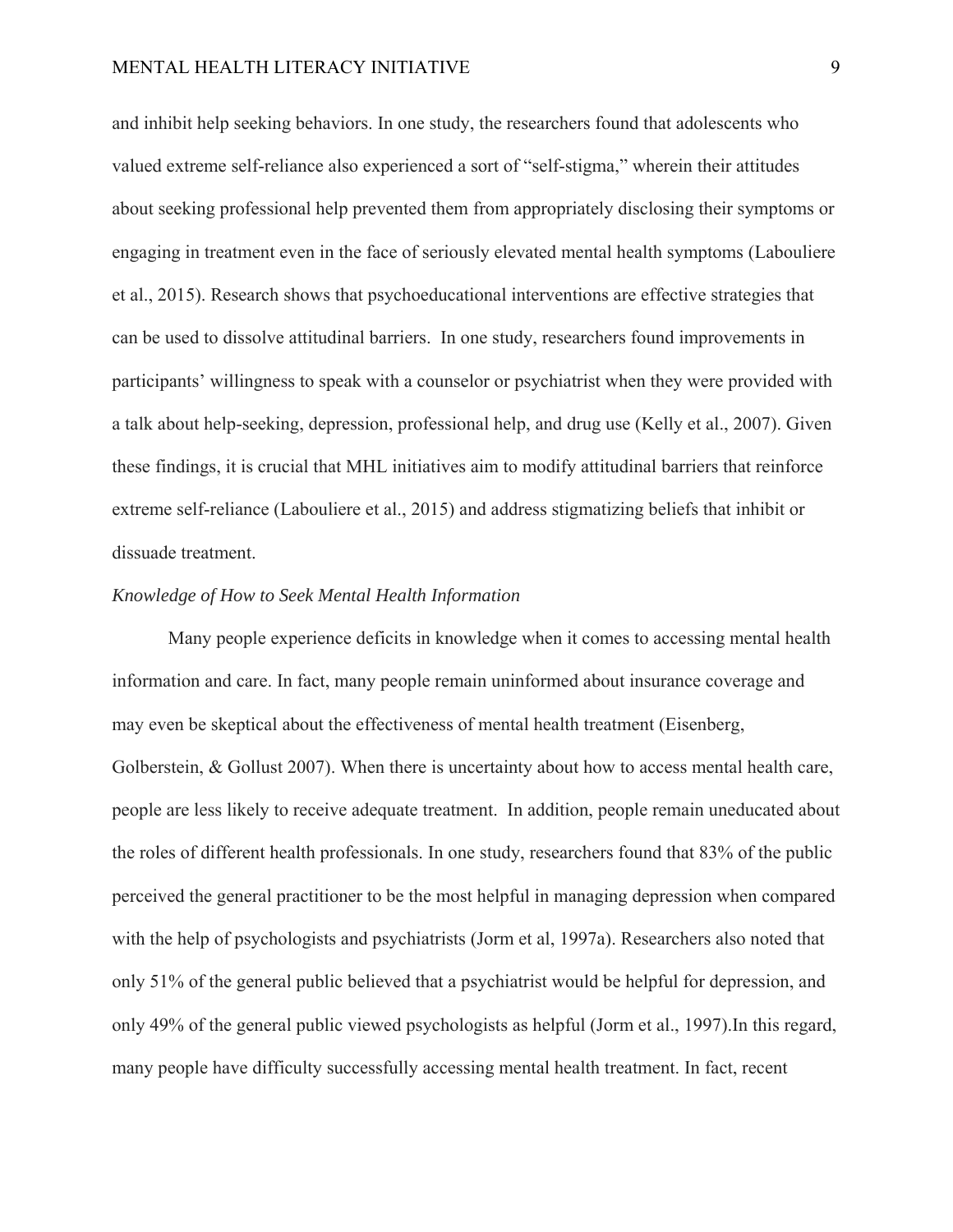research that examined the barriers to initial help-seeking factors in depression and anxiety found that the most frequently endorsed reasons for delayed treatment relate to a lack of knowledge about mental health and a lack of understanding regarding the resources that are available (Thompson, et al., 2004).

In addition to deficits in knowledge about how to seek mental health treatment, people may also have attitudinal barriers that can greatly influence help seeking behaviors. For example, people may be less inclined to engage in help seeking behaviors if they do not perceive themselves as needing help. Research shows that individuals with a low perceived need for treatment tend not to ask for help (Mojtabai et al., 2011). Both a lack of knowledge about how to access mental health care and a lack of perceived need for treatment are two major barriers to seeking mental health information and accessing appropriate care.

#### **Mental Health Literacy in Low SES Communities**

A meta-analysis found that minority status, low education, and low SES have been linked to high dropout rates in mental health therapy (Wierzbicki & Pekarik, 1993). Furthermore, lowincome neighborhoods are at a distinct disadvantage when it comes to accessing mental health care. Poor access to mental health treatment may increase the likelihood of disease morbidity and complex medical issues. Unfortunately, areas of economic deprivation have the greatest need for mental health services, but the lowest access to it (Saxena et al., 2007).

Socioeconomic status is unquestionably linked to the amount of mental health information a person has access to. In part, low-income groups may experience barriers related to accessing information and acquiring knowledge related to mental health due to unequal resources, corroded education, and an overall lack of action and advocacy by leaders within the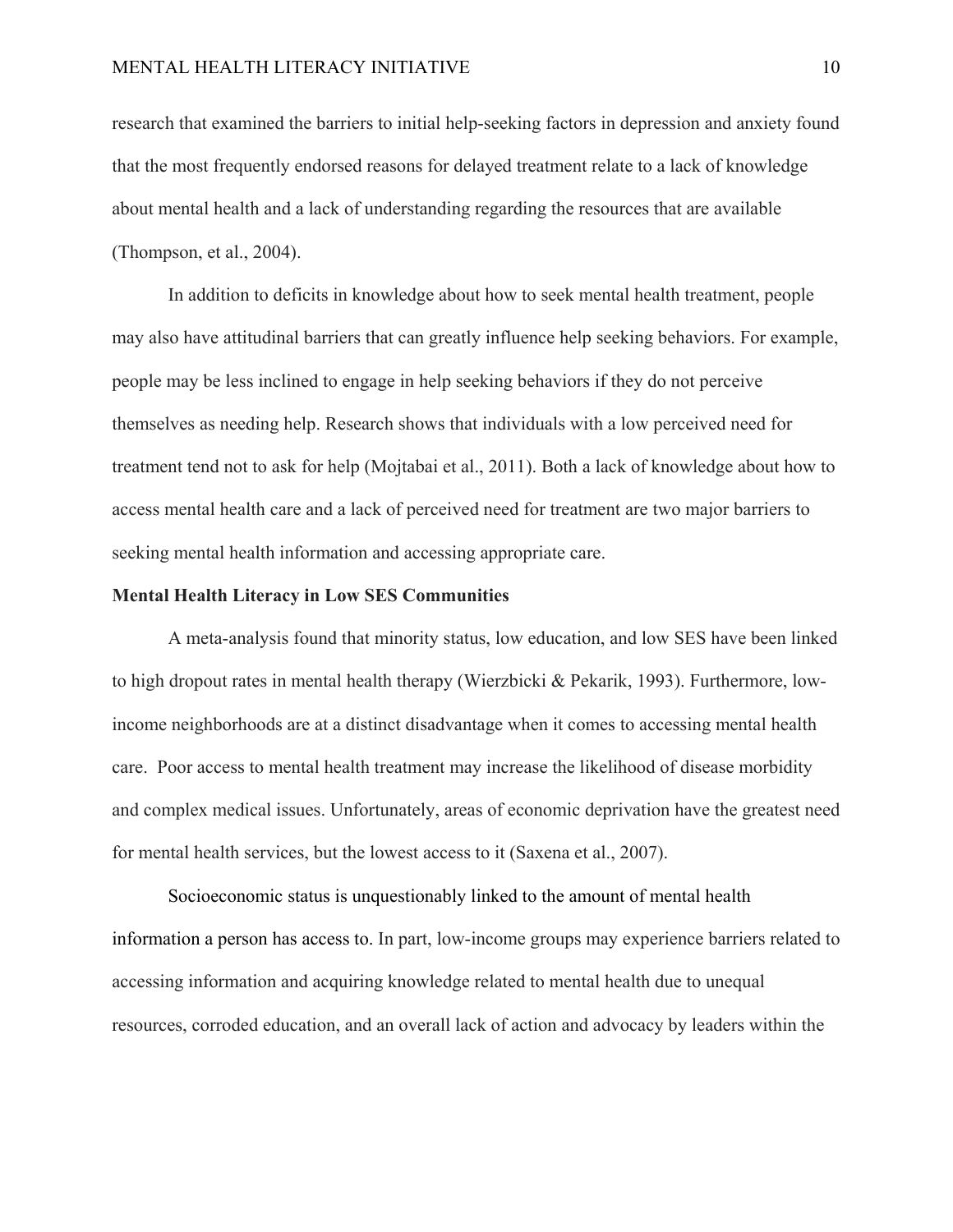health field. In general, people from low SES communities tend to know less about depression, schizophrenia, and eating disorders (Von dem Knesebeck et al.,2013).

Poverty is more than just having low-income; it further encompasses non-monetary aspects such as social vulnerability, social exclusion, and denial of opportunities and choice (Saxena et al., 2007). In this regard, vulnerable populations are at a distinct disadvantage when communicating with providers due to the complex interplay between health literacy, resource limitations, and psychosocial factors (White et al., 2016). The complexity of psychosocial barriers faced by low SES groups also influences how they access appropriate treatment.

In one study, 71% of respondents reported that they initially met with a general medical practitioner for their mental health problems (Thompson et al., 2004). However, many health professionals may be unprepared to manage the complex social, psychological and psychiatric needs in their communities (Yuen, Gerdes, & Gonzales, 1996). When presented with psychologically based symptoms, general practitioners correctly diagnosed an anxiety disorder 93% of the time. However, when the same disorders were presented with somatization symptoms, practitioners correctly diagnosed only 23% of the time (Herrán, et al., 1999). This poses a significant problem because some studies recognize that morbidity exists between depression, anxiety, and somatization 50% of the time when presented at a primary care office (Löwe et al., 2008). An increase in public education about mental health disorders may enhance a person's ability to describe his or her symptoms effectively to general practitioners, which can increase the likelihood of an accurate diagnosis, and positive health outcome.

When compared with those in high SES groups, low SES groups are less likely to adhere to treatment regimens, learn and understand how to protect their health, seek preventative care (even when it is a free service), and practice healthy behaviors that prevent illness (Gottfredson,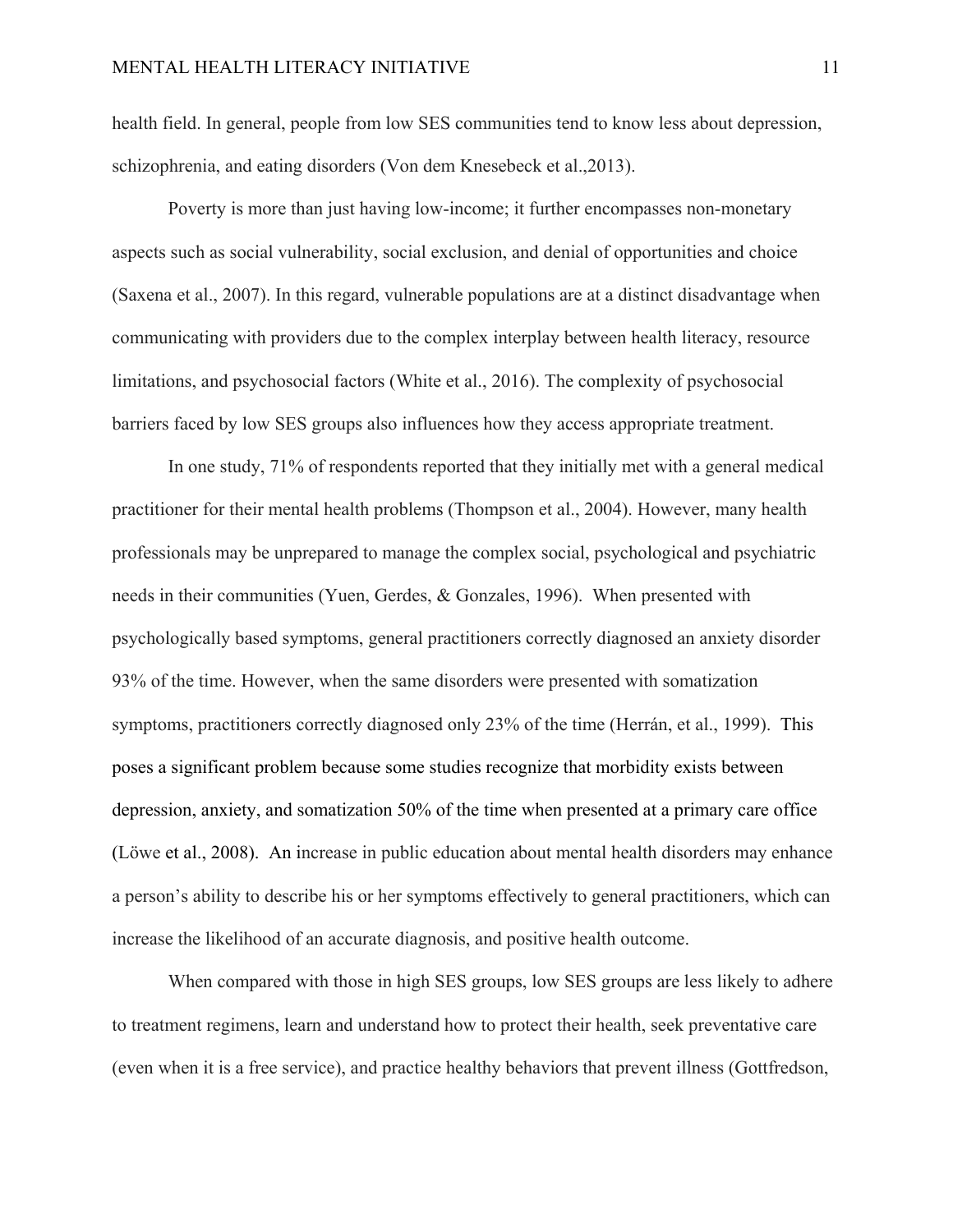2004). National public education campaigns that utilize local interventions based on direct social contact with people might be an effective strategy in increasing the likelihood of treatment engagement (Saxena et al., 2007).

In the same way that low SES influences knowledge about mental health symptoms, low SES also influences expectations, attitudes, and beliefs about the etiology of mental health disorders. In one study, individuals with low SES and low educational attainment were more likely to attribute depression, schizophrenia, and eating disorders to having a weak will (Von dem Knesebeck et al., 2013).

 In addition, SES groups hold differing beliefs pertaining to preferential treatment options. In some cases, treatment considerations may be hinged on perceived etiology. For example, individuals who recognize a biological basis for depression may be more inclined to use psychotropic medication. In one study, researchers found that high SES individuals are more likely to consider medication as an effective option for treating depression and schizophrenia (Von dem Knesebeck et al., 2013).

Socioeconomic status creates subtle but powerful differences in treatment engagement, beliefs regarding the cause of symptoms, and the course of action any given person may take. A recent study in 2015 found that individuals with high SES were more likely to engage in individual outpatient therapy for Post-Traumatic Stress Disorder (PTSD) (Sripada et al., 2015). Additionally, the high SES group was more likely to engage in long-term psychotherapy (Sripada et al., 2015). In congruence, young people with low SES and low educational attainment, tend to share negative beliefs regarding mental health services (Jagdeo, et al., 2009).

The concept of MHL, especially when interacting with low SES, may contribute to a person's ability or willingness to seek appropriate treatment. Individuals of low SES may be at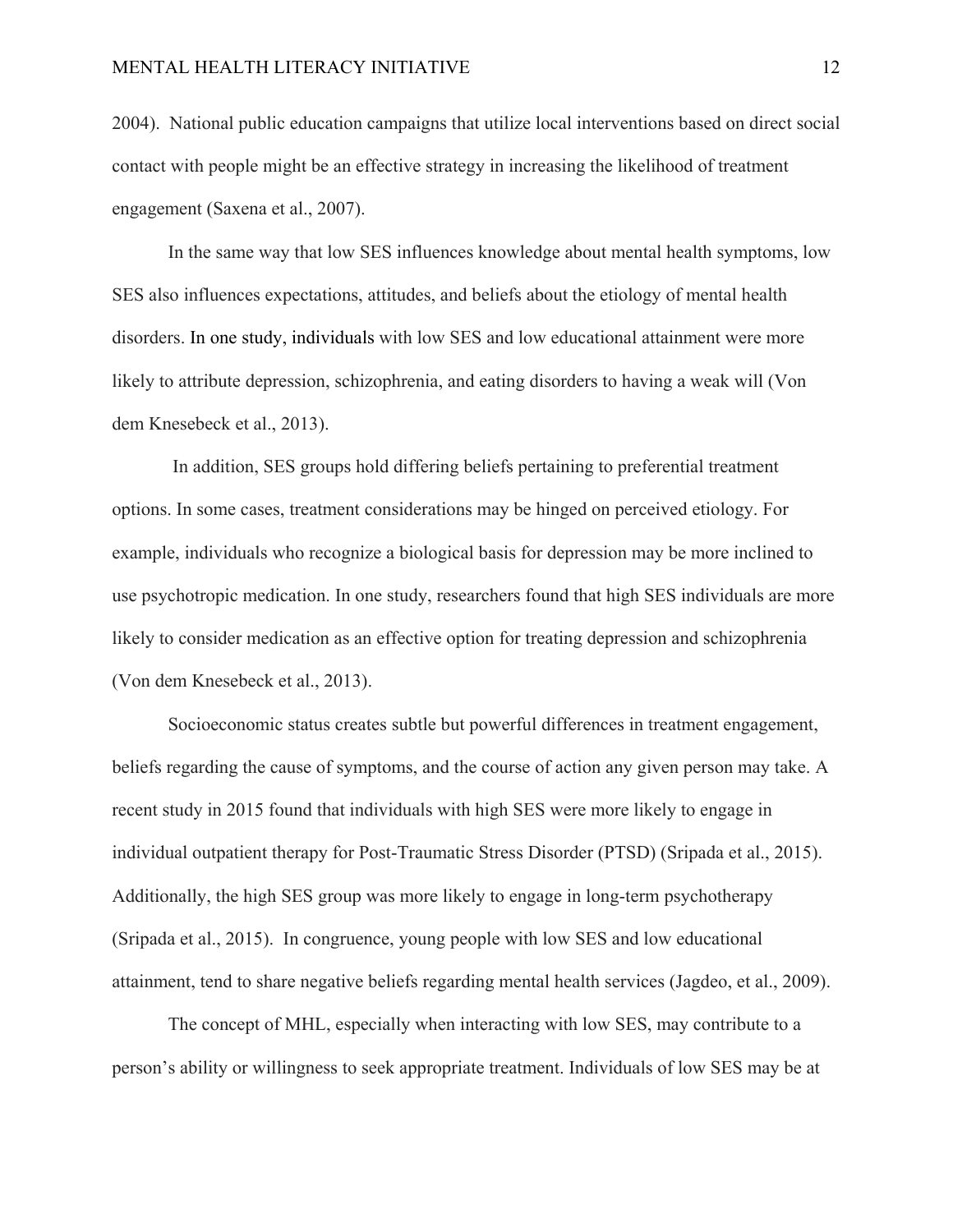risk for deficits in MHL (i.e., lack of understanding or recognition of symptoms) that impede help-seeking. Further, a person's level MHL may also influence their interaction style during primary care contact, collaborative efforts made within treatment, and an individual's ability to adhere to treatment protocol. As a result, interventions should aim to improve the public's attitudes towards mental health services. Furthermore, steps should be taken to educate disadvantaged groups about the etiology of mental health disorders while striving to enhance their ability to recognize symptoms and access appropriate treatment.

#### **Barriers to Utilization of Mental Health Services in Low Socioeconomic Groups**

Although the utilization of mental health services in low SES communities is less than that of high SES communities, empirically-based therapy interventions are shown to be effective for both (Santiago, Kaltman, & Miranda, 2013). Engagement and participation in clinical services with low-income adults can be increased by educational strategies (Santiago et al., 2013). The need for education and information is a key factor in improving MHL in underserved and disadvantaged groups. However, researchers report that mental health clinics in poor areas may lack resources needed to maintain a functional clinic (Chow et al., 2013). Thus, even when people can access services in their communities, the utility of those services may be hindered by the fact that many mental health clinics lack resources to operate effectively.

The aforementioned variables shed light on the reality-driven barriers that prevent individuals living in poverty from acquiring adequate mental health treatment. On a similar note, perceptions and beliefs held by individuals living in low SES communities may also serve as barriers to attaining treatment. For example, a recent research article found that individuals with low SES are twice as likely as individuals with high SES to visit the emergency room (Kangovi et al., 2013).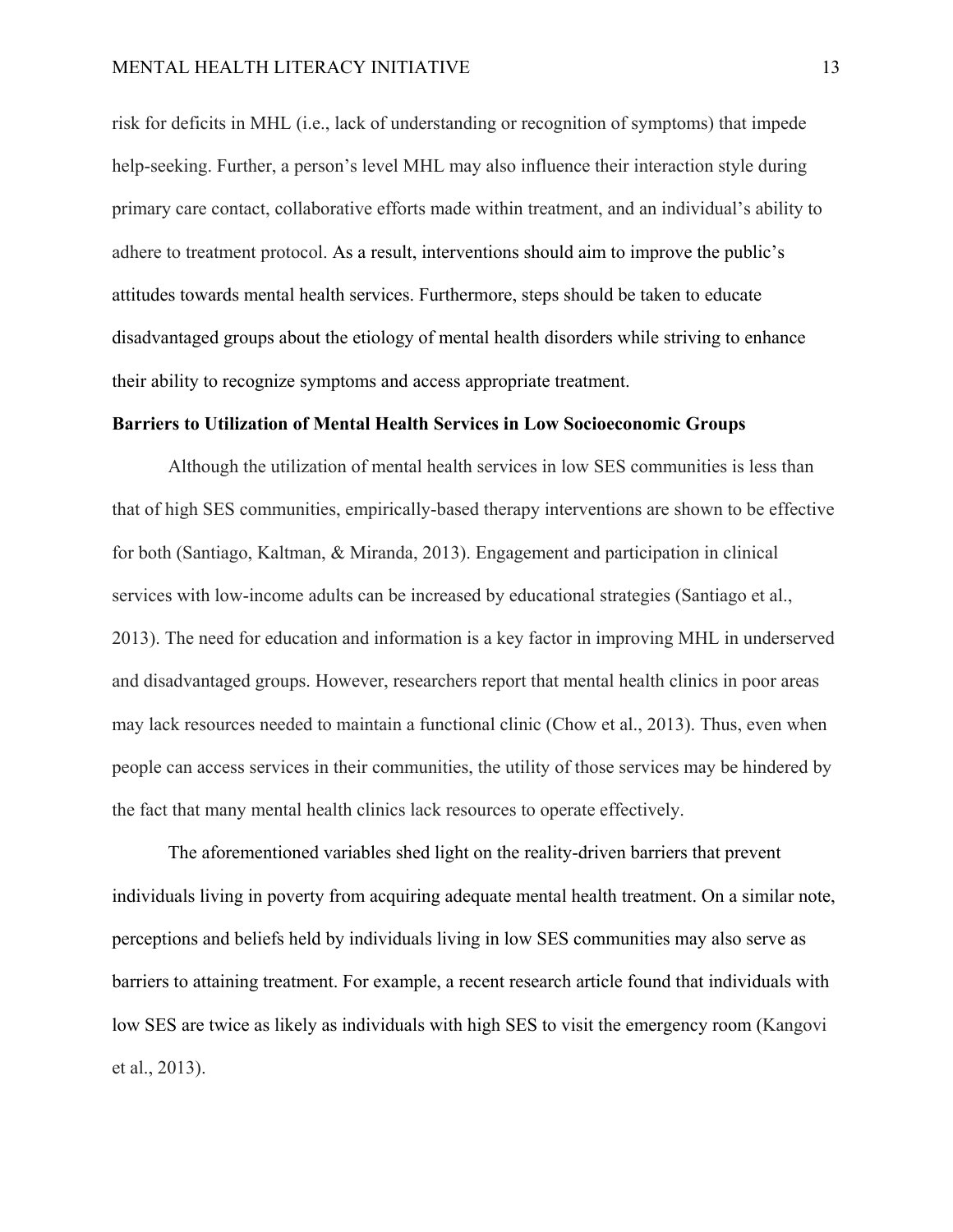An in-depth analysis of interviews done in the community found that individuals with low SES perceive a hospital visit as less expensive, more accessible, and of higher quality of care than outpatient services (Kangovi el al., 2013). Not only do these perceptions drive low SES consumers away from receiving appropriate mental health care, they also perpetuate and exacerbate health disparities (Kangovi et al., 2013). Even more, Low-SES patients describe discharge goals that are unrealistic in the face of significant socioeconomic constraints (Kangovi et al., 2013). In a sense, attitudes, beliefs, and incongruous resources tend to impact mental health utilization negatively in low SES groups.

Negative perceptions and stigmatization also tend to create a divide between the need for services and utilization in low SES groups. Recent research demonstrated that low income individuals and ethnic minorities are far less likely to seek mental health services due to historical trends of racism in medical settings (Santiago et al., 2013). Some historical trends of racism may manifest subtly; for example, example, in one landmark study, researchers found that minority patients were discharged more quickly and were more likely to be seen for informal, minimal supportive therapy as opposed to regular individual therapy (Sue, 1976).

Furthermore, some low SES adults may share a common fear of losing custody of their children, which prevents their use of services (Santiago et al., 2013). The perceptual scenario of losing custody of a child typically outweighs the desire to receive services, and as such, serves as a barrier for low income parents when seeking mental health treatment for their children or even for themselves. A similar line of research suggests that individuals in low SES communities fear that confidentiality will be broken, thus leaving them vulnerable (Canvin et al., 2007). However, through education, the limits of confidentiality can be expressed, emphasized, and expanded so that vulnerable groups are able to feel safe when using mental health services.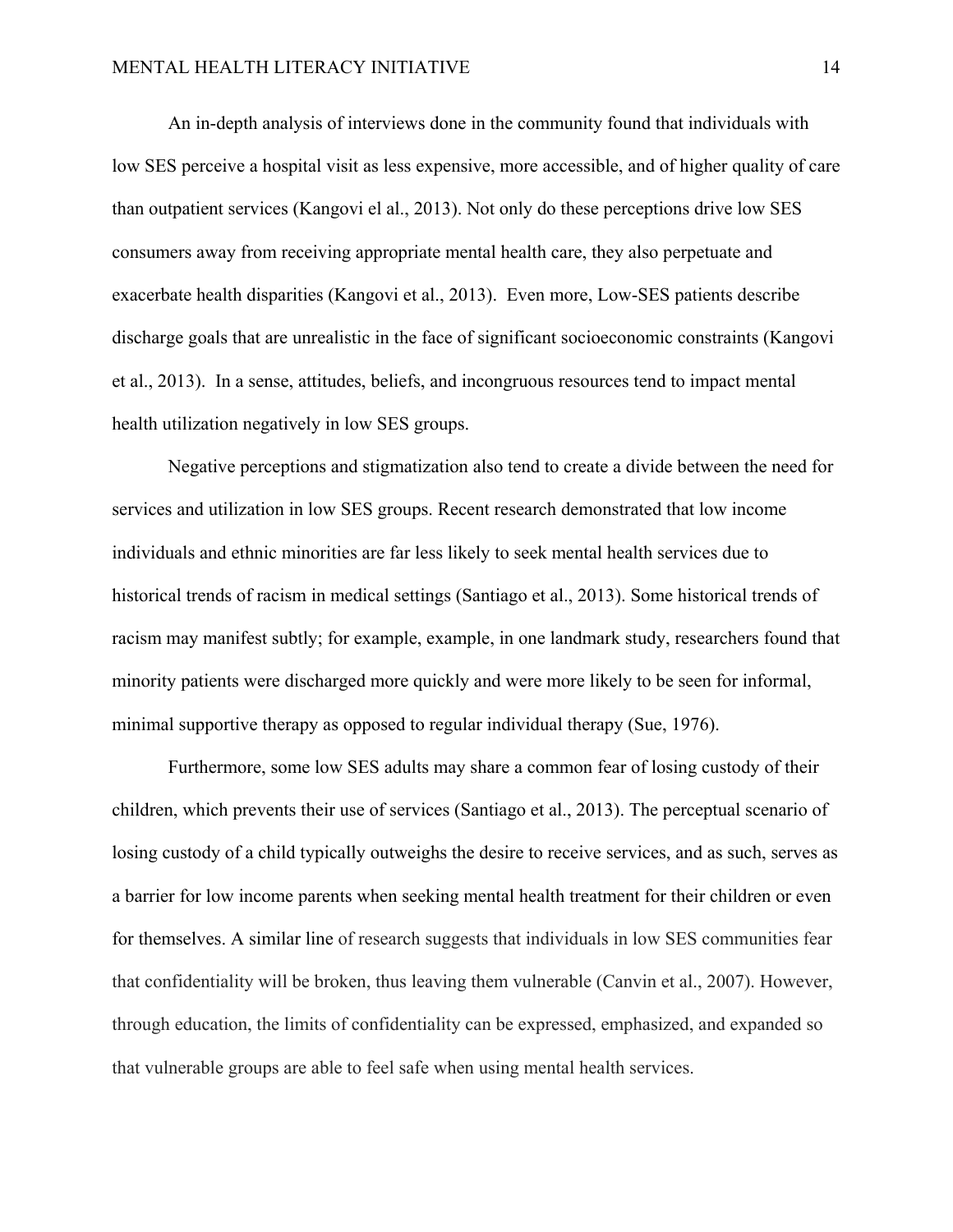The link between poor mental health and low SES is a function of cycles of adversity, stress, and a reduced capacity to cope (Sareen, et al., 2011). Research has indicated that poverty and low SES are negatively associated with mental health outcomes (e.g., Olfson et al., 2009). In some cases, individuals with low SES may experience barriers that preclude them from seeking and receiving quality treatment.

The negative outcomes in mental health treatment can be attributed to several factors including poverty, stress, or even a lack of knowledge about how to engage successfully in treatment. Recent research shows that 87% of children living in poverty have unmet mental health needs (Santiago et al., 2013). The unmet mental health needs of children tend to stem from factors such as chronic stress, living in disadvantaged neighborhoods, and social isolation (Santiago et al., 2013).

 There may also be logistical barriers that impede an individual's ability to seek or acquire treatment. For example, having dependable transportation has been a known issue for people seeking treatment at community mental health centers in disadvantaged neighborhoods. Researchers found that public transportation was an independent predictor of not having regular medical care, whereas low SES individuals who had private rides were more likely to engage in treatment on a regular basis (Sareen, et al., 2011). In addition, the same research study found that low SES children missed about 52% of appointments, which parents attributed to transportation barriers (Sareen et al., 2011). Transportation is one of many barriers that influence the use and engagement of mental health therapy in the low SES communities.

A few additional institutional barriers include affordability and unfamiliarity with accessing treatment (Davis et al., 2008). As it relates to affordability, level of income may be a contributing factor that influences help seeking behaviors. Researchers found that those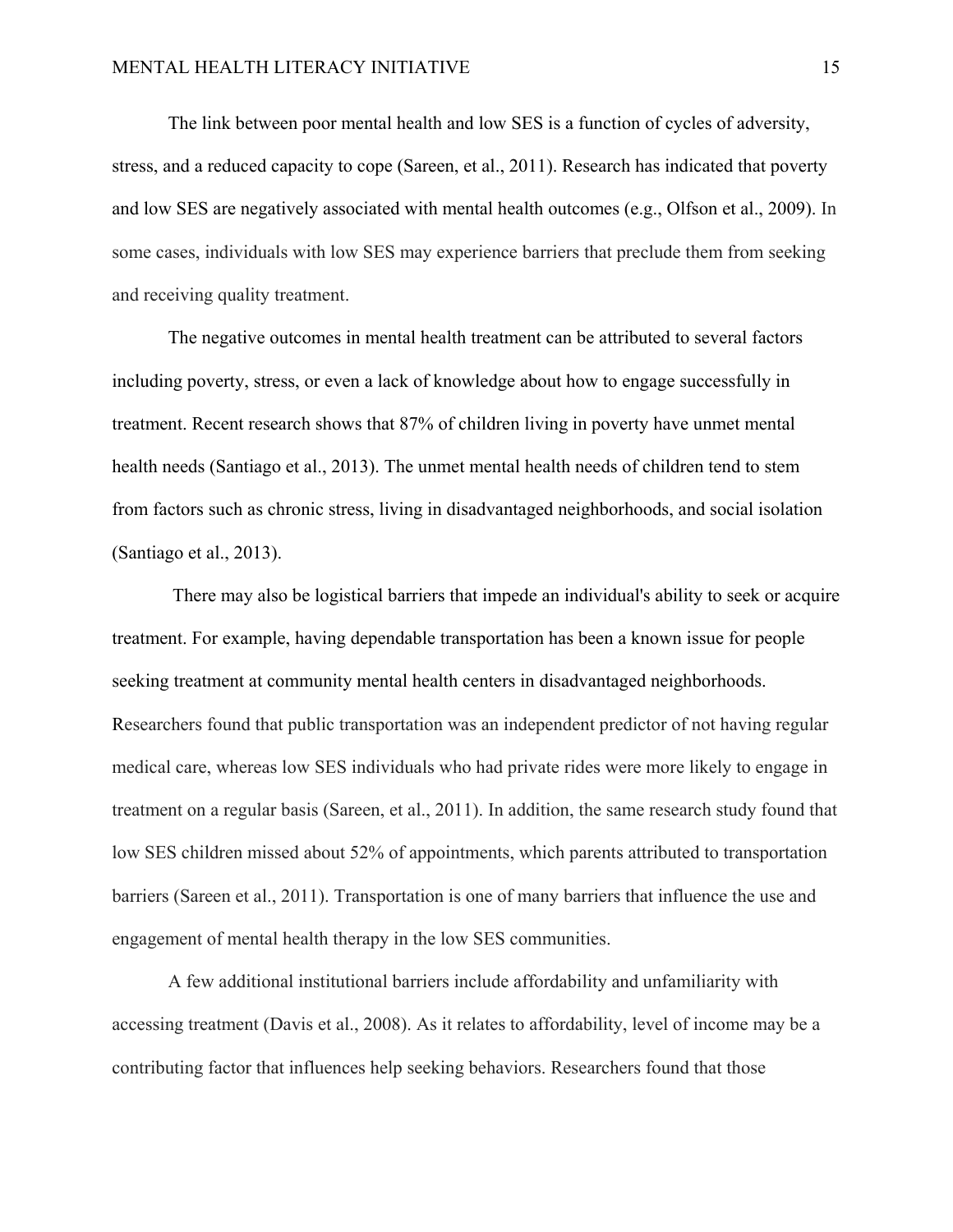individuals who made less money reported foregoing mental health care more often because of the cost (Mojtabai, 2005). A recent research study that looked at low income individuals who met diagnostic criteria for Post-Traumatic Stress Disorder (PTSD) found that institutional barriers played a role in service engagement (Davis et al., 2008). In some cases, people may feel intimidated by institutional procedures (Davis et al., 2008), which can diminish help seeking behaviors.

One major institutional procedure is obtaining health insurance. The National Comorbidity Study found that 47 percent of respondents with mood disorders, anxiety or substance abuse disorders who identified a need for mental health treatment, cited cost or not having adequate health insurance as main reasons for not seeking treatment (Rowan et al., 2013). Although the intentions of each income group were similar, the engagement in services was negated by affordability and access to care. The aforementioned barriers continue to serve as obstacles to seeking and acquiring appropriate mental health services for low SES groups. Although low SES groups are at a particular disadvantage as it relates to MHL, inadequate MHL is a ubiquitous problem in a majority of other groups, including those in high SES groups. In a sense, even when some groups have acceptable resources and education, low MHL continues to be a pervasive variable that influences treatment and health outcomes.

#### **Depression Literacy**

Mental health literacy helps patients recognize, cope with, and prevent psychological distress. Depression literacy refers to an individual's ability to recognize depression and make informed choices about treatments for depression. (Deen & Bridges, 2011). The concept of depression literacy is of great importance because the incidence of depression is active and ever present amongst the general public. Furthermore, rates of depression literacy are known to vary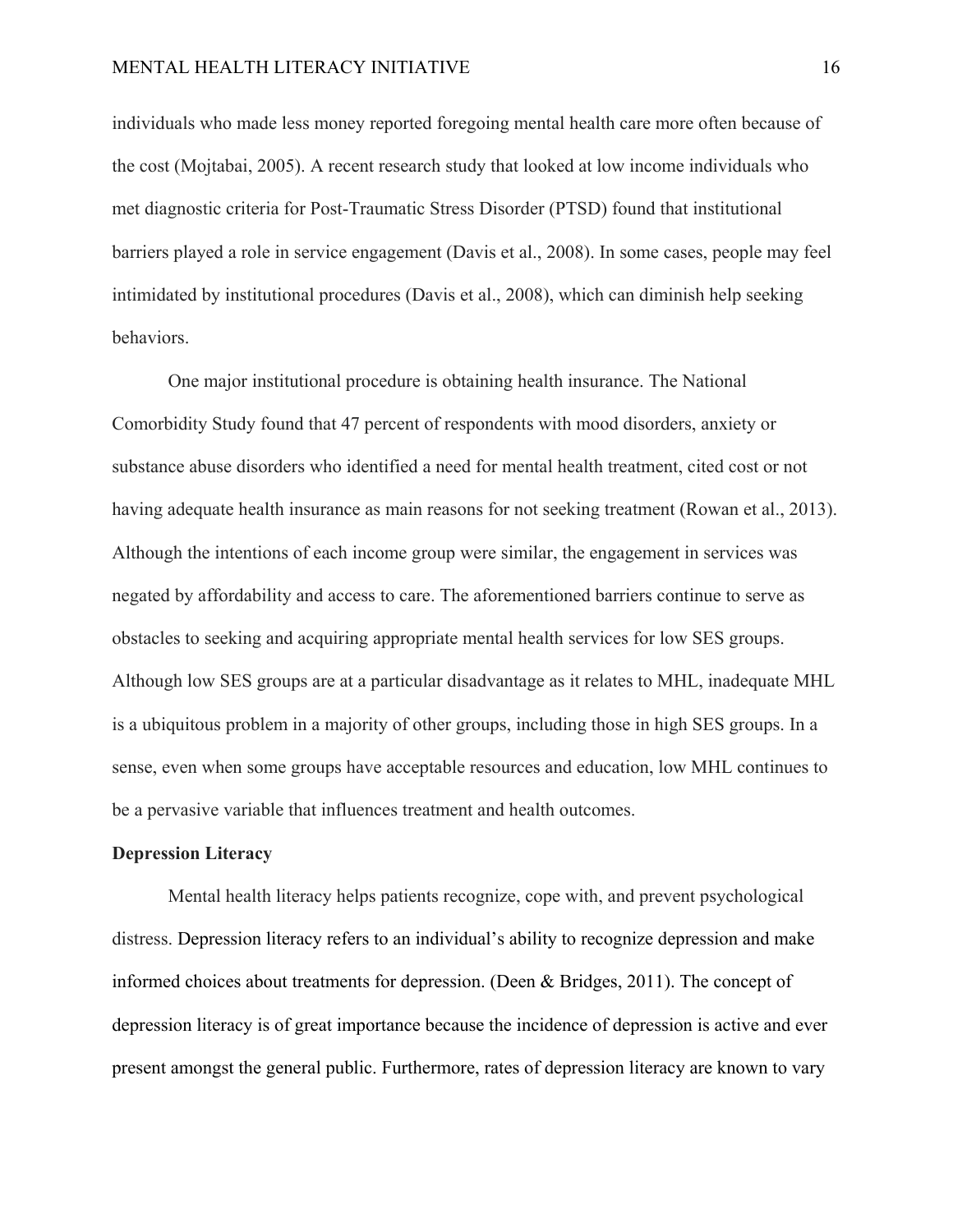amongst the population. For example, there is evidence that men have lower levels of depression literacy, compared with women (Deen & Brides, 2011).

By 2020, depression is expected to rank 3<sup>rd</sup> on the global burden of disease (Pescosolido) et al., 2010). Accordingly, the least well off or those living in low SES conditions tend to suffer a disproportionate share of the burden of disease, specifically depression (Everson et al., 2002). Living in disadvantaged neighborhoods puts people at a greater risk for experiencing chronic stress, which may increase the occurrence of depression. Despite the chronicity of adverse experiences, there still tends to be a disengagement and lack of help seeking behaviors from individuals experiencing depression.

 One potential barrier to treatment engagement may stem from low levels of depression literacy. Specifically, a lack of knowledge in regard to the etiology of depression can influence treatment outcome. In one study, although 75 percent of participants were able to diagnose a depressive disorder correctly when presented with a vignette, 43 percent of participants considered that the episode of depression was due to weakness in character. In general, the public's understanding of the causes and origins of depression tend to be skewed by factors such as stigma and lack of basic information (Wang et al., 2007).

The misperception and misinformation about depression can create a divide between the need for treatment and overall treatment engagement. In fact, higher levels of depression literacy have been associated with appropriate help seeking behaviors (Batterham et al., 2013). Psychoeducation that is aimed at improving depression literacy can have major implications for boosting knowledge and breaking down misconceptions, which can lead to enhanced treatment engagement and better health outcomes.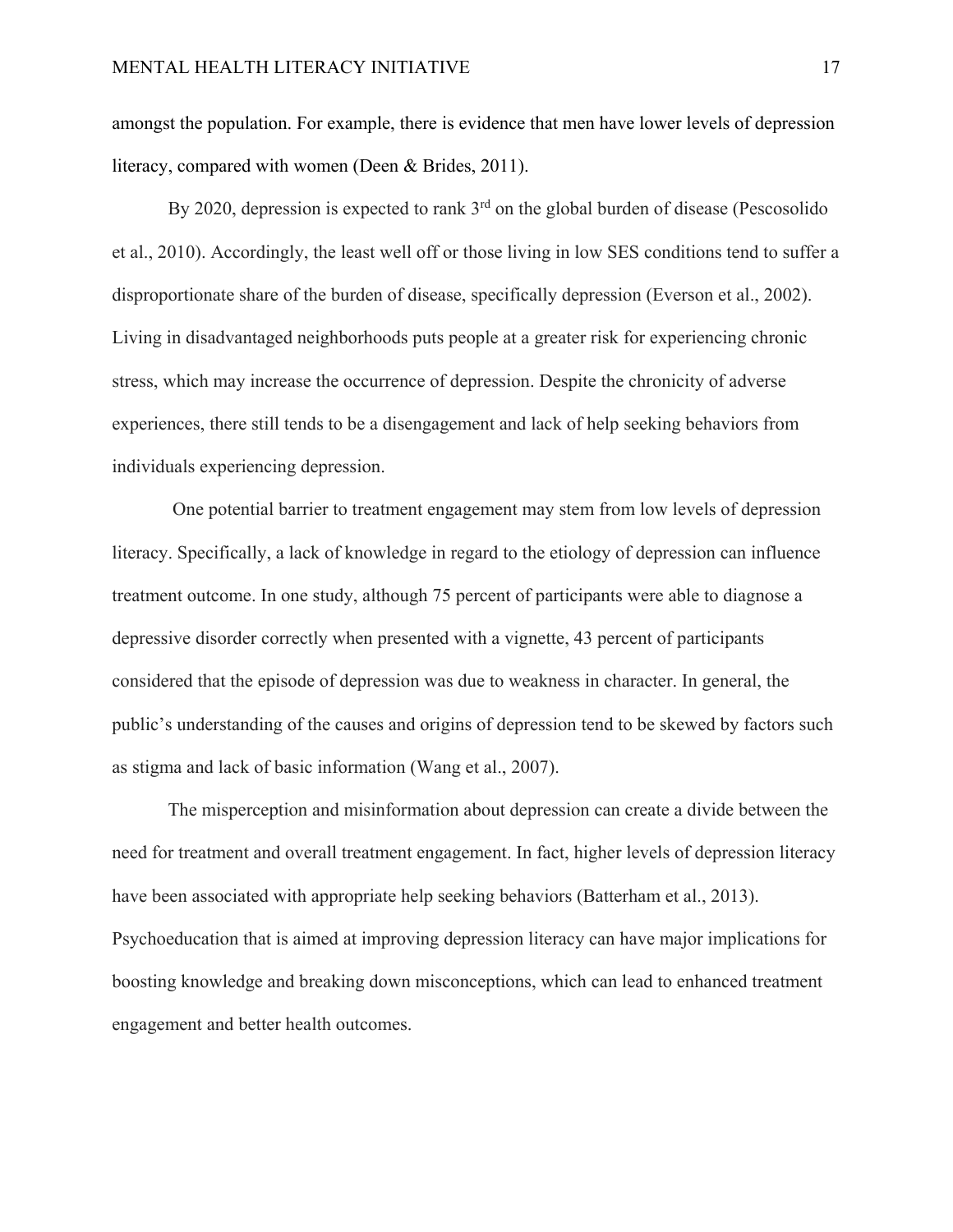As discussed, the perceived etiology and beliefs about depression can influence which type of treatment a person might engage in. For example, a recent study highlighted the fact that a common misperception related to depression is that it is caused by non-biological factors such as stress or family conflict (Jacob et al., 2015). Additionally, many individuals in the public believe that antidepressants are addictive (Jacob et al., 2015). Some individuals also believe that they can take fewer antidepressants when they feel better and use more antidepressants when they feel worse (Jacob et al, 2015). Inaccurate information regarding treatment options and misperceptions about the etiology of depression can have a pronounced influence on help seeking behaviors and treatment engagement. Depression is represented by a myriad of symptoms that can encompass both psychological and physical symptoms. For example, loss of pleasure and interest are common staples of depression; however, some individual's may experience disturbed sleep, lack of appetite, or decreased concentration. The diversity of symptom presentation can make it difficult for the general public to recognize symptoms of depression. Furthermore, depression is characterized by a strong recurrence that tends to linger in a person's life. During the first year of recovery from depression, 21%-34% of people will experience a second episode of depression. Also, the recurrence percentage increases to 85 percent after 15 years (Hardeveld et al., 2010).

In order to avoid recurrence, it is essential that individuals follow their prescribed treatment regimen. However, as previously mentioned, misconceptions about antidepressants continue to drive non-adherence. In one study, 30% of patients stopped taking their antidepressants within 30 days, and 40% stopped within 3 months (Olfsen et al., 2009). Even when individuals are able to recognize mental health disorders such as depression, there tends to be an uncertainty about effective treatment strategies and solutions. In some cases, researchers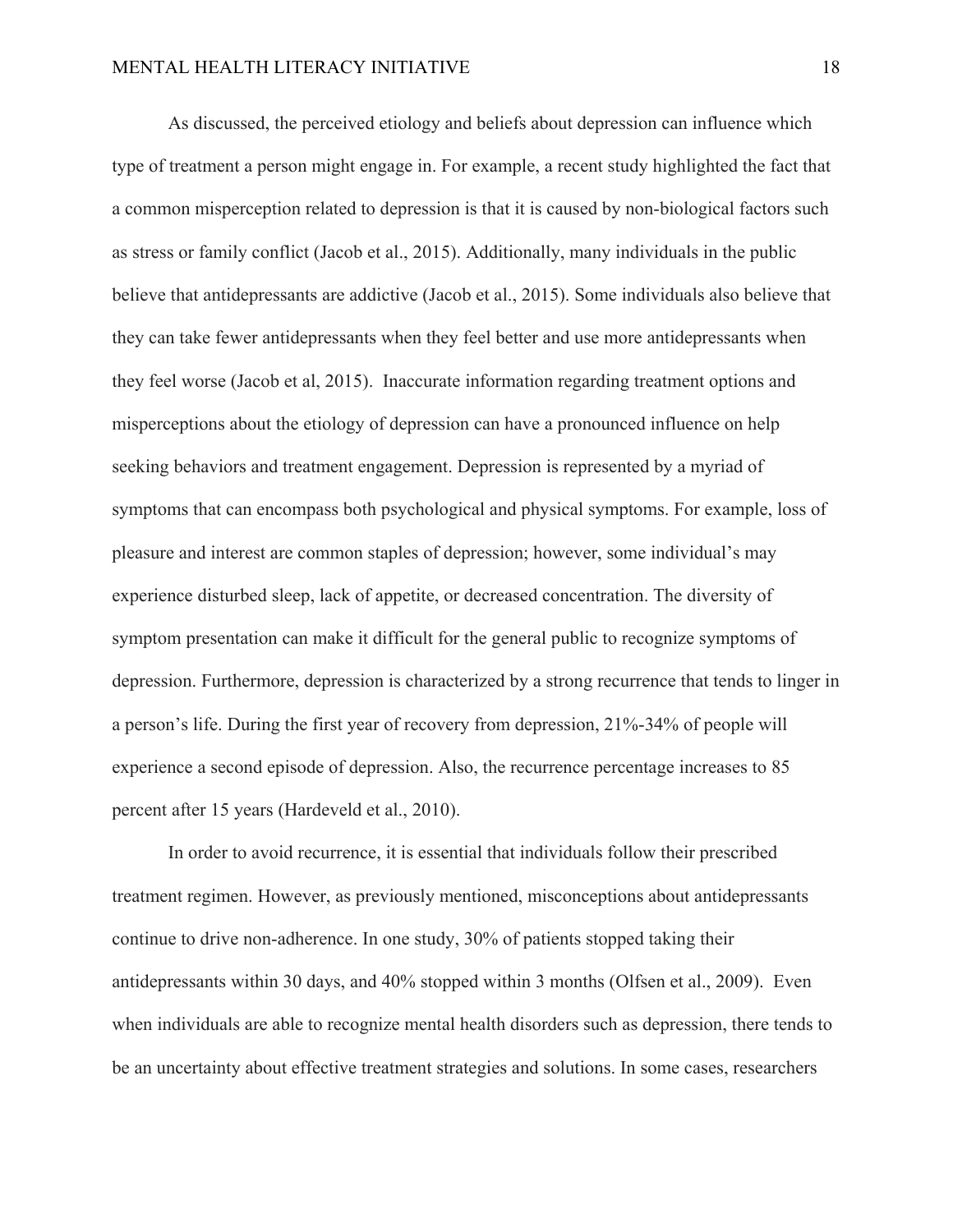have found that many participants thought that dealing with the problem on their own was the most effective strategy in managing depression (Addington, 2007).

In congruence with the literature, barriers that continue to limit people from engaging in psychotherapy for depression are factors such as difficulty contacting a provider, lack of knowledge about how to seek help, and overall low depression literacy. Improvement of depression literacy can greatly increase the likelihood that individuals will access appropriate health care. Even more, interventions aimed at improving depression literacy can lead to positive health outcomes. In some cases, depression literacy interventions have also been known to reduce symptoms of depression. Christensen, Griffiths, & Jorm (2004) found that both cognitive behavioral therapy and psychoeducation that was delivered via the internet were effective interventions that reduced symptoms of depression. Not only are depression literacy interventions helpful in improving symptoms of depression, but they are also effective strategies for improving a patient understating of evidenced based treatment options for depression (Christensen, Griffiths, & Jorm, 2004).

#### **Stigma**

Stigma can be defined as a set of "negative attitudes, beliefs, or thoughts, that influence the individual, or general public, to fear, reject, avoid, or be prejudiced, and discriminate" against those with mental health disorders (Gary, 2005a, p. 980). There have been several studies suggesting that stigma is the leading cause of concern for people with depression (Mcnair et al., 2002). In addition, research shows that the underutilization of mental health services can be largely attributed to stigma (Corrigan, 2004).

In fact, some members of the public may be reluctant to disclose a mental health condition to their employers for fear of adverse consequences on their job security. A MHL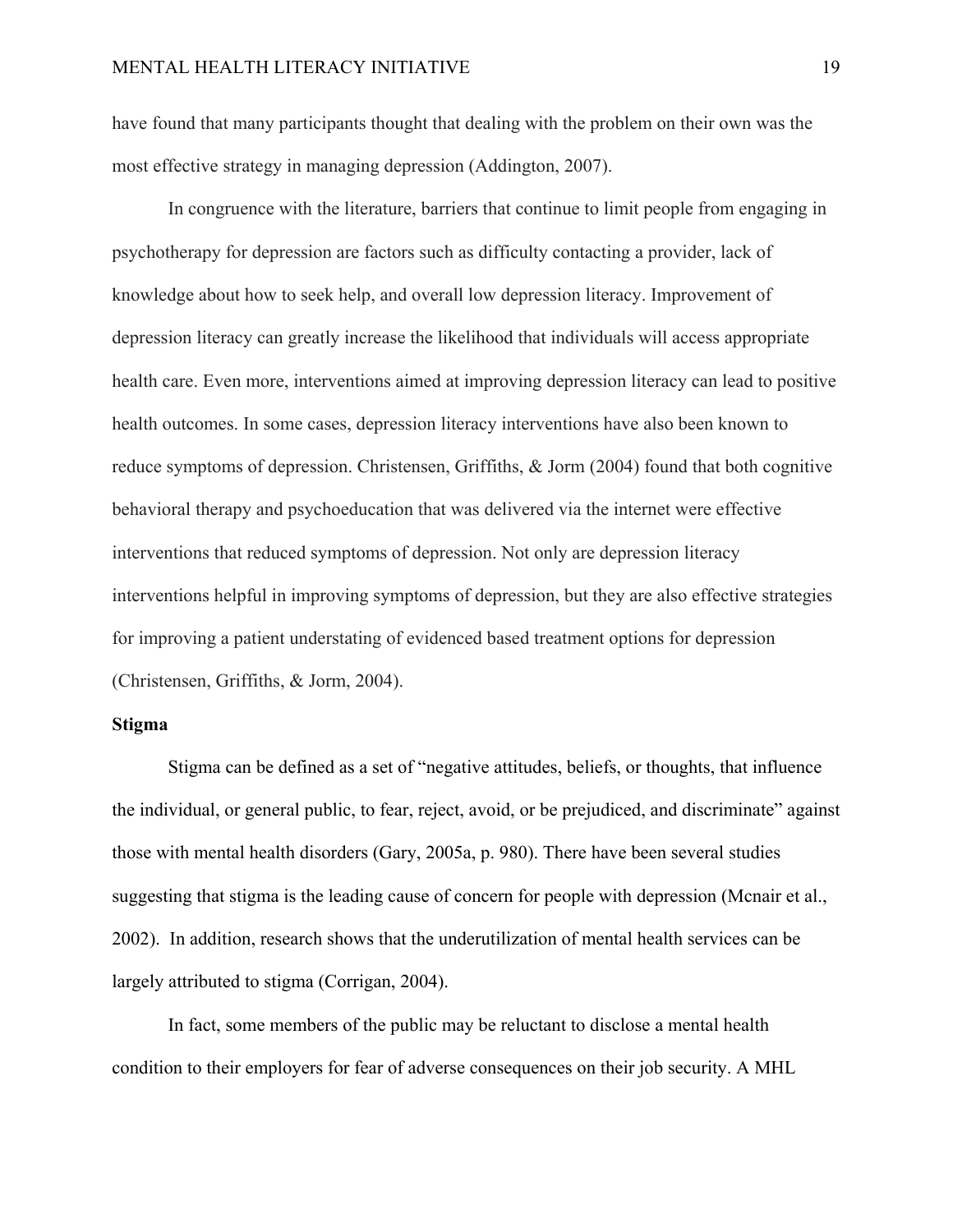survey conducted by Jorm et al. (2000) showed that Americans were unwilling to seek mental health treatment because they feared negative impact at their place of employment. As mental health misperceptions and stigmatization persist, the utilization of mental health services will continue to decline.

 The construct of stigma has also been used to explain the reason why disadvantaged groups may underuse mental health services (Gary, 2005). A recent qualitative study examined 25 individuals living in adverse conditions and receiving welfare benefits and found that the participants viewed mental health services with distrust and even as a potential risk to their wellbeing (Canvin et al., 2007). The source of mistrust appears to stem from the stigma associated with mental health treatment and concerns about being misunderstood and/or harshly judged (Canvin et al., 2007).

 Research shows that negative beliefs, attitudes, and social norms predict a low perceived need for treatment (Van Voorhees et al., 2006). A recent survey that examined the reason why some minorities may not seek treatment for a major depressive episode found that the majority of respondents feared being hospitalized (Pescosolido & Boyer, 2010). Erroneous beliefs or misunderstandings about mental health treatment that serve to bolster stigmatization can be major deterrents to treatment engagement.

Research done by Corrigan (2004) found that adolescents who were more likely to endorse stigma were less likely to engage in treatment. Conversely, stigma tends to be a less relevant factor when adolescents believed that treatment was likely to be successful (Corrigan, 2004). In this case, helping individuals understand potentially effective treatment options may be a way to increase the public's knowledge about mental health services and treatments. In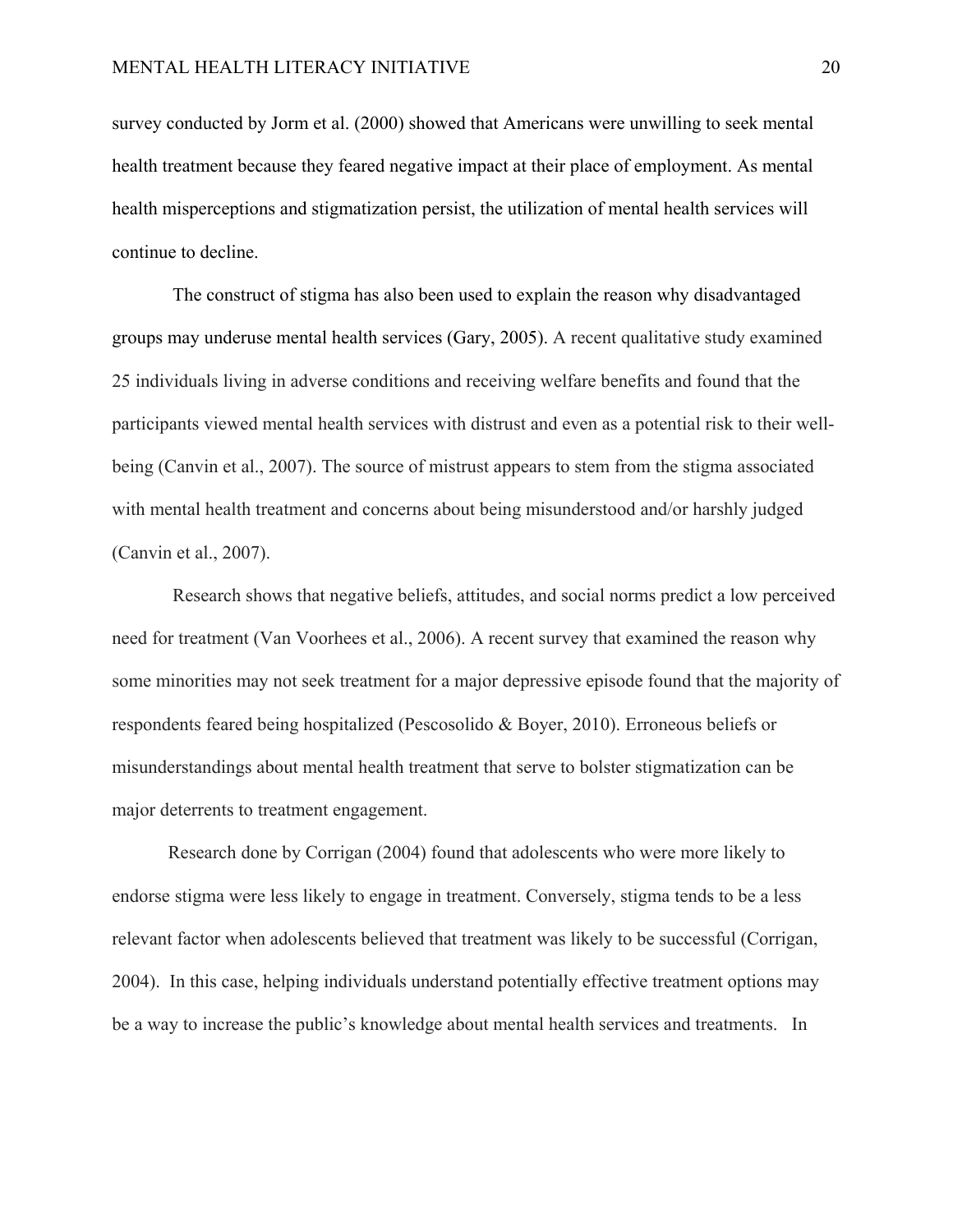addition, educational interventions can be used to inform effectively and, in some cases, challenge the public's beliefs about mental health disorders and viable interventions.

As discussed, stigma is a multifaceted concept that can serve as a deterrent for engagement in mental health treatment. Many individuals may feel reluctant to seek mental health treatment because of the stigma that is associated with mental health disorders (Jennings et al., 2015). The concept of stigma is not one dimensional; rather, it entails components of perceived stigma and self-stigma. Both perceived stigma and self-stigma are contributing factors related to a person's likelihood to engage in mental health care. In one study, researchers found that higher levels of perceived stigma, self-stigma, and self-reliance were related to a more negative attitude towards seeking treatment (Jennings et al., 2015). In addition, researchers found a 3-path mediation model which suggests that higher perceived stigma was related to higher self-stigma; higher self-stigma was related to higher self-reliance, and higher self-reliance was associated with a more negative attitude towards seeking treatment (Jennings et al., 2015).

Stigma associated with mental illness is an important contributing factor that reduces help seeking (Clement et al., 2015). In many cases the duration of untreated mental illness is associated with worse outcomes for psychosis, bipolar disorder, and major depressive and anxiety disorders (Boonstra et al., 2012; Dell'Osso et al., 2013). In one study, researchers demonstrated an association between stigma and help-seeking because internalized stigma and treatment stigma are most often associated with reduced help seeking (Clement et al., 2015). When individuals delay mental health care, the consequences can be dire. The research highlights the fact that stigma is a complex and multidimensional concept that is influenced by perceptions and beliefs, all of which impact treatment engagement.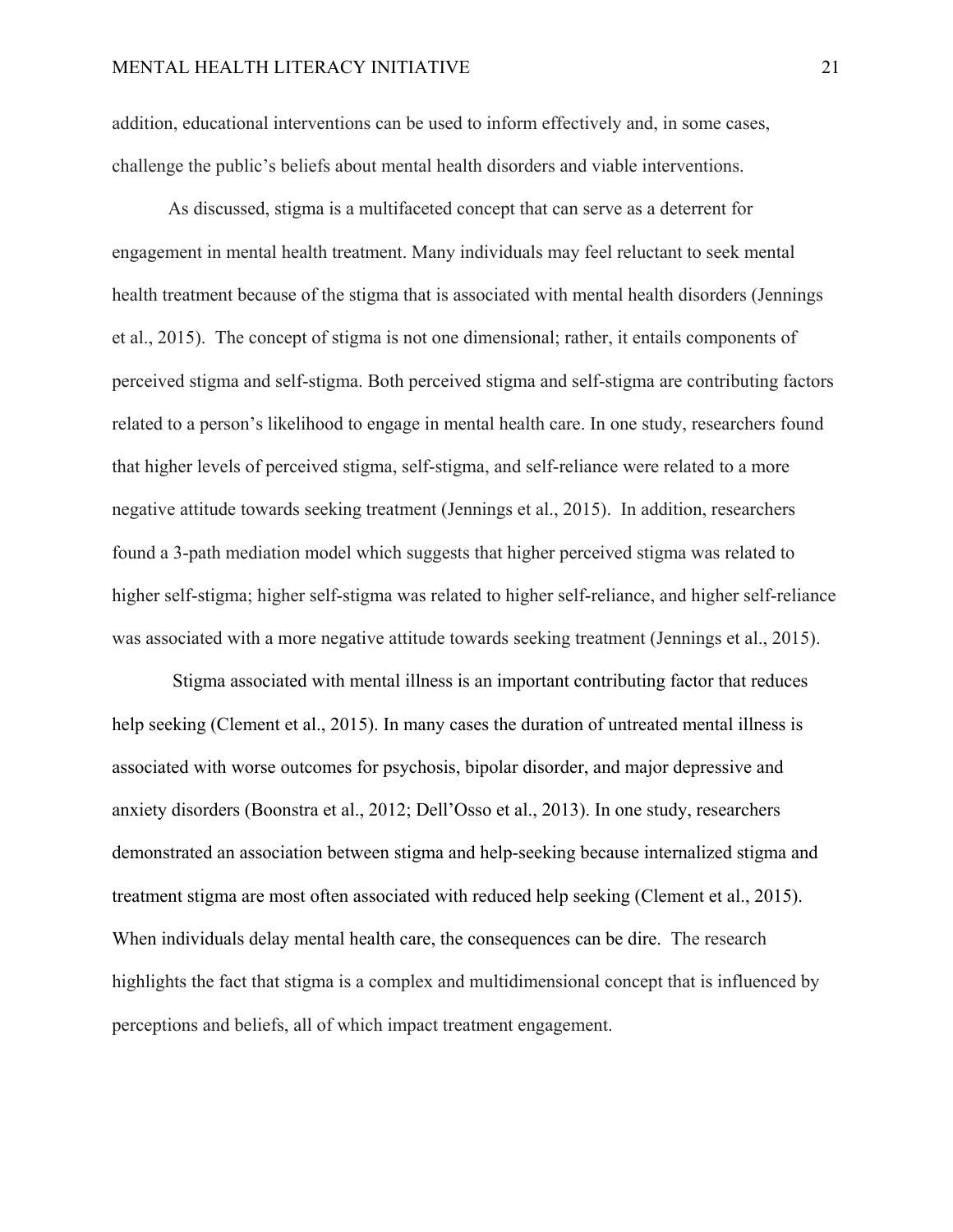Examining MHL in conjunction with stigma is useful because the negative stereotypes inherent in stigma involve distortions of knowledge and understanding (Holman, 2015). Link and Phelan identified a three-stage model of stigma. Initially, the person is 'marked' as different, then associated with undesirable characteristics, and subsequently rejected and avoided (2010).

Corrigan and Watson, divided stigma into stereotypes (negative beliefs about a group), prejudice (agreement with belief and/or an emotional reaction to it) and discrimination (behavioral response to this agreement/reaction) (2002). In any manner, stigma is a complex force that interacts with treatment engagement and outcome. In this respect, researchers identified a number of different ways that stigma interferes with help seeking. For example, research defined anticipated stigma (anticipation of personally being perceived or treated unfairly); experienced stigma (personal experience of being perceived or treated unfairly); internalized stigma (holding stigmatizing views about oneself); perceived stigma (views about the extent to which others have negative attitudes or beliefs about those with mental health illness); stigma endorsement (participants own stigmatizing attitudes towards other people with mental illness); and last, treatment stigma (stigma associated with seeking or receiving treatment for mental illness) (Clement et al.,2015). Given these findings, stigma is an appropriate target for MHL interventions aimed and improving treatment adherence and help seeking behaviors (Sirley et al., 2001).

Stigma also decreases the level of empathy and understanding that a person has for someone with a mental illness. People who suffer from more serious types of mental health disorders such as schizophrenia remain highly stigmatized (Link & Phelan, 2013). Surveys conducted by the National Alliance for the Mental Ill (NAMI) have demonstrated that many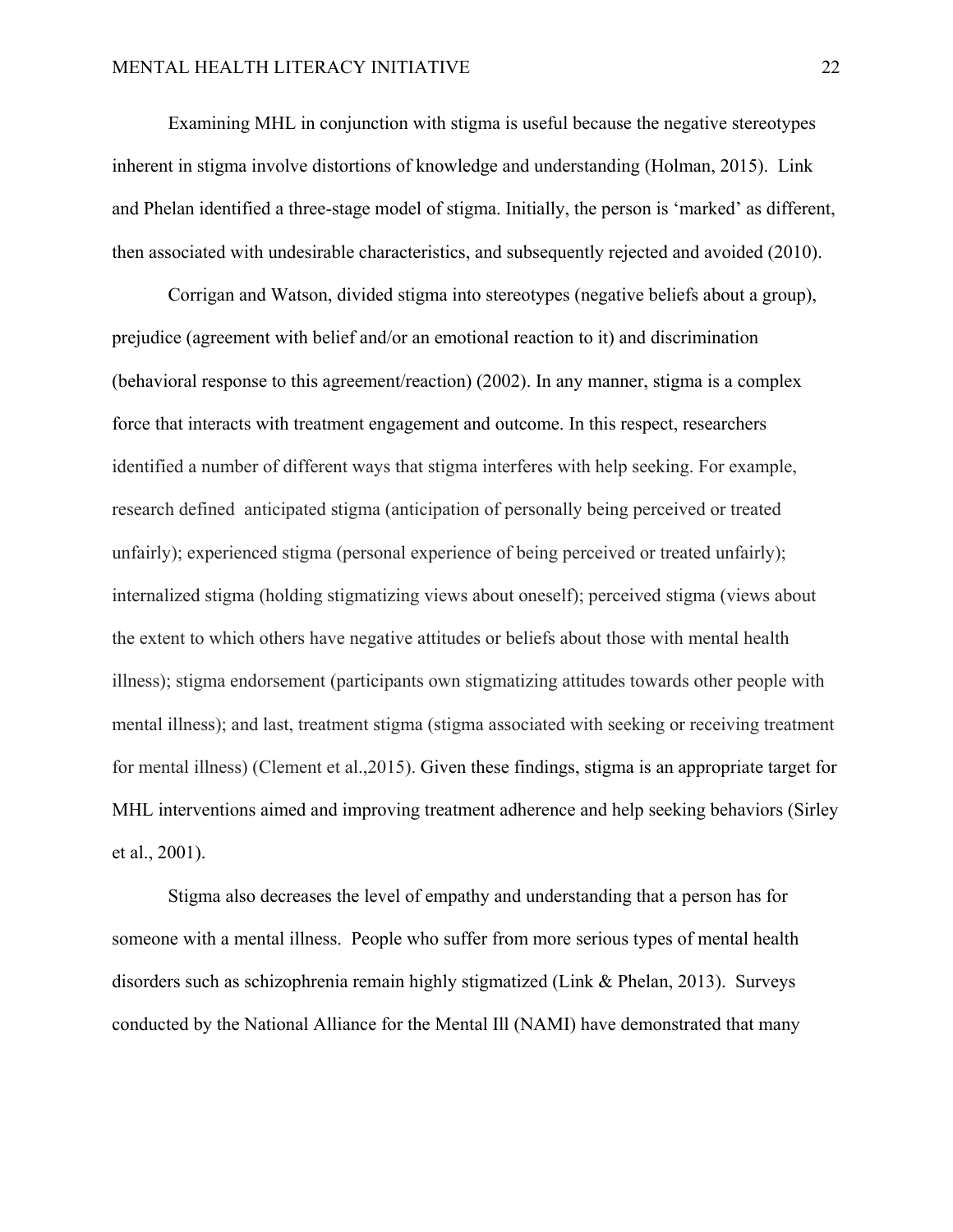people believe those with mental illnesses are dangerous and unpredictable, can never be normal, cannot engage in conversation, and do not make good employees (Link & Phelan, 2013).

Another study which surveyed U.S. citizens found that 70 percent of respondents would not want someone with a mental illness to marry into their families; yet another study suggested that 19 percent of respondents would not be comfortable around someone with a mental illness (Scheyett, 2005, p. 86). In many cases, fear, rejection, or avoidance of people with mental illness is an unfortunate reality. However, through education, many stigmatizing beliefs can be mitigated and the acceptance of those with mental illness can be improved.

#### **Primary Care Mental Health Integration**

The primary care sector remains the most common site for the delivery of depression care, specifically for African Americans and Hispanics (Cooper et al., 2003). As previously mentioned, potential barriers to treatment engagement include stigma, beliefs about depression, and knowledge of how to obtain appropriate services.

A 2006 study concluded that many people reported that they would feel embarrassed about seeking help from mental health professionals (Barney et al., 2006). Furthermore, some participants in the study expected professionals to respond negatively to them (Barney et al., 2006). As previously mentioned, one study showed that 71% of respondents initially addressed mental health problems with their primary care provider. For this reason, the primary care setting has important implications for the future of psychological care. Recent research found that primary care mental health integration; that is, having a mental health professional available in primary care settings, potentially preserves resources, increases continuity of care, and increases treatment access for veterans (Brawer et al., 2011).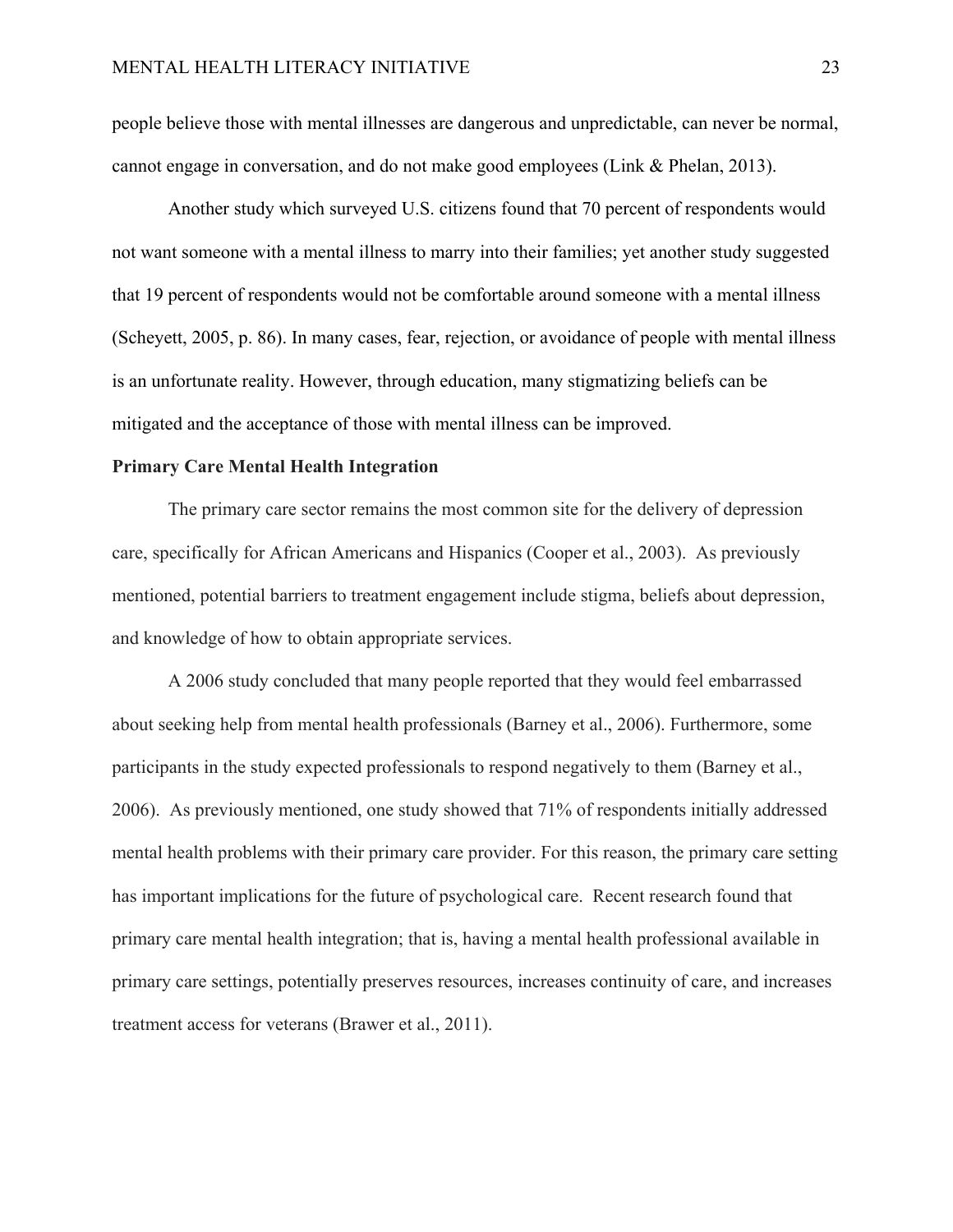The presence of primary care mental health integration programs increases access to mental health care, including both psychotherapy and psychiatric medication management (Davis et al., 2016). In terms of MHL, the primary care setting can potentially serve as a forum for mental health education, regardless of the reason for the initial visit. Psychologists are in the unique position to provide education about services, treatments, and manage appropriate referrals for both providers and patients. Previous research focusing on classroom education found that the use of brief, classroom based mental health education was a favorable method to modify help-seeking attitudes and negative opinions of the mentally ill (Sharp et al., 2006). The use of short-term interventions lends itself to the primary care setting because treatment is typically brief and time limited. Resources that utilize media, such as advertising campaigns or even office posters, can broaden the range of services in which a person might be interested (Glascoe et al., 1998). The primary care setting offers a destigmatizing environment for treatment and for mental health education. As such, psychologists should continue to broaden their scope of practice in the primary care setting and incorporate educational resources pertaining to mental health symptoms and available treatment options.

#### **Caregiver Mental Health Literacy**

As previously discussed, MHL refers to mental health knowledge and beliefs that aid in recognition, management, or prevention of mental illness (Jorm et al., 2007). In this regard, MHL is concerned with both the prevention and the maintenance of mental health disorders. For this reason, it is extremely important that caregivers to those individuals with mental health disorders are equipped to manage such conditions. In fact, recent research shows that improvement of caregiver MHL can lead to enhanced outcomes for children with mental health symptoms. (Mendenhall & Frauenholtz, 2015).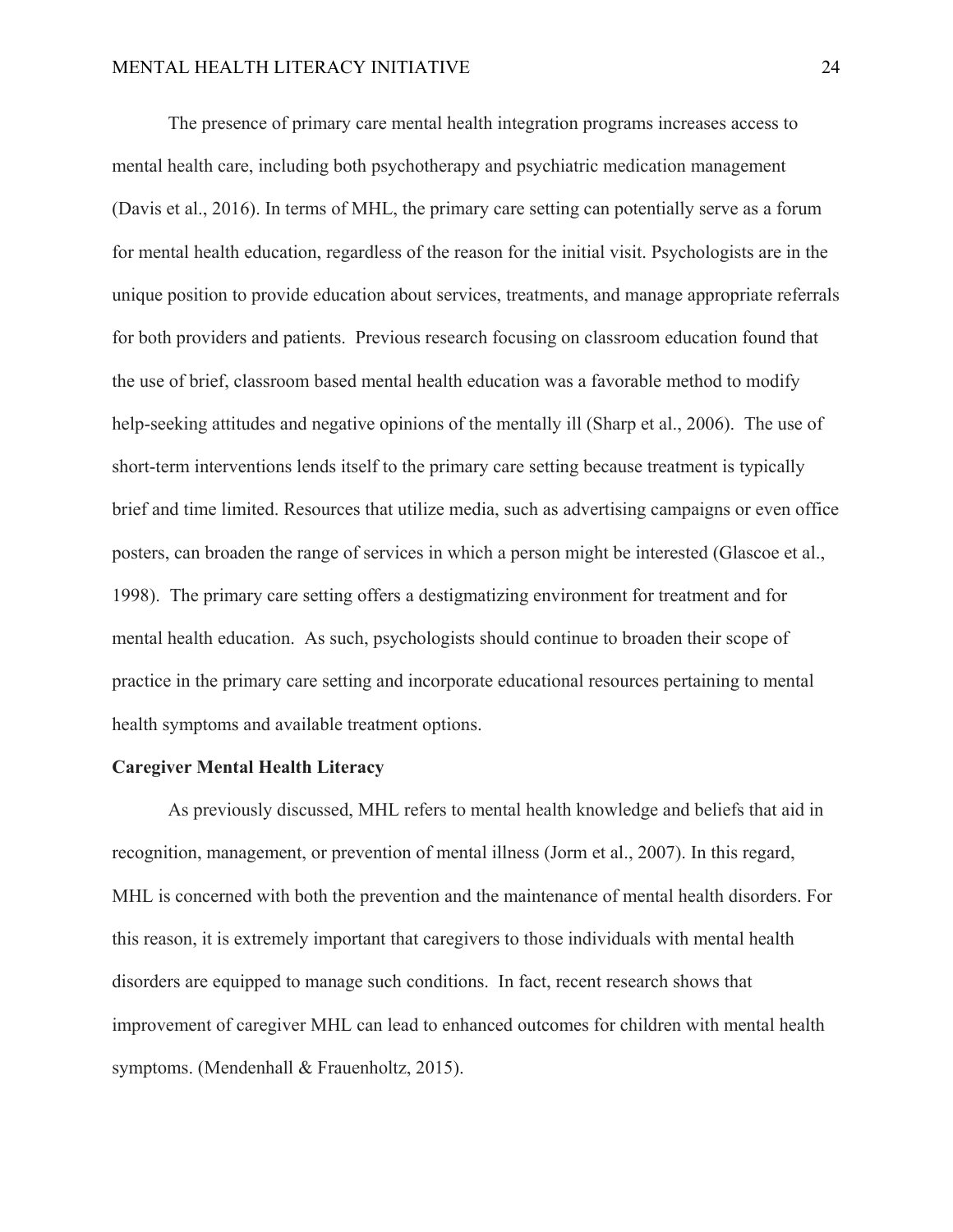Specifically, caregivers are in a unique position to serve as catalysts for treatment engagement. Even more, caregiver knowledge about mental health disorders and available treatment options can be predictive of treatment success. A study of parents who already had their children enrolled in mental health services found that increased parental knowledge about treatment was positively correlated with quality of service utilization (Mendenhall, Frista, & Early, 2009). In this regard, it is essential that a rationale for the course of treatment is discussed with patients, parents, or caregivers. If both parents and patients have a better understanding of treatment options, they may be more likely to engage in appropriate care.

In 2009, researchers found that approximately 13% of children in the USA had a mental health disorder (Merikangas et al., 2010). Despite this finding, people still have limited knowledge about MHL and children's mental health (Pescosolido et al., 2008).Therefore, it is particularly important that parents are able to effectively recognize psychological distress and the occurrence of mental health disorders. Jorm et al. (2006) have observed that accurate identification of mental health problems is associated with better treatment decisions.

Relative to parents and caregivers, parents with more knowledge about mood disorders utilize more services and access services of greater quality (Mendenhall 2011). Children and adolescents also identify their parents as primary sources of support for managing their mental health disorders (Jorm & Wright, 2007). Knowledge about mental health disorders is essential for parents and caregivers because it typically informs treatment and engagement with mental health services.

#### **The Impact of Low Mental Health Literacy**

MHL is a major factor that directly influences the use of mental health services. For example, in a recent 2016 study, researchers found that positive attitudes towards mental health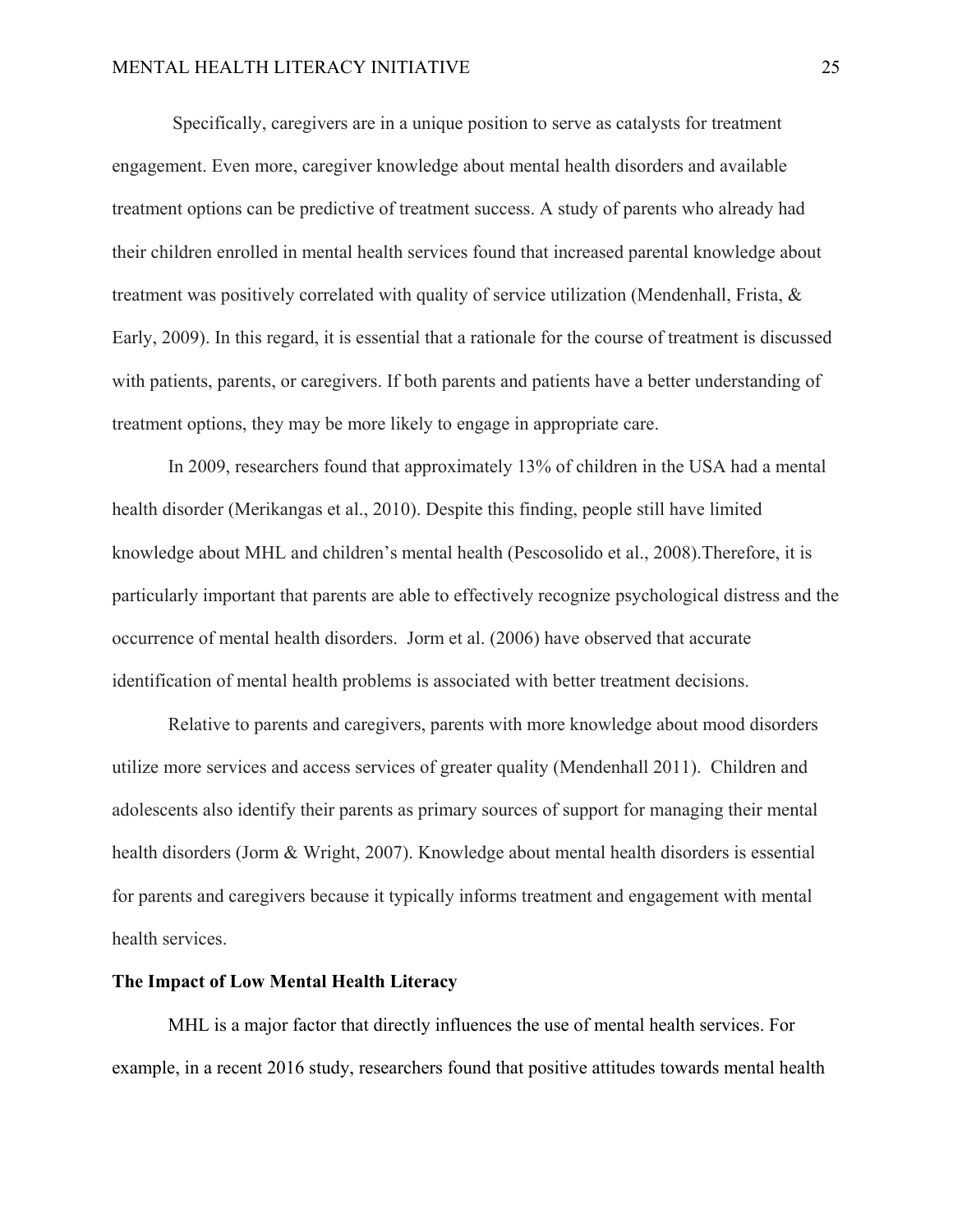treatment and higher levels of mental health literacy significantly predicted use of psychotherapy during the follow up period (Bonabi et al., 2016). In addition, greater perceived need for treatment and better literacy at baseline was predictive of psychiatric medication following six months (Bonabi at al., 2016). These findings suggest that high levels of mental health literacy lead to increased treatment engagement.

Conversely, the problematic nature of patient dropout has been a consistent issue in the United States. Recent research from 2009 suggests that more than one-fifth (22.6%) of mental health patients dropout from therapy. (Olfson et al., 2009). Personal level barriers that influence treatment choices such as drop out are a person's attitude, beliefs, and level of MHL. An individual may hold particular beliefs regarding the effectiveness of treatment, or he or she may lack a support network that promotes care seeking (Corrigan et al., 2014).

 Low MHL can also play a crucial role in a person's overall physical health. The burden of mental health disorders is likely to have been underestimated because of inadequate appreciation of the connectedness between mental illness and other health conditions (Prince at al., 2007). In general, inadequate health literacy was consistently associated with a greater number of hospitalizations and greater use of emergency care (Berkman et al., 2004). Furthermore, inadequate health literacy predicted a poorer ability to take medications appropriately (Berkman et al., 2004).

In one study, researchers examined the differences in MHL from women with bulimia nervosa (BN) and healthy women. The researchers found that women with eating disorder symptoms were more likely to consider bulimic behaviors as acceptable, more likely to overestimate the occurrence of BN among women, and less likely to believe that a psychiatrist would be helpful in treatment of BN (Mond et al., 2010).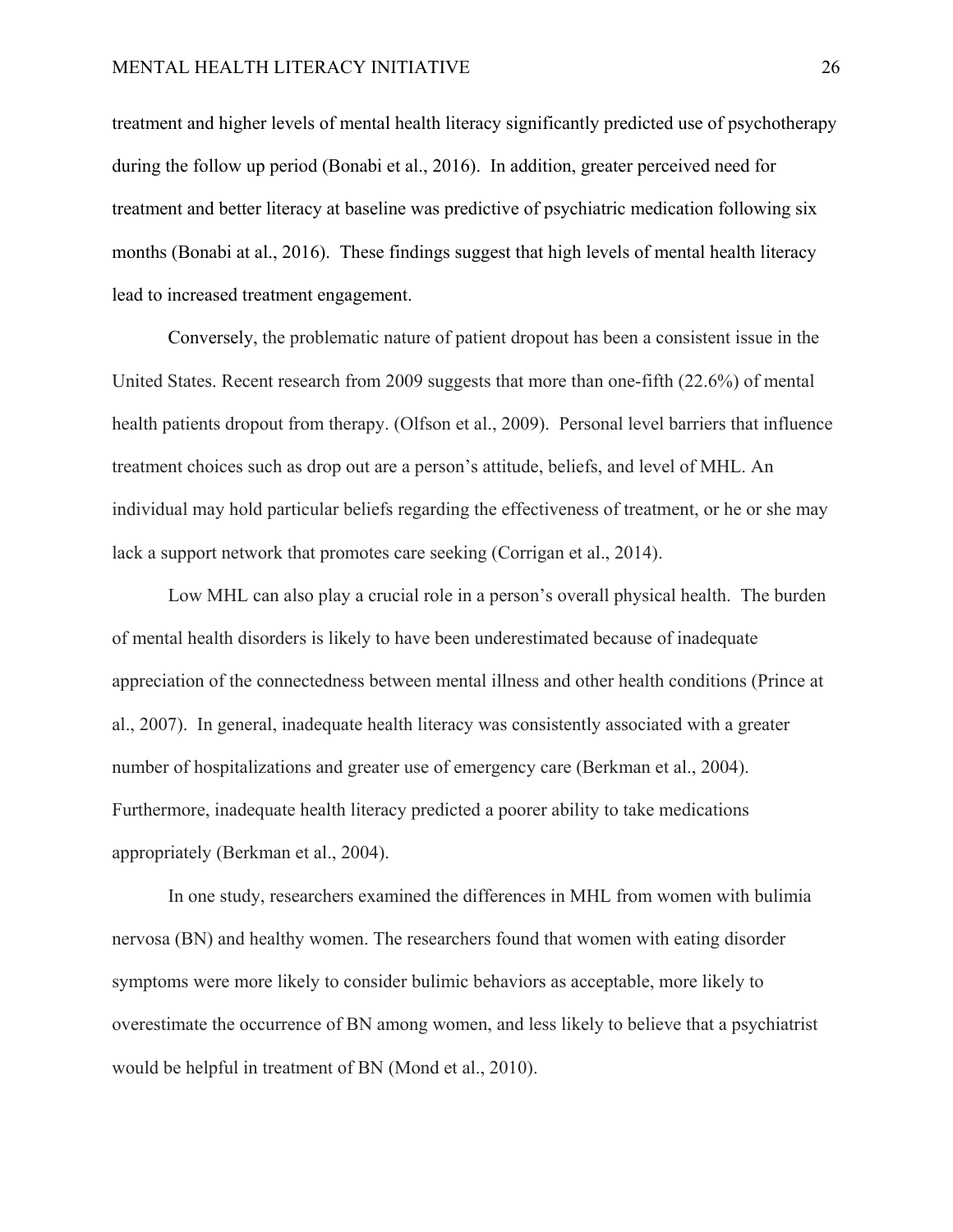In 2007, researchers estimated that 14% of the global burden of disease can be attributed to neuropsychiatric disorders, due primarily to the chronically disabling nature of depression, alcohol use, and substance use disorders (Prince et al., 2007). Mental health is an undeniably important component of general well-being that tends to effect medical choices and aspects of self-care in in a number of different ways. In many ways, medication issues and symptom management for physical diseases can be directly or indirectly influenced by a person's level of health literacy, as well as MHL. Low MHL continues to be a major driving force related to help seeking behaviors, treatment engagement, and treatment adherence.

#### **Improving Mental Health Literacy Using Brief Psychoeducation**

Notably, researchers agree on the utility of psycho-education (PE) to improve patient awareness and knowledge of symptoms, in particular for populations that may be at an economic, stigmatized, or educational disadvantage (Vega et al., 2007). For example, researchers effectively used PE to counter the perception of stigma and the Hispanic community's reluctance to seek mental health services (Vega et al., 2007). Similar models of psychoeducation have already been adopted for medication adherence. For example, recent research found that individuals who received brief medication psychoeducational sessions for bipolar disorder had a higher level of medication adherence (Miklowitz et al., 2003).

In the same respect, a recent research study that used PE for Latina adolescents presenting to the emergency department for a suicide attempt, found that those who attended a PE group were significantly more likely to attend mental health treatment one month after being discharged (Hom et al., 2015). In many cases, brief PE models are effective interventions for improving treatment engagement and follow up. Even though the interaction and PE were brief, it seemed to have a lasting impact on the choices of patients.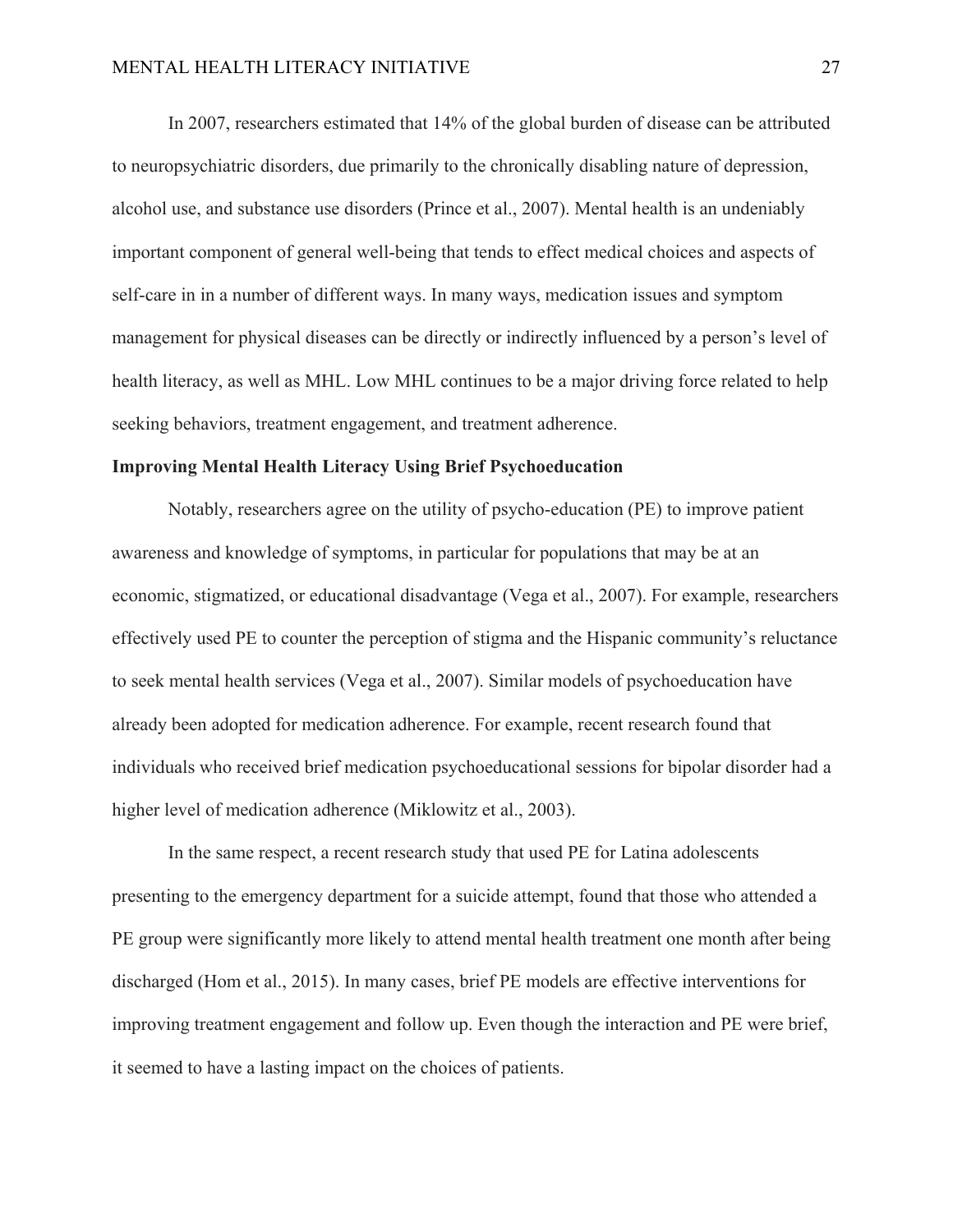The concept of brevity, relative to educating individuals about mental health is slowly but surely gaining traction. For example, emergency departments provide a unique forum to deliver ultra-brief PE to patients. A recent research project that focused on individuals arriving to the emergency room for a panic attack sought to examine the efficacy of ultra-brief PE in the form of a "Panic Information Card." The card presented simple facts about panic disorder, treatments available, and aided in symptom recognition. The researchers found that participants who received the card, utilized emergency department resources less than those who did not receive the card (Murphy et al., 2015). The findings add to the growing body of literature that brief PE can be used to expedite mental health referrals, decrease emergency department utilization and reduce costs for the medical system (Murphy et al., 2015).

In addition to these findings, the way in which information is presented can have a large influence on the amount of knowledge that is attained by individuals. One research study compared the efficacy of tablet-based information regarding depression with that of a printed pamphlet. The findings suggested that those who used a multimedia device, such as a tablet, were significantly more likely to demonstrate improved depression literacy and decreased stigma related to depression (Lu et al., 2016). This study demonstrated that brief multimedia-based education can improve MHL and enhance outcomes in mental health clinics.

In terms of MHL, a person's motivation to engage in treatment may very well depend on his or her understanding of the treatment being used. A recent research study of low income women found that offering a brief PE session regarding psychotherapy and antidepressants led to increased engagement in treatment (Miranda et al., 2002). Recent research has demonstrated that improving MHL may increase the likelihood of service utilization (Hom et al., 2015). These same researchers note that PE based interventions aimed at improving MHL can increase help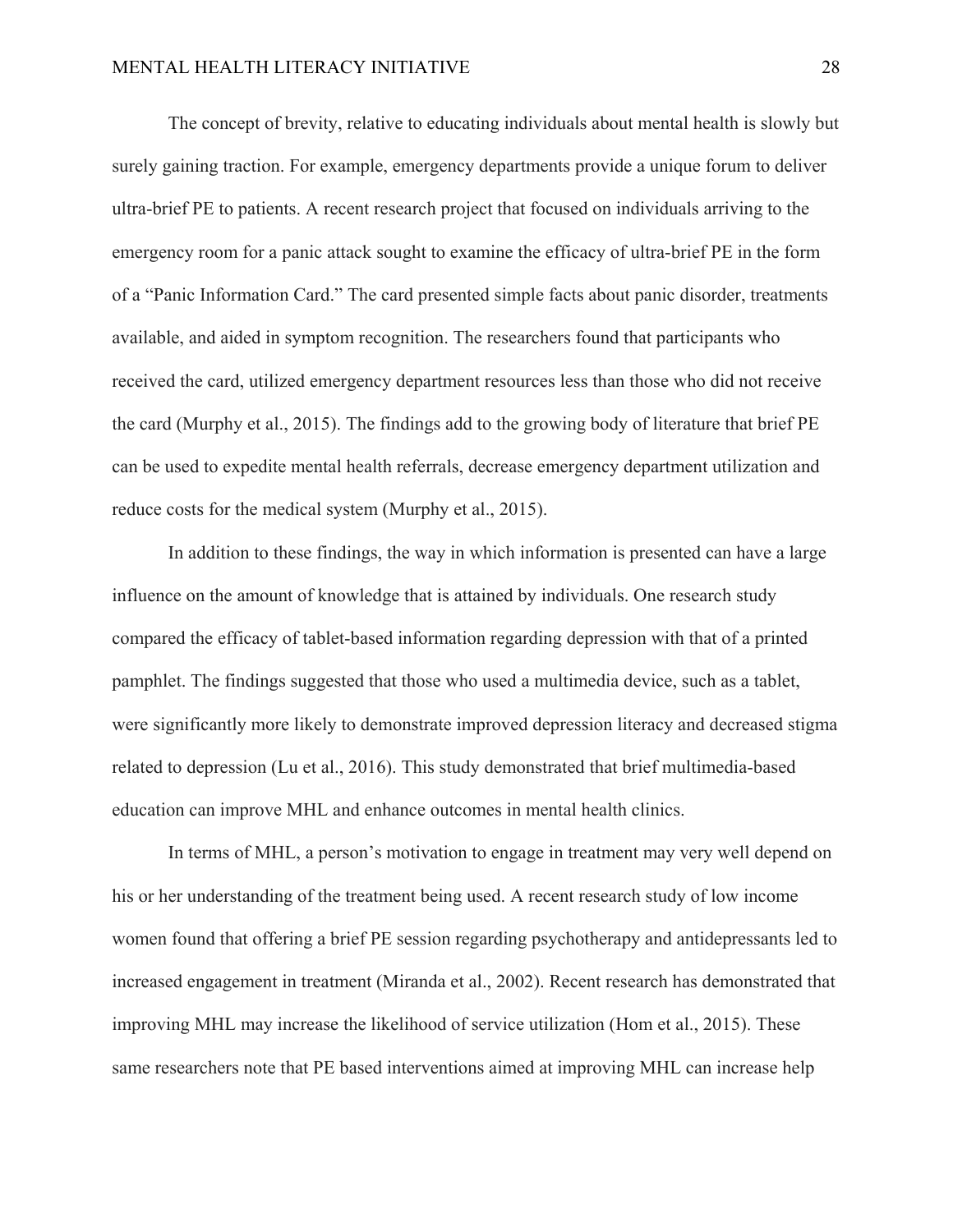seeking behaviors (Hom et al., 2015). A recent research study of low income women found that offering a brief psychoeducational session regarding psychotherapy and antidepressants led to increased engagement in treatment (Miranda et al., 2002). In addition, brief passive psychoeducational models have been shown to help reduce symptoms of depression (Donker et al., 2009).

Recent research demonstrates that involving peer education can improve a range of outcomes for mental health consumers, including reduced comorbidity and mortality (Druss et al., 2010). Psychoeducational models are less expensive, more easily administered, and potentially more accessible than pharmacological and psychological interventions (Donker et al., 2009), although community education and involvement, medical professionals have had promising results in helping individuals gain a better understanding of their diagnosis and become active agents in their own care. MHL initiatives should continue to be developed and examined for their potential efficacy of educating the public and increasing help seeking behaviors.

# **Available Strategies**

The concept of Mental Health First Aid programs designed to improve mental health literacy was brought to awareness by psychologist Dr. Anthony Jorm. However, research interventions aimed at improving mental health literacy are few and insufficient (Jorm, 2012). In addition, some current models tend to be excessively intensive and place unnecessary burdens on both researchers and the public. For example, Beyondblue, an initiative created by the Australian government and Dr. Jorm, is aimed at improving the public's knowledge of mental health disorders as a means to promote early intervention. The results are promising, but the impact of the intervention is longitudinal and measured over several years (Jorm, 2012).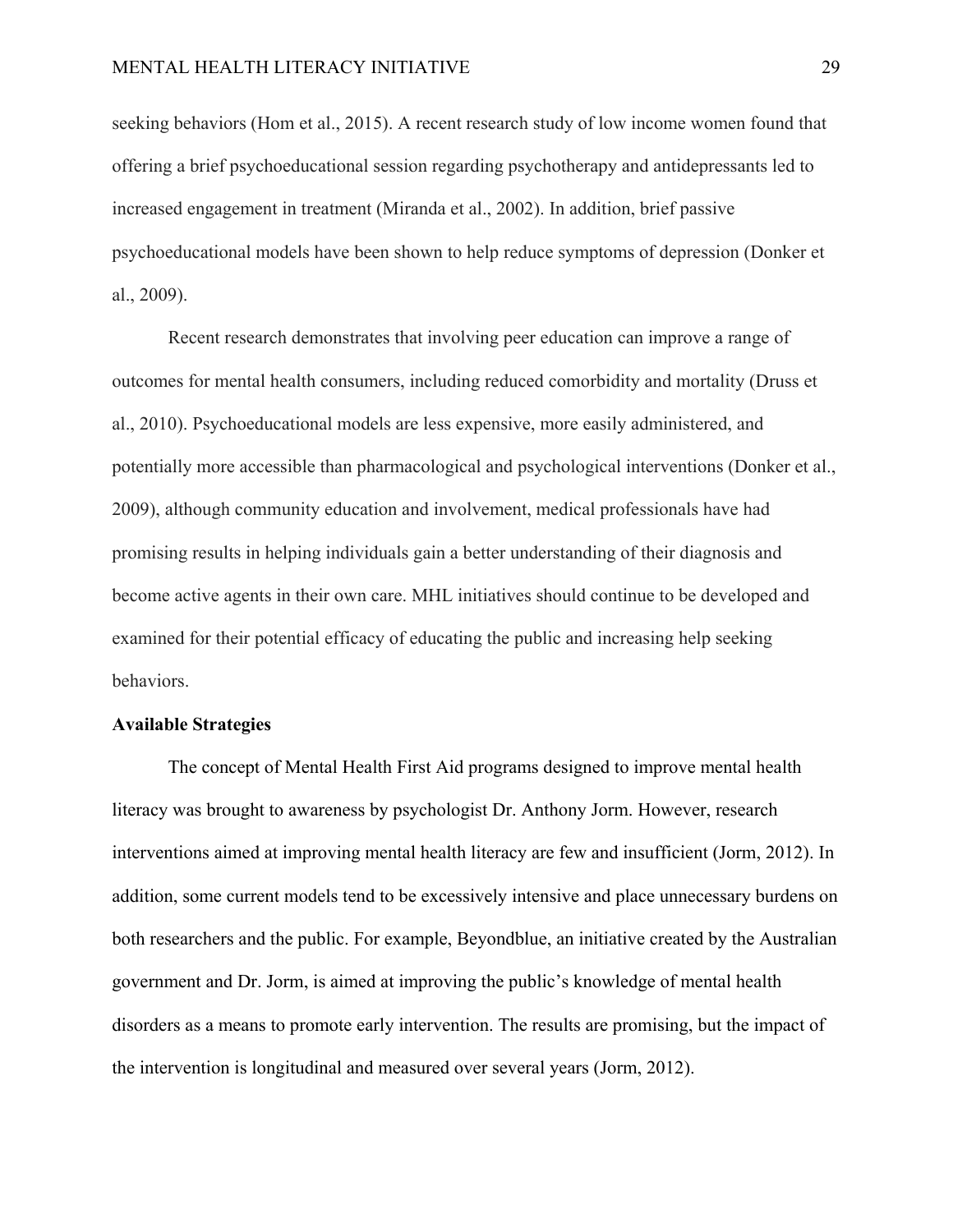The National Institute of Mental Health in the United States, has an eight-week curriculum that focuses on mental illness causes, risk factors, and stigma (Kelly, Jorm, & Wright, 2007). A pre and post-test explanation of the curriculum has led to improved knowledge about mental disorders and a reduction in stigmatizing attitudes (Kelly et al., 2007).

In the United States, Dr. Arthur Evans, former Commissioner of Behavioral Health and Intellectual Disability services in Philadelphia, and current CEO of the American Psychological Association, is one of America's greatest proponents of mental health first aid (Clay, 2013). Over the last few years, Dr. Evans set a goal of training 10% of Philadelphia's population, merely 150,000 individuals (Clay, 2013). Since 2011, Philadelphia has trained those working in the criminal justice system and public safety staffs (Clay, 2013). Although these initiatives have been successful, they tend to be time and resource consuming. Large scale strategies are of great importance; however, it is equally important to examine practical and simplified interventions that can be used in diverse settings.

 As the importance of mental health awareness comes into focus, brief interventions and educational models must exist and be sustainable. A brief model that does exist in the United States is the consumer delivered educational intervention *(In our Own Voice)* created by the National Alliance on Mental Illness (Jorm, 2012). The brief but powerful intervention is an excellent vehicle for the delivery of mental health information.

Many studies have examined the potential impact of brief interventions with regard to improving mental health knowledge. For example, a recent study that had resident psychiatrists speak with students about depression, suicide, and substance abuse found an increase in their willingness to speak with a counselor or psychiatrist (Jorm, 2012). In this regard, researchers demonstrated the efficacy of simply speaking with students for a short period of time. Although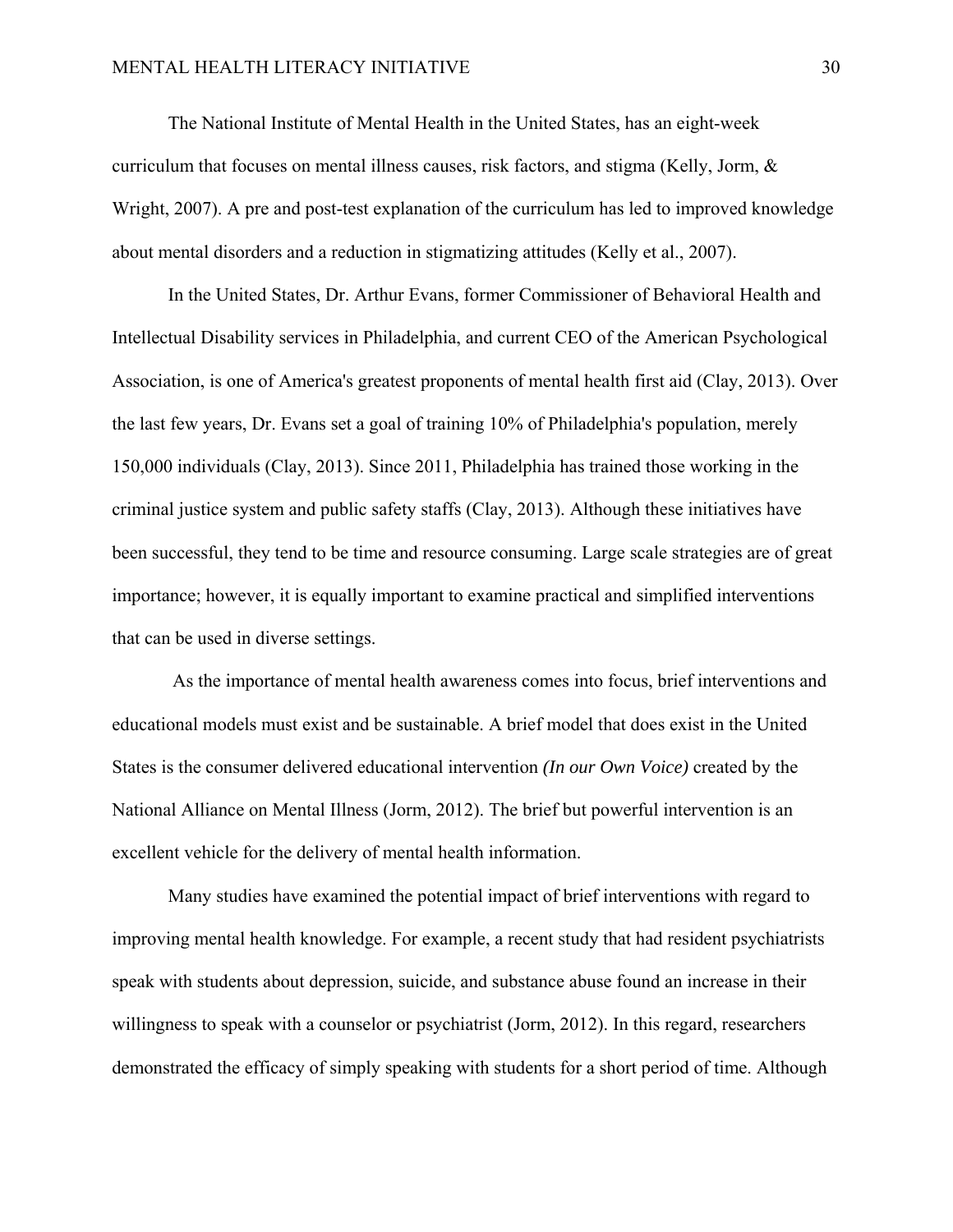the concept of MHL is complex, it allows for many different opportunities and avenues for education. As large-scale initiatives aimed at improving MHL continue to develop, brief interventions for improving MHL should continue to be examined and advanced.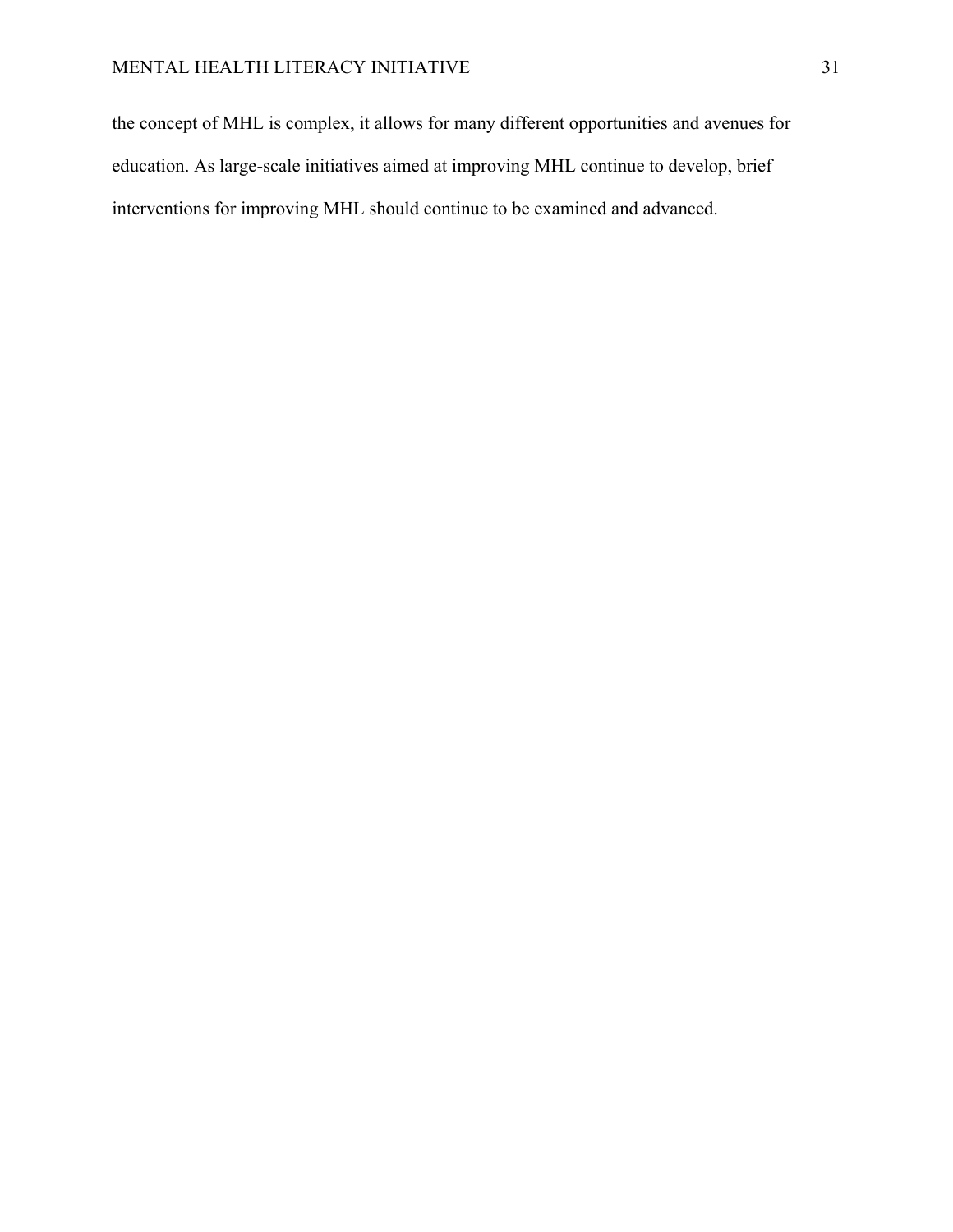# **Chapter 3: Hypotheses/Research Questions**

# **Research Questions:**

- 1. Will exposure to a brief MHL video focused on depression improve depression literacy?
- 2. Will exposure to a brief MHL video focused on depression video reduce levels of stigma towards depression?
- 3. Will exposure to a brief MHL focused on depression improve attitudes towards seeking professional help?

# **Hypotheses:**

**1.** Depression literacy will be greater in the intervention group than in the control group.

**2.** The intervention group will demonstrate lower levels of stigma towards depression than the control group.

**3.** The intervention group will have better attitudes towards seeking professional health.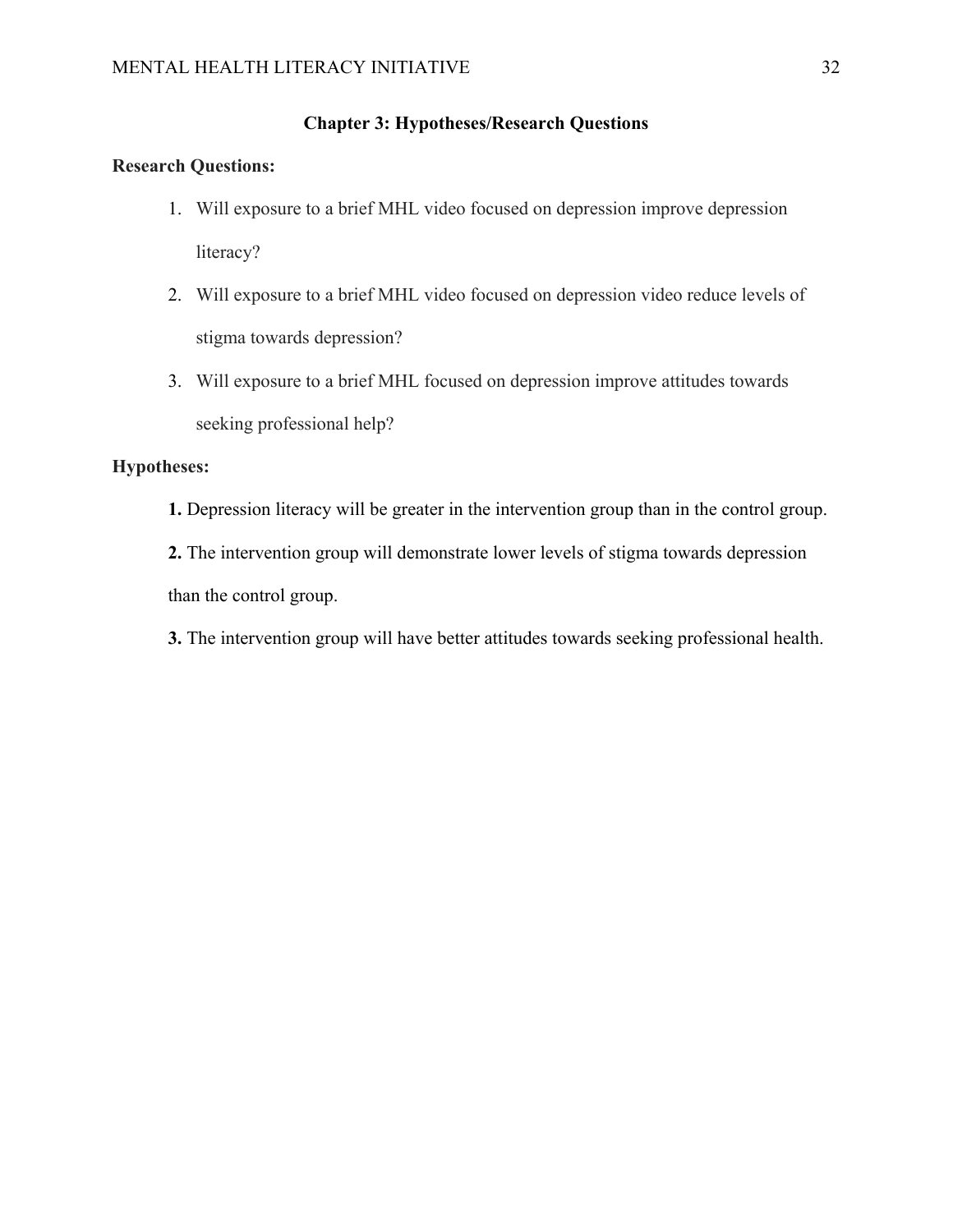#### **Chapter 4: Method**

### **Study Design**

As an experimental design, this post-test only, randomized controlled study utilized cross-sectional research methods to examine the efficacy of a brief psychoeducational video about depression on enhancing MHL among individuals. Specifically, an analysis of variance (ANOVA) was used to compare group mean differences for participants who were assigned to view the depression video (experimental condition) to participants assigned to view an educational video on nutrition matched in time (control condition) on a number of outcomes including depression literacy, levels of stigma towards depression, and attitudes towards seeking professional psychological help. The aim of the study was to measure and quantitatively examine these aspects of MHL by comparing participants who received and those who did not receive the psychoeducational video.

# **Participants**

Participants for this study were over the age of 18 years and must have had at least 35 minutes of computer and internet access. There was a total of 191 participants. The experimental group had a total of 103 participants and the control group had a total of 88 participants. Participants were drawn from the Philadelphia College of Osteopathic Medicine listserv as well as having been recruited through Facebook postings.

# **Inclusion and Exclusion Criteria**

The eligibility criteria for the study included those individuals who are over the age of 18, were English speaking, and had internet access for at least 35 minutes. Participation in this study was voluntary. The exclusion criteria were: individuals under the age of 18 years.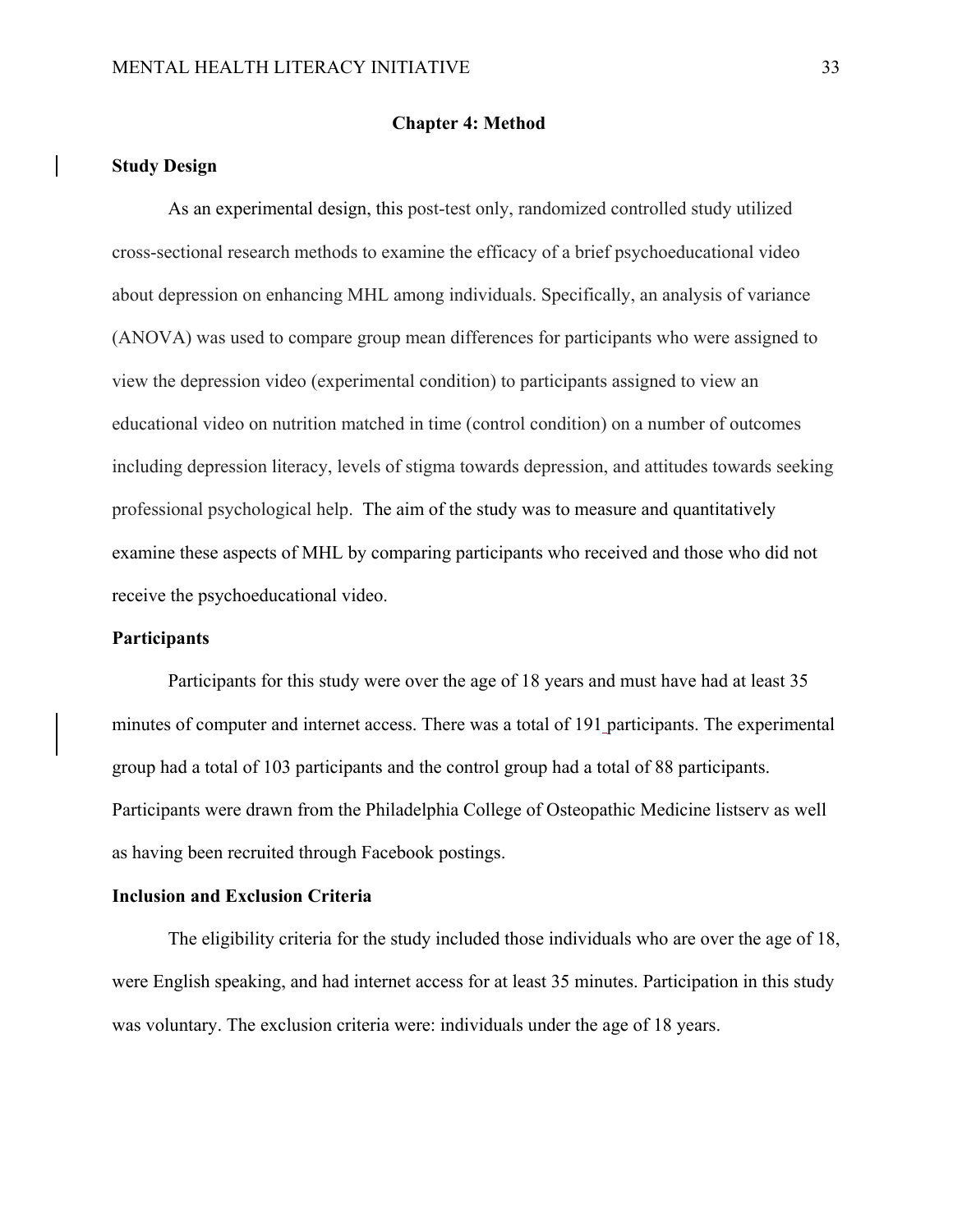# **Recruitment**

Subjects were recruited using the Philadelphia College of Osteopathic Medicine Listserv. Subjects were also recruited through social media, e-mails, and website forums. An e-mail or post was sent asking subjects to participate in an online study that was investigating mental health literacy. A link to the SurveyMonkey page was included. Participants who selected the link were re-directed to the SurveyMonkey page, provided demographic information and were made aware that they were eligible to enter a raffle for a gift card. Participants were required to indicate that they viewed the psychoeducational video in its entirety before continuing the study. Contact information for the investigator was provided for all participants.

# **Measures**

The Depression Literacy Scale (D-Lit; Griffiths, Christensen, Jorm, Evans, & Groves, 2004), is a 22-item true/false test, seeking knowledge about depression. The higher score on this scale represents greater mental health literacy as it pertains to depression. An example of an item on the D-lit is: "People with depression may feel guilty when they are not at fault." The D-Lit has good internal consistency and demonstrated sound test-retest reliability (Griffiths et al., 2004).

The Depression Stigma Scale (DSS; Griffiths, Christensen, Jorm, Evans, & Groves, 2004). The DSS has two subscales, each with 9 items that measure two different types of stigma: personal and perceived. The personal stigma measures the participant's attitudes towards depression by asking how much they personally agree with a statement about depression. The perceived stigma was measured by asking participants to indicate what they think most other people believe about the depression statements. Higher scores indicate greater levels of depression stigma. The DSS scales, both personal ( $\alpha = .77$ ) and perceived stigma ( $\alpha = .82$ )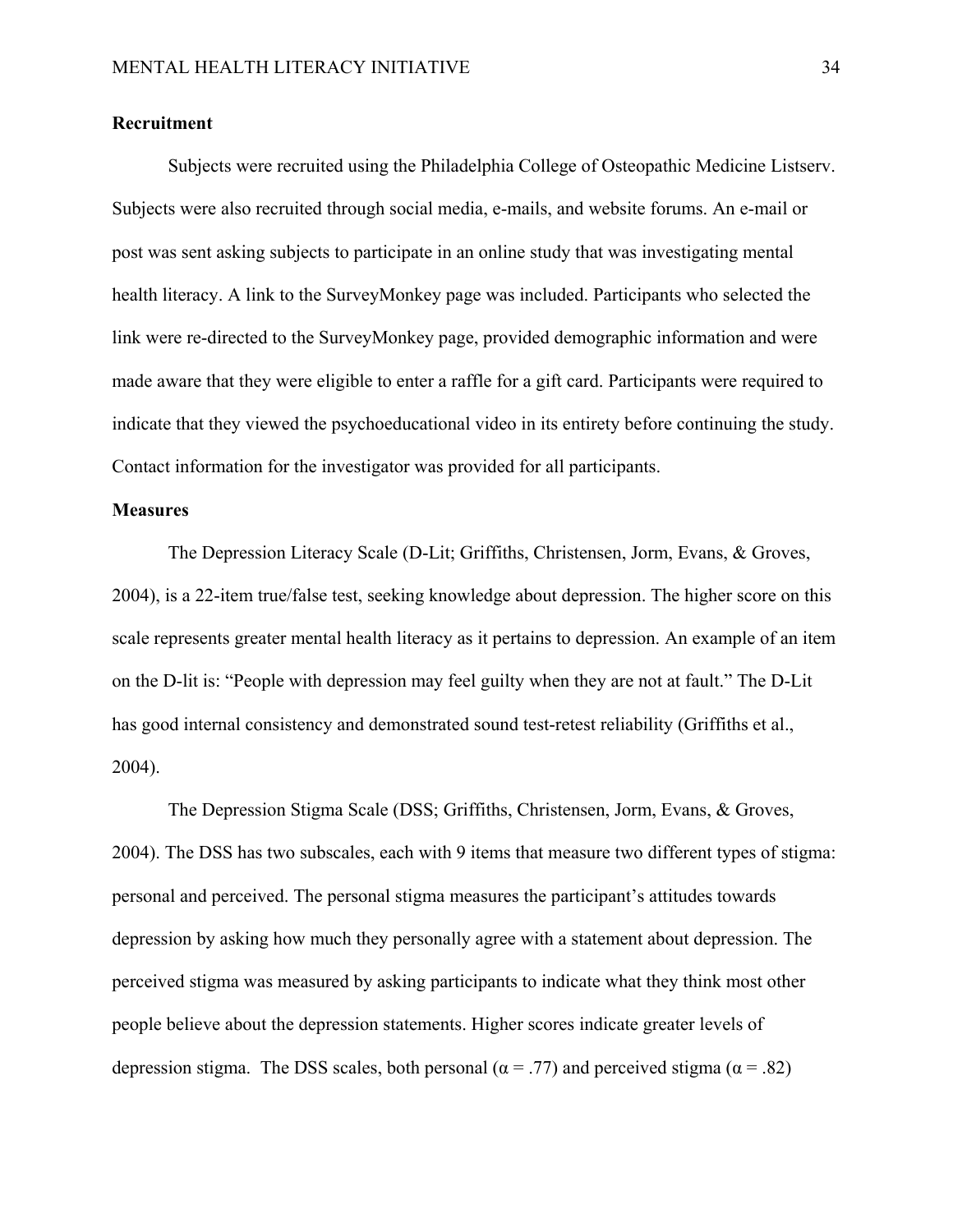demonstrated sound internal consistency. Additionally, the DSS scale demonstrated acceptable test-retest reliability.

The Attitudes Toward Seeking Professional Psychological Help Scale-Short Form (ATSPPH-SF; Fischer & Farina, 1995), is a widely cited measure of mental health treatment attitudes. The ATSPPH-SF is a 10-item measure aimed at identifying general attitudes towards seeking psychological help. The respondents were asked to indicate the degree to which they agree with a statement. Responses to each item were measured using a 4-point Likert scale rating. An example of a statement from the ATSPPH-SF is: "If I believed I was having a mental breakdown, my first inclination would be to get professional attention." In terms of reliability, the ATSPPH-SF has a coefficient alpha equal to .84 and a 1-month test-retest reliability coefficient of .80; the current data yielded a coefficient alpha of .85 (Elhai et al., 2008).

The aforementioned scales were utilized in conjunction, as means to measure the basic constructs of MHL, as it specifically relates to depression, attitudes towards seeking professional psychological help, and stigma towards depression. The original measure of MHL was developed by Jorm et al. (1997) and since that time, a number of other measures have been developed but none of them has become the gold standard in measuring MHL (O'Connor, Casey, & Clough, 2014).

 In Jorm's measure, respondents were randomly assigned a vignette and asked to identify the disorder. The disorders that were presented to respondents included depression, depression with suicidal thoughts, early schizophrenia, chronic schizophrenia, social phobia, and posttraumatic stress disorder (Reavley & Jorm, 2011). The Vignette Interview has been most extensively used by other researchers (O'Connor, Casey, & Clough, 2014). However, researchers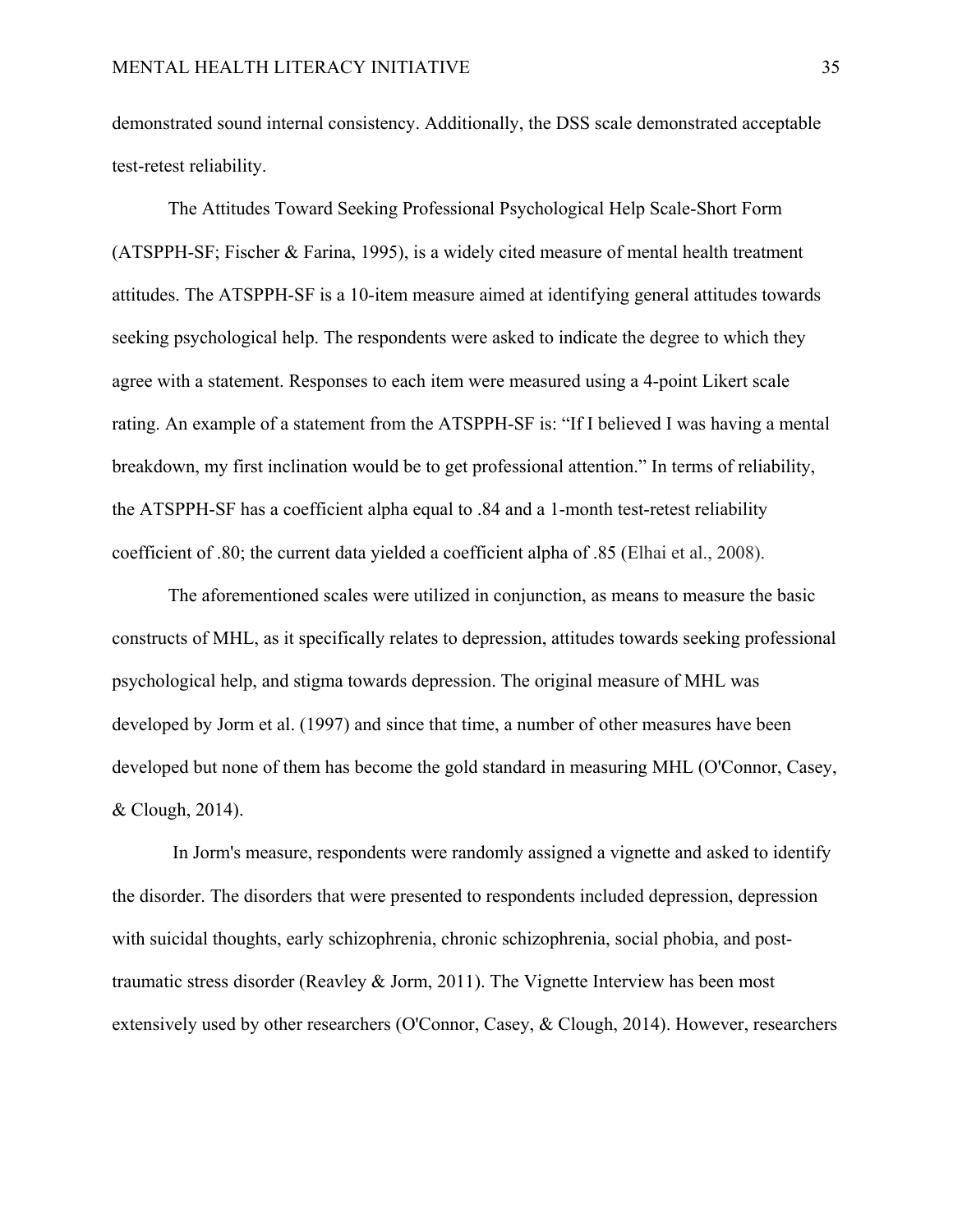note that using vignettes does not allow for a total subscale score to be generated, which would assess the individual's total level of MHL (O'Connor, Casey, & Clough, 2014).

Additionally, vignettes are used as measures of comparison when determining population levels of MHL as opposed to measuring individual level responses to items (O'Connor, Casey, & Clough, 2014). O' Connor et al. (2014) sought to develop a robust scale that measures MHL. Although the researchers included additional subscales, they continued to use the vignette interview to measure an individual's ability to label a psychiatric disorder. For the intentions of this paper, the study focused on depression literacy, stigma regarding depression, and attitudes towards seeking professional psychological help, as opposed to the focusing solely on one's ability to label a psychiatric disorder.

### **Intervention**

A short psychoeducational video was used for the purpose of this study. The video, "What is Depression" is a three minute and forty-five second video that was created by Therapist Aid, a service aimed at providing free worksheets, guides and videos on important topics in mental health. The video highlights several important topics as these pertain to mental health, including symptoms of depression and available treatment strategies. More specifically, the "What is Depression Video" provided information about the prevalence of depression, common symptoms of depression, and ways to recognize the onset of mental health symptoms. Furthermore, the video describes a number of different symptoms including sadness, anger, and hopelessness. Last, the video provided information related to the etiology of depression from a biopsychosocial perspective. The second video, for the control group, was a short educational video about nutrition that was matched in time to the depression video. The nutrition video offered information regarding healthy eating habits and did not discuss mental health symptoms.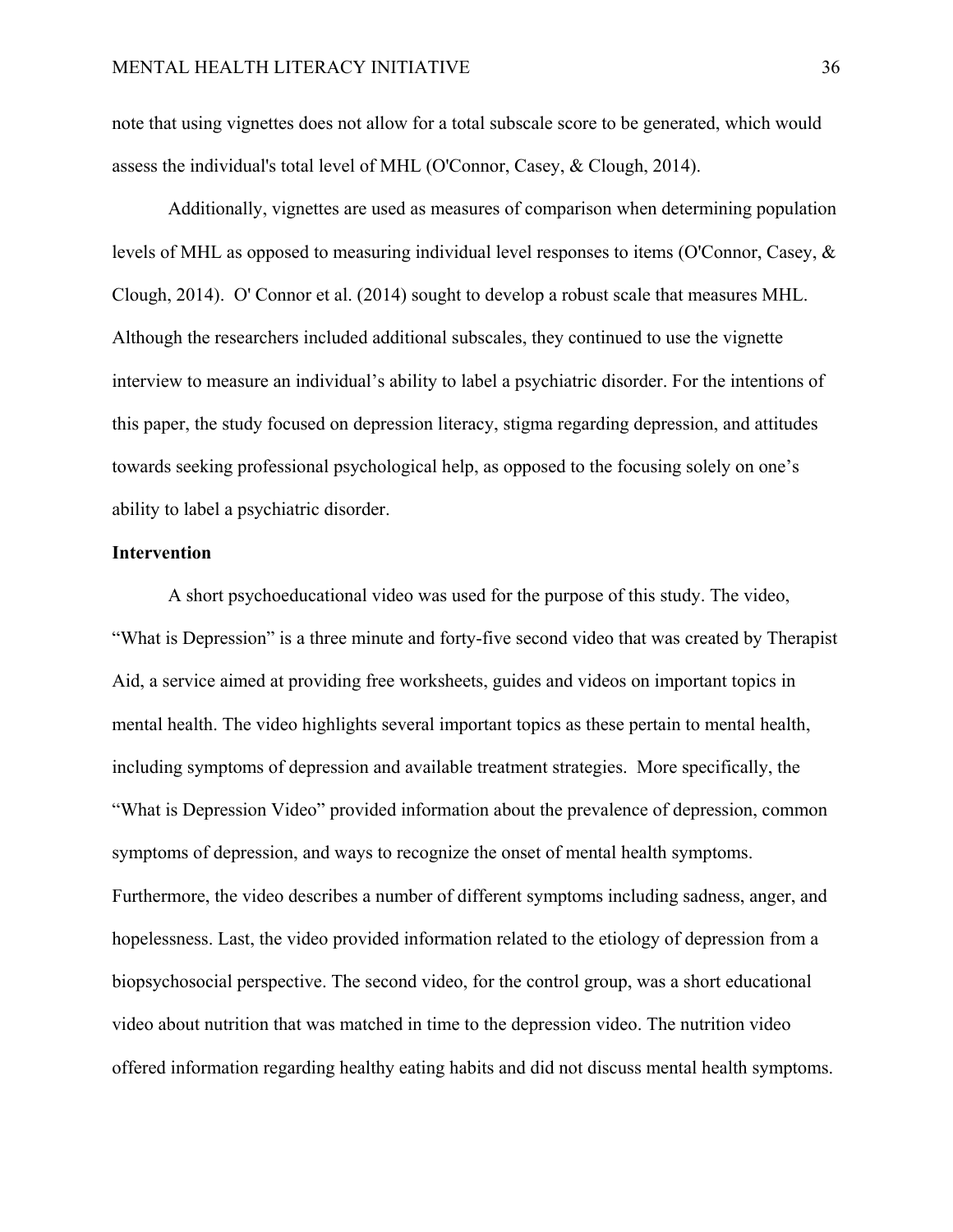# **Procedure**

Upon agreeing to be a part of the study, each subject engaged in watching a brief educational video. At first, the participants were randomly assigned, either to intervention group or control group. Randomization ensured that a comparable number of participants composed the experimental and control groups. Once demographic information was completed, the experimental group viewed a short video covering important topics in mental health related to depression; the control group viewed a short educational video on nutrition. Following the videos, participants completed the D-Lit, DSS, & ATSPPH-SF. They were thanked for their time and had the option to enter in a raffle for an Amazon gift card by entering their email addresses. In this regard, the data from this study were not associated with any identifying information of participants.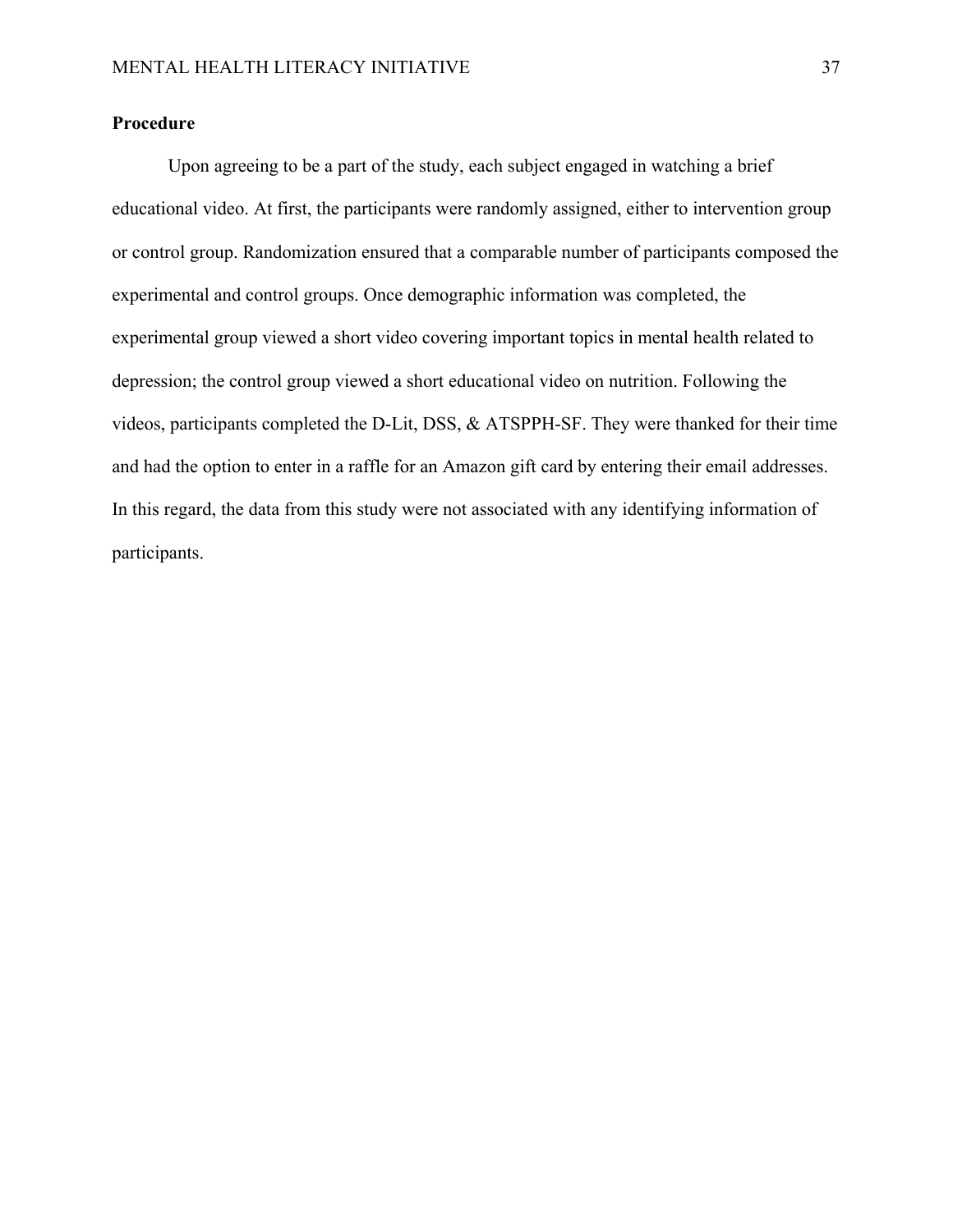# **Chapter 5: Statistical Analysis**

A power analysis was conducted in order to identify how many participants would be needed for the study. Estimating a moderate effect size of. 5 and an alpha of .05 (Cohen, 1992), it was projected that 64 participants would be needed in each of the two conditions. Descriptive statistics including race, gender, ethnicity, socioeconomic status, annual household income, highest level of education completed, and previous mental health treatment were collected via a demographic questionnaire.

For the following 3 hypotheses, the independent variable was either the depression video or the nutrition video; the dependent variables being assessed were, depression literacy, stigma towards depression and attitudes towards seeking professional psychological help.

Hypothesis 1: An Analysis of Variance (ANOVA) was used to analyze whether or not there was a between group mean difference in depression literacy, as measured by the depression literacy scale (D-LIT).

Hypothesis 2: An ANOVA was used to analyze whether or not there was a between group mean difference in depression stigma, as measured by the depression stigma scale (DSS).

Hypothesis 3: An ANOVA was used to analyze whether or not there was a between group mean difference in levels of attitudes towards seeking professional psychological help, as measured by the Attitudes Towards Seeking Professional Psychological Help-Short Form (ATSPPH-SF).

As discussed, prior to conducting the ANOVAs, a randomization check was conducted to determine that variance was adequately distributed between groups. Potential outliers were identified. Last, an exploratory analysis was conducted to examine the interaction between basic characteristics of participants and the aforementioned dependent variables.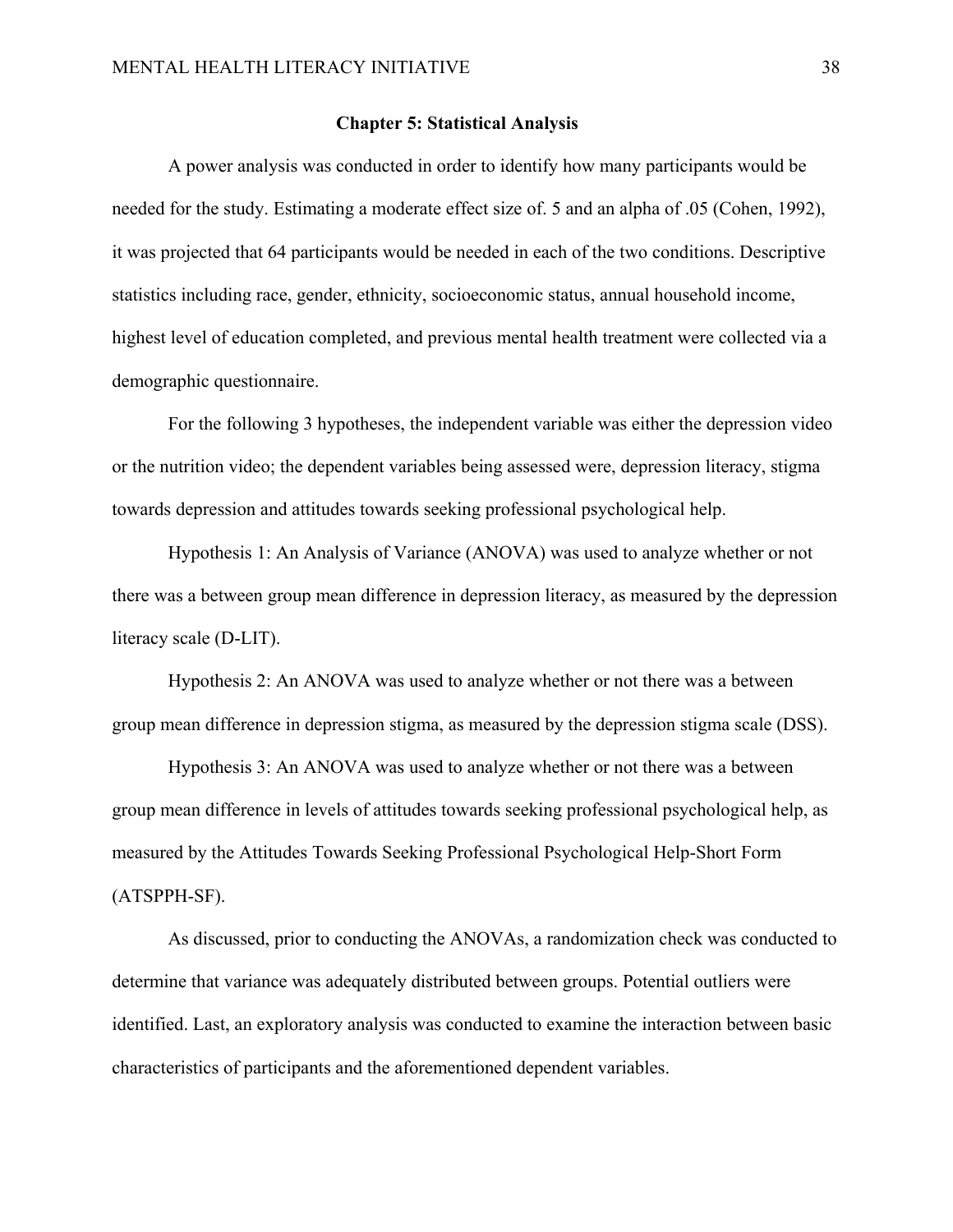# **Chapter 6: Results**

# **Demographic Analysis**

A total of 191 individuals participated in this research study. Of these participants, 30% were male and 70% were female. Regarding the age of participants, 67% were 18-29; 14% were 30-39; 5% were 40-49; 10% 50-59, and 4% were 60 years of age or older. Of participants who completed the study, 65% identified as White/Caucasian; 14% were Black/African American; 7% were Hispanic/Latino/a; 11% were Asian American/Pacific Islander, and 3% identified multiple ethnicities. Regarding the education of participants: 1 participant did not graduate high school; 5% were high school graduates; 9% had some college; 28% graduated college; 32% have some graduate school education, and 26% of participants graduated from graduate school.

# **Randomization Check**

To ensure randomization was adequate in distributing the variance across both conditions on the demographic variables, a chi-square analysis was utilized. As shown in Table 1, no significant between-group differences were found for age,  $\chi^2$  (4) = 3.096, p = .542, gender,  $\chi^2$  (1) = .034, p = .875, race/ethnicity,  $\chi^2$  (2) = 2.836, p = .242, and education  $\chi^2$  (4) = 1.983, p = .739. Therefore, it can be assumed that the randomization process was successful in equally distributing variance in the demographic variables measured across the two conditions.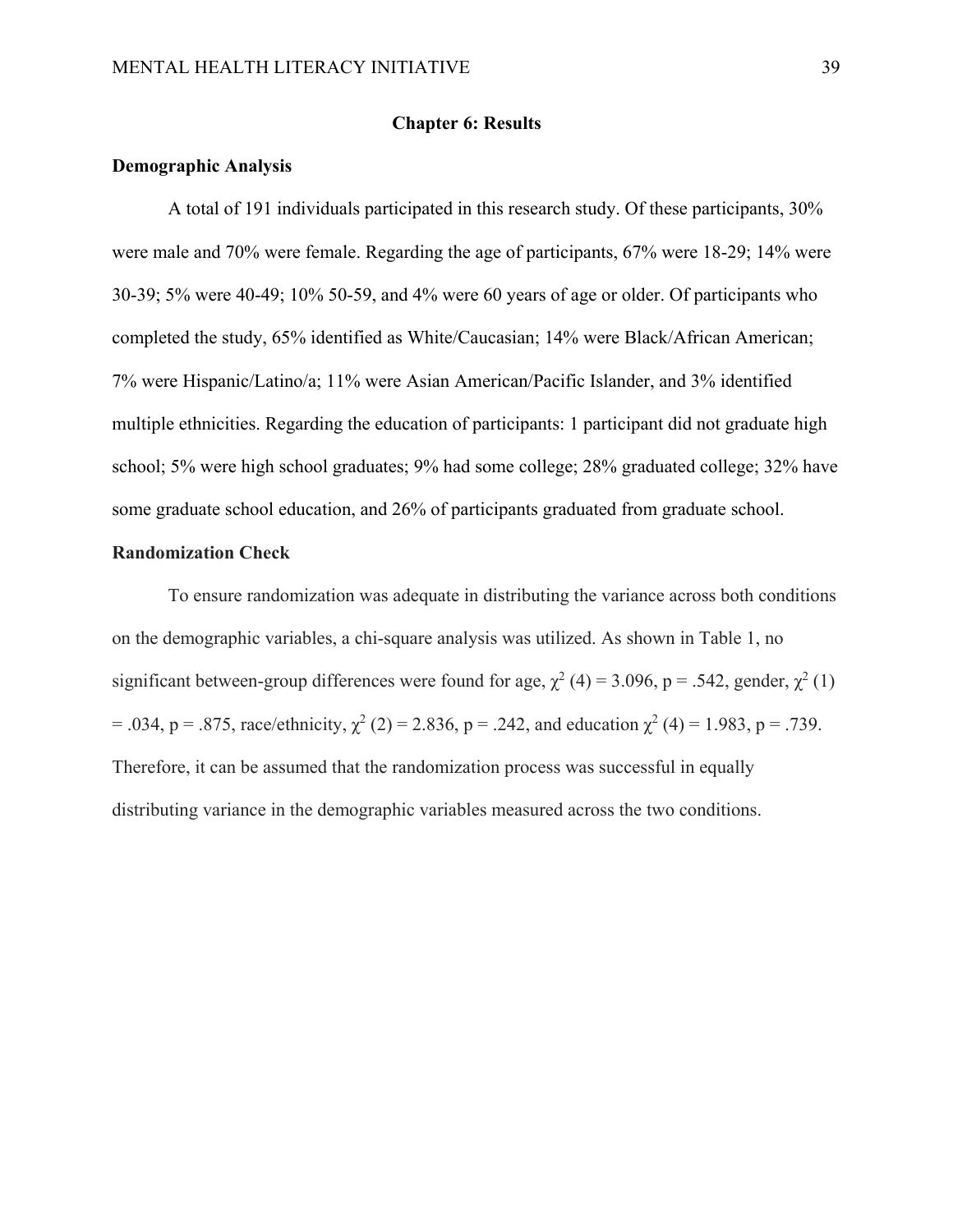# MENTAL HEALTH LITERACY INITIATIVE 40

# Table 1

# Demographic Characteristics of Participants  $(N = 191)$

| Variable                              | $\mathbf n$  | $\frac{0}{0}$ |       | p    |
|---------------------------------------|--------------|---------------|-------|------|
| Condition                             |              |               |       |      |
| Experimental Group (Depression Video) | 103          | 54%           |       |      |
| Control Condition (Nutrition Video)   | 88           | 46%           |       |      |
| Age                                   |              |               | 3.096 | .542 |
| 18-29                                 | 127          | 66.6%         |       |      |
| 30-39                                 | 25           | 13.5%         |       |      |
| 40-49                                 | 11           | 5.2%          |       |      |
| 50-59                                 | 20           | 10.4%         |       |      |
| 60 and Older                          | 8            | 4.3%          |       |      |
| Gender                                |              |               | .034  | .875 |
| Male                                  | 57           | 29.85%        |       |      |
| Female                                | 134          | 70.15%        |       |      |
| Ethnicity                             |              |               | 2.836 | .242 |
| Caucasian                             | 124          | 64.6%         |       |      |
| African American                      | 27           | 14.1%         |       |      |
| Hispanic/Latino/a                     | 14           | 7.3%          |       |      |
| Asian American/ Pacific Islander      | 21           | 10.9%         |       |      |
| Multiple Ethnicities                  | 5            | 3.1%          |       |      |
| <b>Educational Achievement</b>        |              |               | 1.983 | .739 |
| Did not Graduate High school          | $\mathbf{1}$ | 00.52 %       |       |      |
| <b>High School Graduates</b>          | 10           | 5.2%          |       |      |
| Some College                          | 19           | 9.37%         |       |      |
| <b>Graduated College</b>              | 51           | 29.60%        |       |      |
| Some Grad School                      | 61           | 31.77%        |       |      |
| <b>Graduated Grad School</b>          | 49           | 25.52%        |       |      |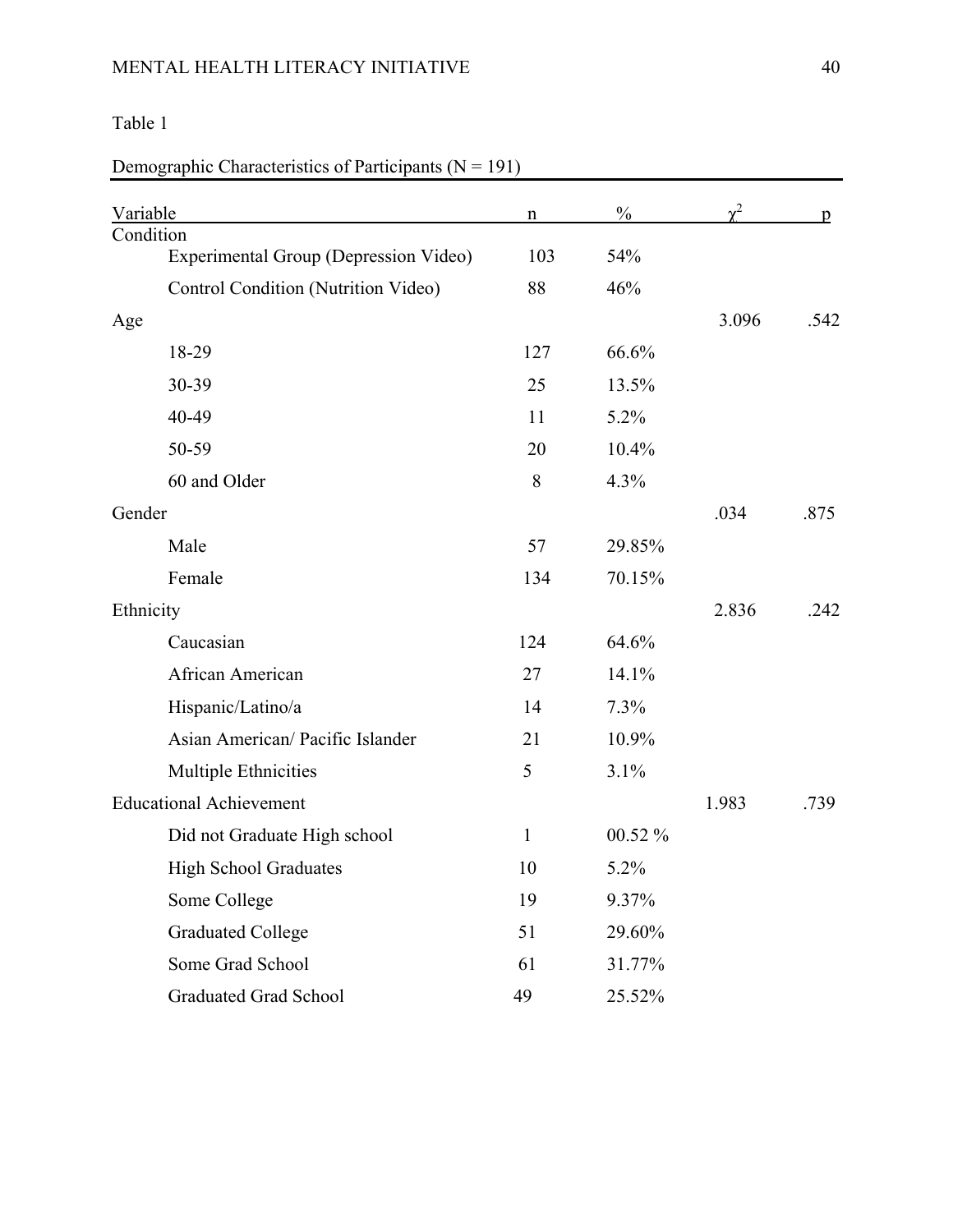# **Results**

The first hypothesis was that there would be a significant effect regarding the Depression video group because participants who viewed the depression video would have higher scores on the Depression Literacy Scale (D-LIT).

To test this hypothesis, an Analysis of Variance was used to analyze whether or not there is a between group mean difference in depression literacy, as measured by the Depression Literacy Scale. For this analysis, the video type was the independent variable, and the D-LIT score was the dependent variable. The results indicate that there was no significant difference between groups as it related to level of depression literacy  $F = (1,190) = 2.796$ ;  $p = .096$ ). Therefore, the first hypothesis was rejected.

### Table 2

*Results of Analysis of Variance for Between Group Differences in Depression Literacy*

|                       | Sum of Squares | df  | Mean Square |       | Sig. |
|-----------------------|----------------|-----|-------------|-------|------|
|                       |                |     |             |       |      |
| <b>Between Groups</b> | 25.413         |     | 25.413      | 2.796 | .096 |
|                       |                |     |             |       |      |
| Within Groups         | 1727.253       | 190 | 9.091       |       |      |
|                       |                |     |             |       |      |
| Total                 | 1752.667       | 191 |             |       |      |

*Note. F= (1,190)= 2.796; p = 0.96)* 

The second hypothesis was that there would be a significant effect regarding the depression video group because participants who viewed the depression video would have lower scores on the Depression Stigma Scale (DSS). In this hypothesis, lower scores on the DSS represent lower levels of stigma as it relates to depression.

To test this hypothesis, an Analysis of Variance was used to analyze whether or not there is a between group mean difference in depression stigma, as measured by the Depression Stigma Scale. For this analysis, the video type was the independent variable, and the DSS score was the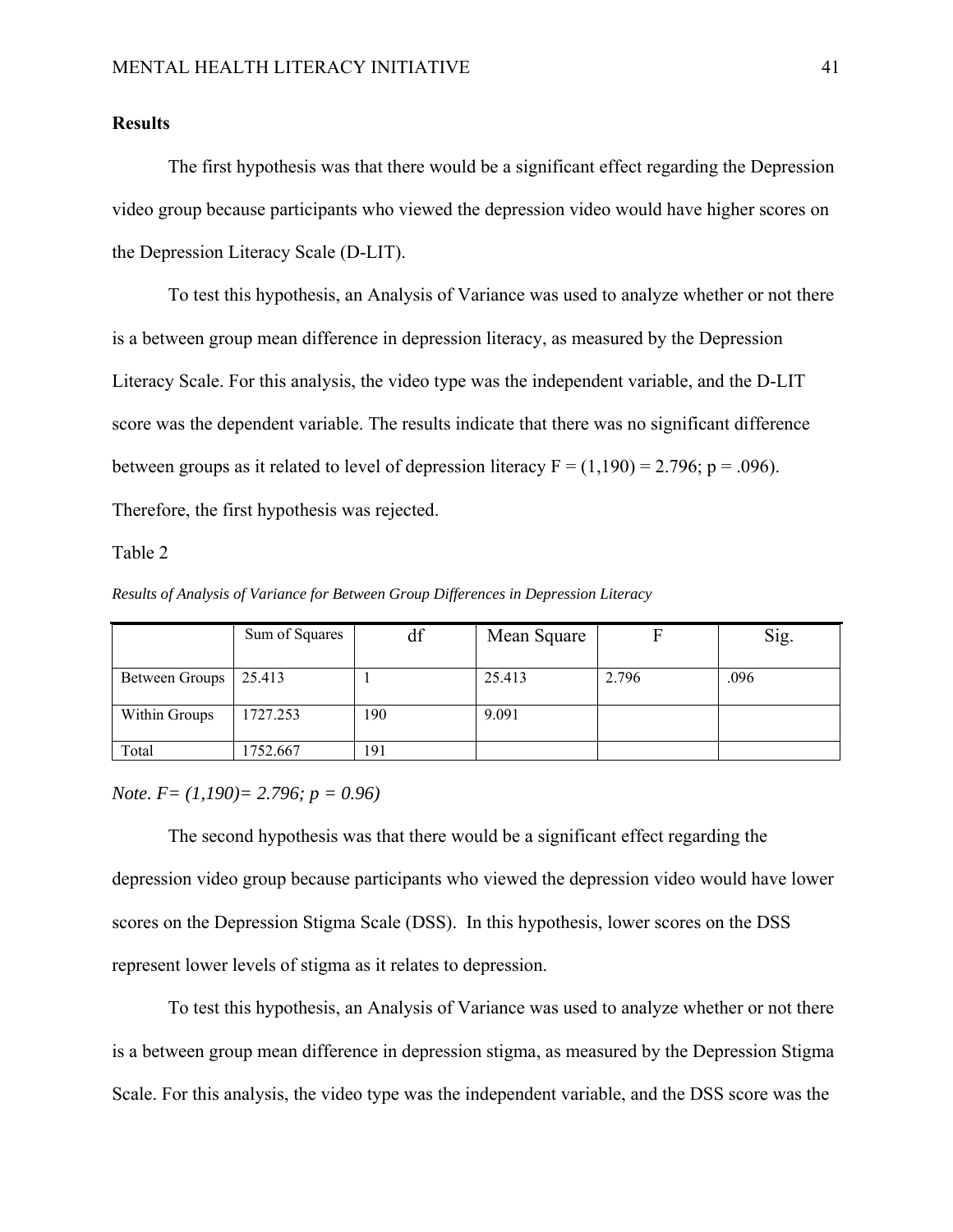dependent variable. The results indicate that there was no significant difference between groups as it related to level of depression stigma  $F = (1,190) = .371$ ; p = .543). Therefore, the second hypothesis was rejected.

Table 3

*Results of Analysis of Variance for Between Group Differences in Depression Stigma*

|                | Sum of Squares | df  | Mean Square |      | Sig. |
|----------------|----------------|-----|-------------|------|------|
|                |                |     |             |      |      |
| Between Groups | 21.315         |     | 21.315      | .371 | .543 |
| Within Groups  | 10907.005      | 190 | 57.406      |      |      |
| Total          | 10928.370      | 191 |             |      |      |

# *Note. F = (1,190) =.371; p =.543)*

The third hypothesis was that there would be a significant effect regarding the depression video because participants who viewed the depression video would have scores on the Attitudes Towards Seeking Professional Help scale (ATSPPH-SF). In this hypothesis, higher scores on the ATSPH scale DSS represent better attitudes towards help seeking behaviors.

To test this hypothesis, an Analysis of Variance was used to analyze whether or not there is a between group mean difference in attitudes towards seeking professional helpm as measured by the ATSPH. For this analysis, the video type was the independent variable, and the ATSPPH-SF score was the dependent variable. The results indicate that there was no significant difference between groups as it related to attitudes towards seeking professional help  $F = (1,190) = 2.504$ ; p = .115). Therefore, the third hypothesis was rejected.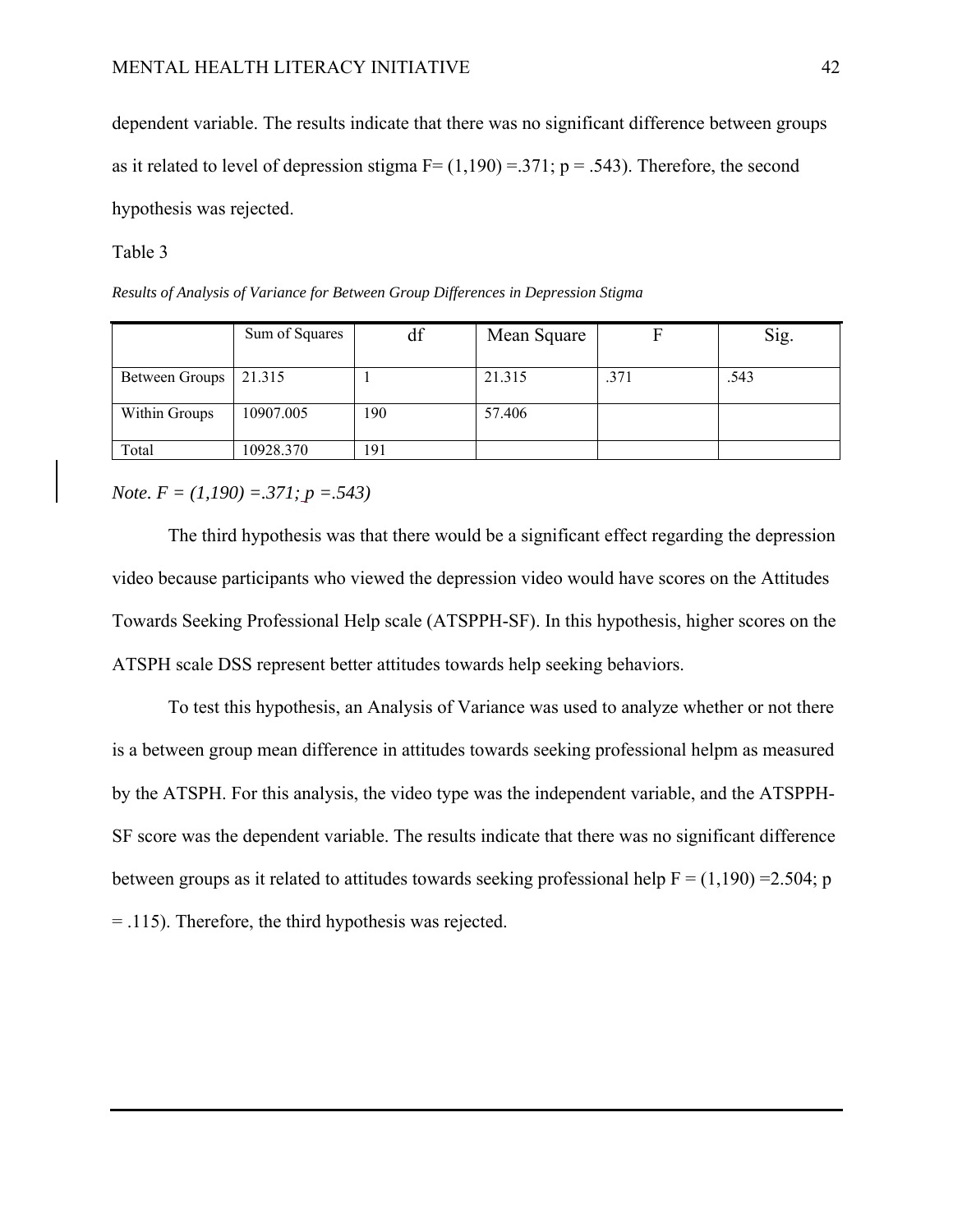# Table 4

*Results of Analysis of Variance for Between Group Differences in Attitudes Towards Seeking Professional Help* 

|                | Sum of Squares | αı  | Mean Square |       | Sig  |
|----------------|----------------|-----|-------------|-------|------|
| Between Groups | 54.878         |     | 54.878      | 2.504 | .115 |
| Within Groups  | 4164.372       | 190 | 21.918      |       |      |
| Total          | 4219.250       | 191 |             |       |      |

*Note. F = (1,190) =2.504; p = .115)* 

# **EXPLORATORY HYPOTHESIS**

Given the lack of support for the primary hypotheses, exploratory analyses were also conducted to examine the interaction between personal experiences of participants and attitudes towards seeking professional help.

To test this effect, an Analysis of Variance was used to determine if having received previous mental health treatment led to better attitudes towards seeking professional psychological help, as measured by the ATSPPH-SF. For this analysis, having received mental health treatment was the independent variable and the ATSPPH-SF score was the dependent variable. The results indicate that there was a significant difference between individuals who have received mental health treatment and those who have not, as it relates to attitudes towards seeking professional psychological help  $F = (1,190) = 16.911$ ; p <.001. In essence, individuals who have received mental health treatment have better attitudes towards seeking professional help, as measured by the ATSPPH-SF scale.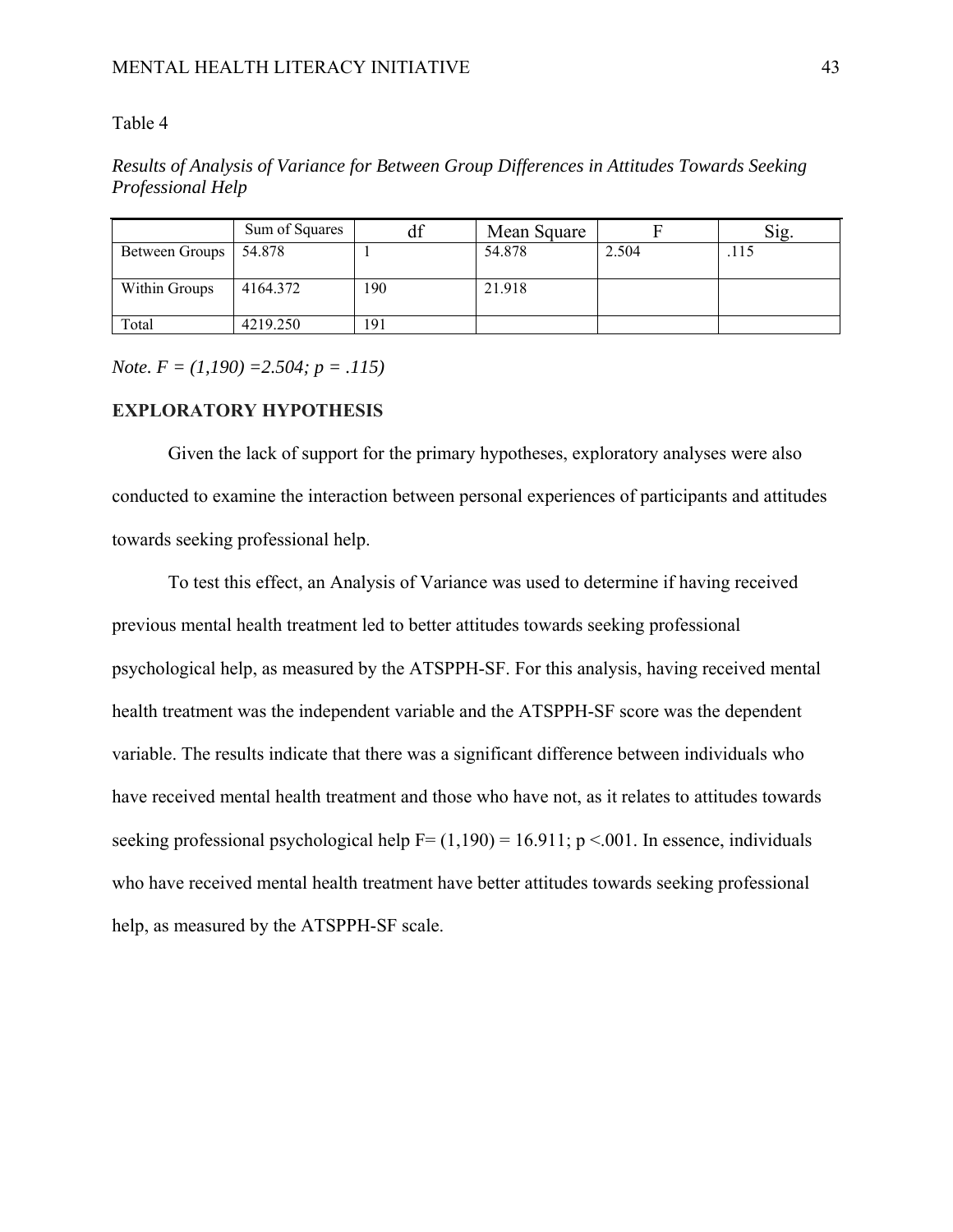# Table 5

# *Results of Analysis of Variance for Between Group Differences in Attitudes Towards Seeking Professional Help Using Previous Mental Health Treatment as exploratory variable*

|                | Sum of Squares | df  | Mean Square | F      | Sig. |
|----------------|----------------|-----|-------------|--------|------|
| Between Groups | 344.845        |     | 344.845     | 16.911 | .000 |
| Within Groups  | 3874.405       | 190 | 20.392      |        |      |
| Total          | 4219.250       | 191 |             |        |      |

# *Note. F= (1,190) =16.911; p = .000)*

An analysis of variance was also used to determine if having received previous mental health treatment led to decreased levels of depression stigma, as measured by the Depression Stigma Scale (DSS). For this analysis, having received mental health treatment was the independent variable and the DSS score was the dependent variable. The results indicate that there was not a significant difference between individuals who have received mental health treatment and those who have not, as it relates to levels of depression stigma  $F = (1,190) = .091$ ; p = .764 In essence, this study found that individuals who have received mental health treatment tended to have levels of depression stigma similar to those who have not received mental health treatment.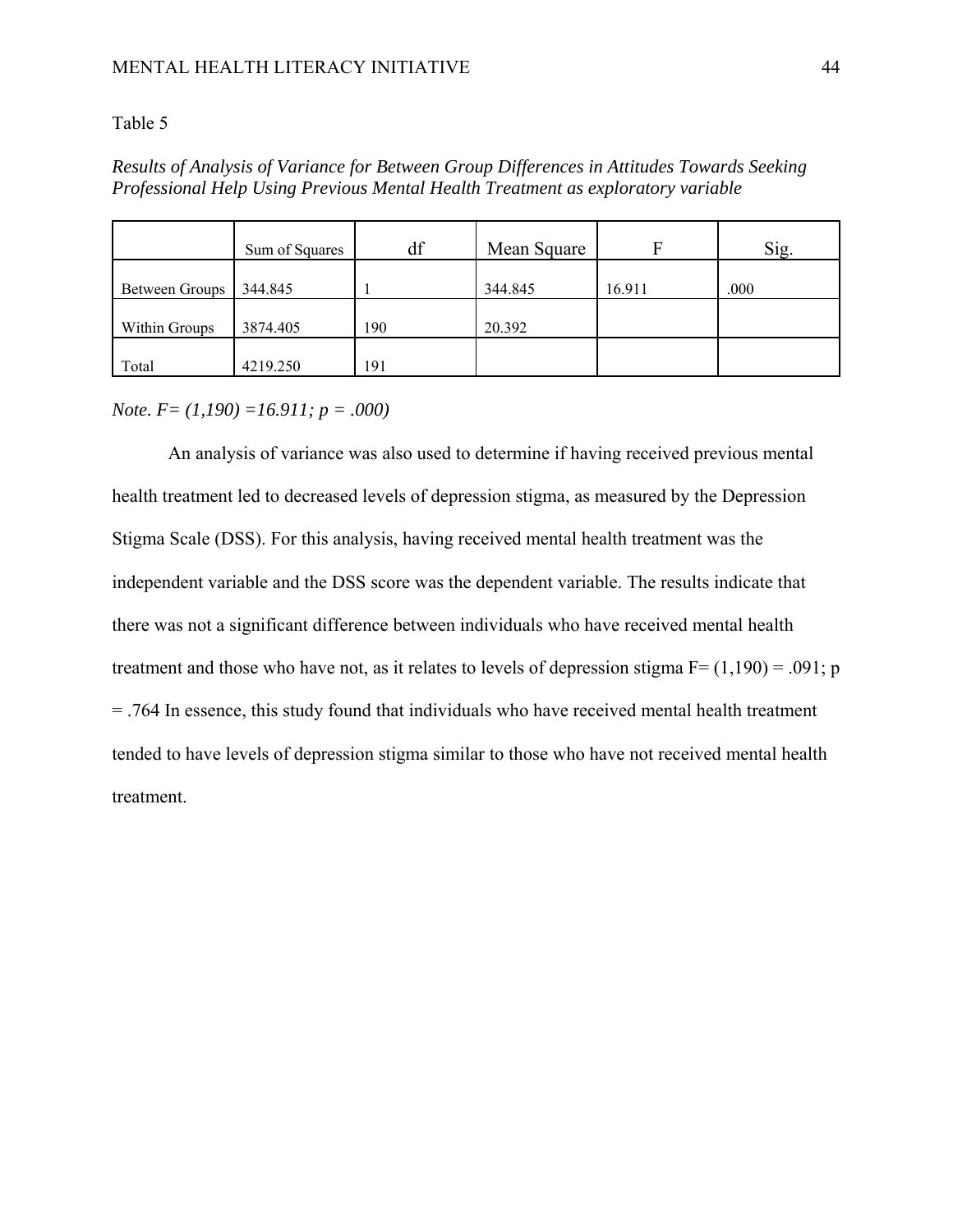### Table 6

| Trevious mental Health Treatment as explorator<br><i>variavi</i> c |                |     |             |      |      |  |
|--------------------------------------------------------------------|----------------|-----|-------------|------|------|--|
|                                                                    | Sum of Squares | df  | Mean Square |      | Sig. |  |
| Between Groups                                                     | 5.209          |     | 5.209       | .091 | .764 |  |
| Within Groups                                                      | 10923.161      | 190 | 57.490      |      |      |  |
| Total                                                              | 10928.370      | 191 |             |      |      |  |

*Results of Analysis of Variance for Between Group Differences in Depression Stigma Using Previous Mental Health Treatment as exploratory variable*

*Note. F= (1,190) =.091; p = .764)* 

Last, an analysis of variance was used to determine if having received previous mental health treatment led to increased levels of depression literacy, as measured by the Depression Literacy Scale (D-LIT). For this analysis, having received mental health treatment was the independent variable and the D-LIT score was the dependent variable. The results indicate that there was not a significant difference between individuals who have received mental health treatment and those who have not, as it relates to levels of depression literacy  $F = (1,190) =$ 2.745;  $p = .099$ . In essence, individuals who have received mental health treatment tended to have levels of depression literacy similar to those who have not received mental health treatment.

Table 7

*Results of Analysis of Variance for Between Group Differences in Depression Literacy Using Previous Mental Health Treatment as exploratory variable*

|                | Sum of Squares | df  | Mean Square | F     | Sig. |
|----------------|----------------|-----|-------------|-------|------|
| Between Groups | 24.961         |     | 24.961      | 2.745 | .099 |
| Within Groups  | 1727.706       | 190 | 9.093       |       |      |
| Total          | 1752.667       | 191 |             |       |      |

*Note. F= (1,190) = 2.745; p = .099)*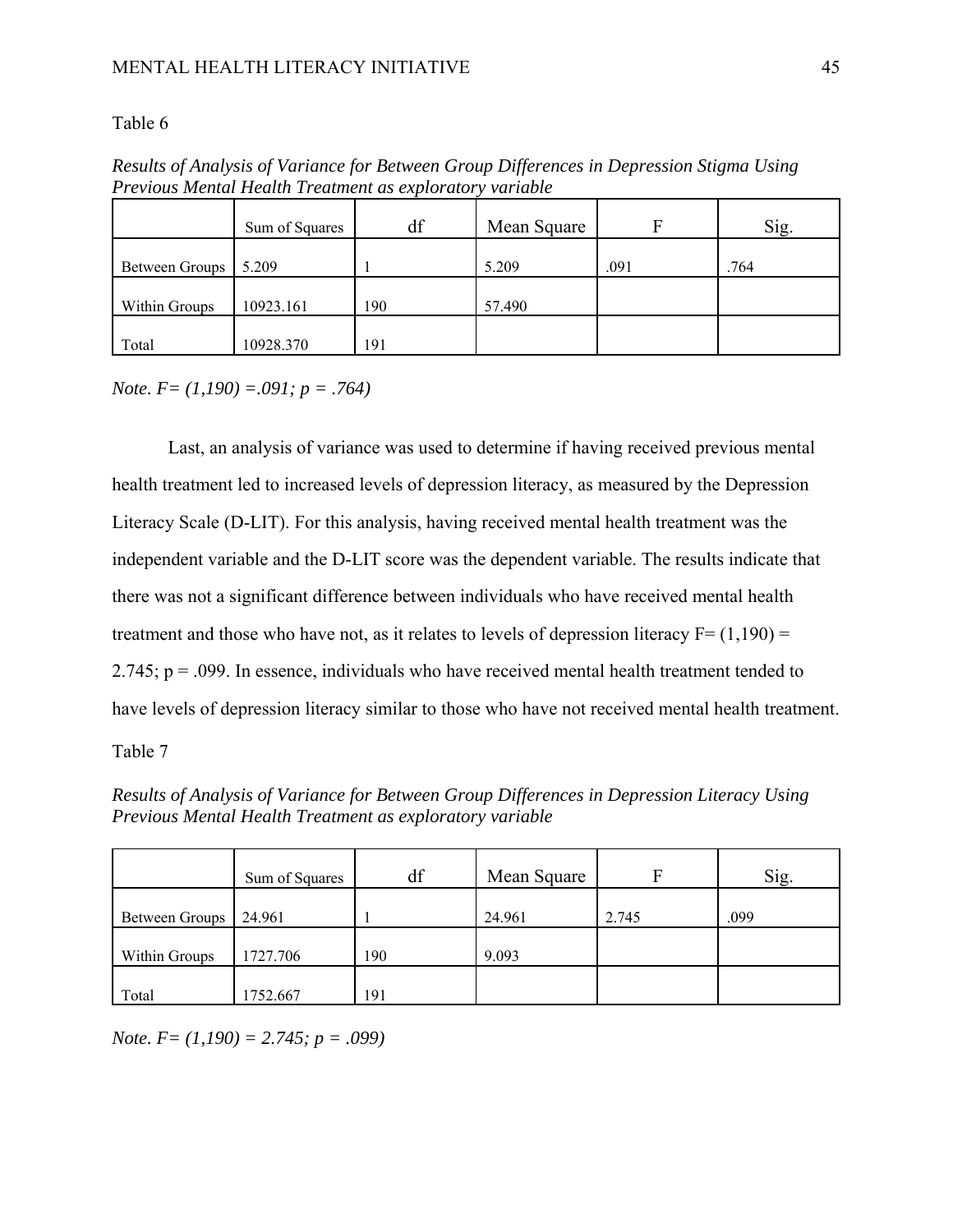# **Findings**

This study examined the feasibility, efficacy, and acceptability of a new mental health initiative aimed at improving MHL via a brief psychoeducational video. The underlying belief, based on prior results in research (Jorm et al., 2007) was that information and education are means to improve the public's level of MHL. The first hypothesis predicted that participants who viewed the depression video as opposed to the nutrition video, would score higher on the D-LIT, suggesting higher levels of depression literacy. However, the results did not support this hypothesis because there was not a significant difference between group means. In fact, the average score on the D-LIT for the depression video group was 16.50, and the average score for the nutrition video group was 15.78. This finding suggests that regardless of the video presented, participants had similar levels of depression literacy and knowledge.

The second hypothesis posited that participants who viewed the depression video would have lower levels of depression stigma, as measured by the DSS. The statistical analysis did not support this hypothesis because there were no significant differences between groups as it related levels of stigma. Furthermore, the average score on the DSS for participants in the depression video group was 46.25, and the average score on the DSS for the nutrition video group was 45.58. This finding raises the possibility that stigma may be a static variable that is not easily modified by a short video.

The final hypothesis was that participants in the depression video group would have better attitudes towards seeking professional help, as compared with the nutrition video group. This hypothesis was not supported because there was no evidence that viewing the depression video improved the participants' attitude towards seeking professional help. In fact, the average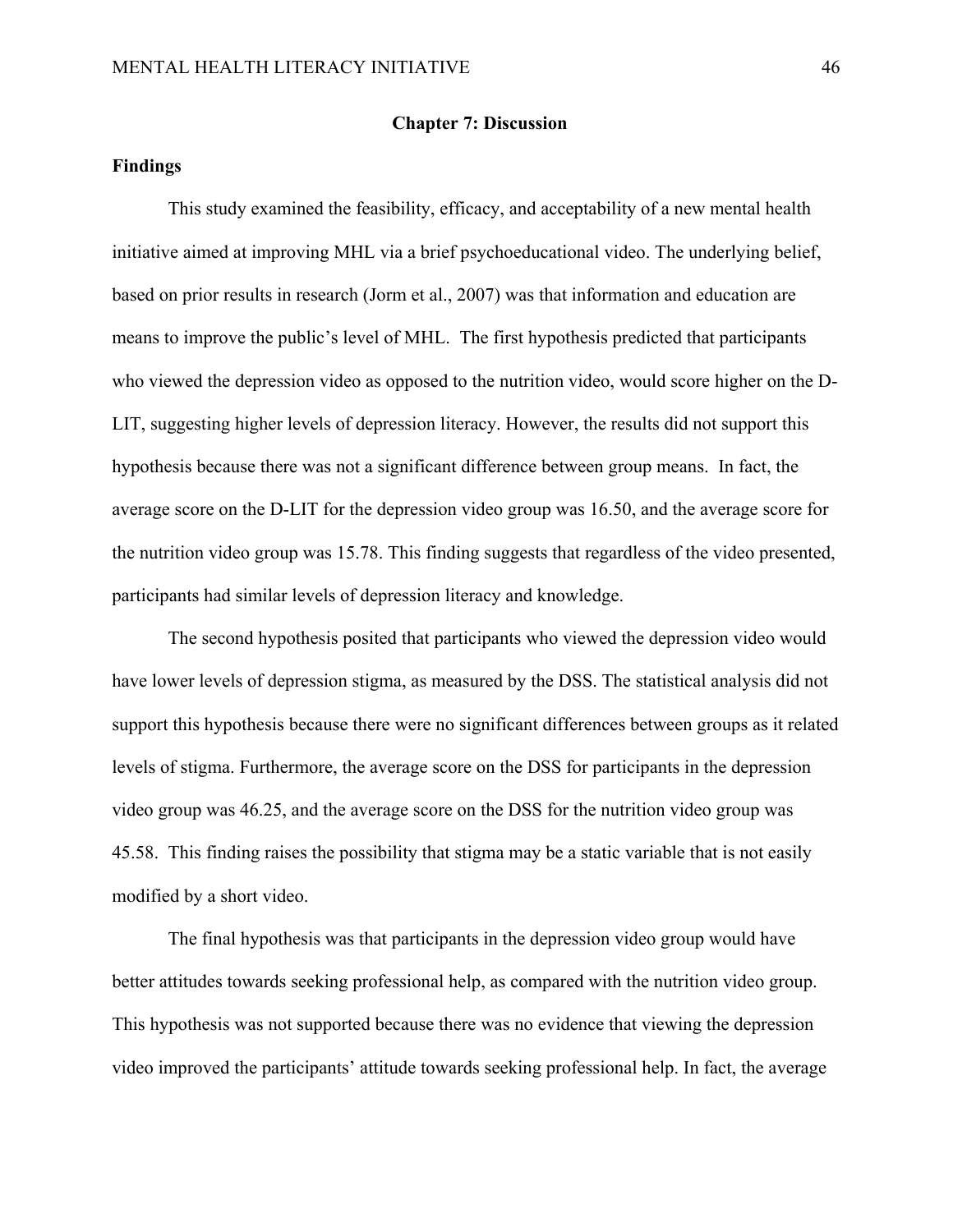score for the depression video group on the ATSPPH-SF scale was 32.09 and the average score for the nutrition video group on the ATSPPH-SF scale was 31.12. Therefore, this finding indicates that viewing a video about depression does not significantly influence a person's attitude towards seeking professional help.

When examining an exploratory hypothesis, this study compared between group mean differences for participants who have received previous mental health treatment versus participants who have not received mental health treatment, as it relates to attitudes towards seeking professional psychological help. The statistical analysis demonstrated a significant difference between groups as it related to attitudes for seeking professional help. The findings demonstrate that participants who have had previous mental health treatment, as compared with those who have not received mental health treatment, have better attitudes towards seeking professional psychological help, as measured by the ATSPPH-SF.

 Based on the results of this investigation, it appears that participants generally had similar levels of depression literacy, depression stigma, and attitudes towards seeking professional help. If accurate, this suggests that there may be other and more effective ways to improve depression literacy, decrease stigma, and improve attitudes towards seeking professional help. Furthermore, the short video about depression used in this study does not appear to have a significant influence on a person's level of MHL or more specifically, on his or her depression literacy.

However, findings suggest that those individuals who have had prior mental health treatment have better attitudes towards seeking and receiving professional psychological help. This finding may be viewed as support for the utility of MHL training because it suggests that greater knowledge about and exposure to psychological treatment may lead to more positive perceptions of treatment and possibly increase utilization.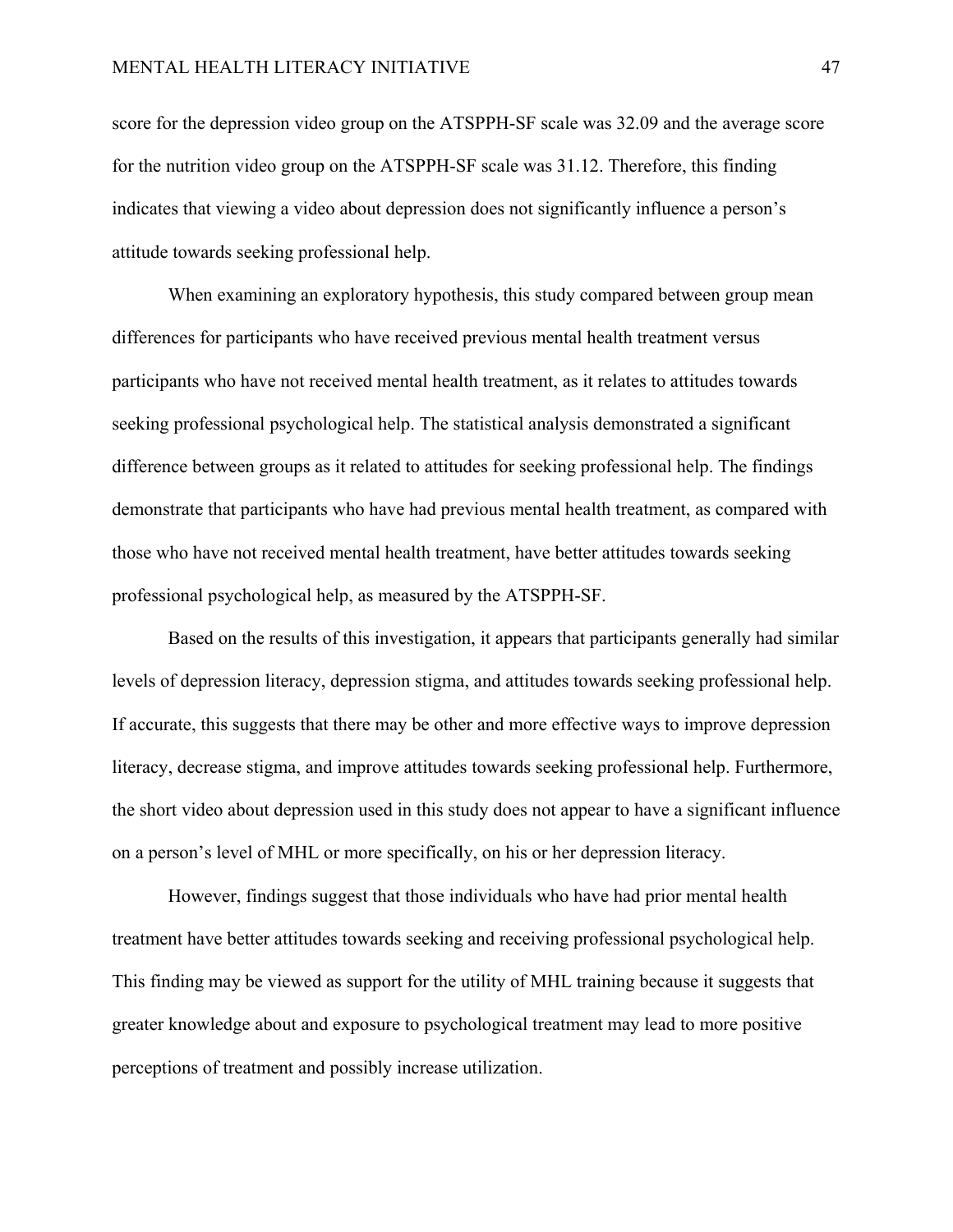# **Limitations**

There are some limitations that must be taken into consideration when examining this study. On a basic level, the collection of information that was gained via web-based survey is susceptible to inaccuracy and dishonesty. There is no way to completely ensure that participants were truthful regarding their answers to surveys.

The manner in which participants were recruited for this study may also limit the generalizability of the results. Individuals were recruited through Facebook posts and the Philadelphia College of Osteopathic Medicine listserv. Despite attempting to recruit from the general public by using Facebook posts, a large portion of respondents were current students and faculty at the Philadelphia College of Osteopathic Medicine. For this reason, levels of MHL may not fully represent those of the general public. Rather, these results may more representative of medical students and professionals. This may have particular implications for generalizing these findings to lower SES populations for whom MHL may be particularly limited or problematic.

The structure and design of the study may have also adversely influenced the external validity of the study. For example, MHL is considered multifaceted and is described as the: a) ability to recognize specific disorders or different types of psychological distress; (b) knowledge and beliefs about risk factors and causes; (c) knowledge and beliefs about self-help interventions; (d) knowledge and beliefs about the availability of professional help; (e) attitudes which facilitate recognition and appropriate help-seeking behavior, and (f) knowledge of how to seek mental health information (Ganasen et al., 2008). This study only sought to measure the level of a person's depression literacy, stigma towards depression, and attitudes towards seeking professional help.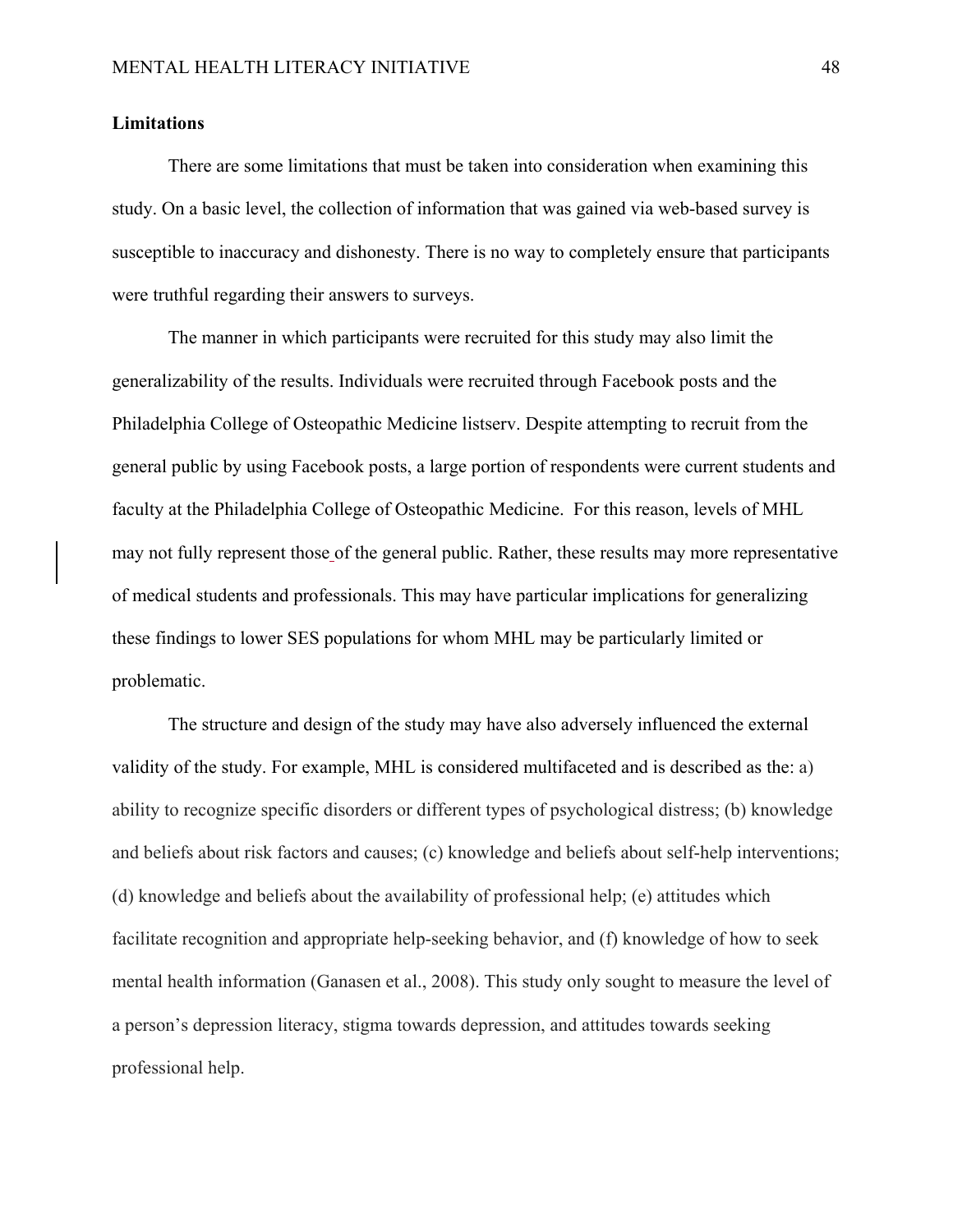# MENTAL HEALTH LITERACY INITIATIVE 49

For this reason, the study did not account for the multidimensional aspects of MHL. For example, the study focused solely on depression as opposed to a variety of mental health disorders. Additionally, the study did not measure a person's ability to recognize specific disorders or different types of psychological distress. A major reason for this abbreviated measurement of MHL is due to the depth of MHL. Unfortunately, few empirically validated measures exist that fully encapsulate and measure MHL. As a result, many studies that examine MHL do not rely on one single measurement of MHL, but rather use a number of different assessments that can provide an accurate depiction of a person's MHL.

Another major limitation of the study was the video that was utilized in the experimental condition. The "What is Depression" video provided helpful and accurate information. However, it may not have been effective in influencing a person's knowledge about depression. Furthermore, it was not necessarily designed with the intention of improving a person's level of MHL. Instead, the video provided basic information about depression and discussed potential treatment options. As a result, this video addressed only a portion of MHL.

 In addition, the videos did not provide an opportunity to recognize specific types of disorders or psychological distress, which is an essential component of MHL. In retrospect, this is a major limitation of the study because one's ability to recognize psychological distress is undeniably associated with the use of self-help interventions and treatment engagement.

Finally, with regard to structure and methodology used in this study, it is important to recognize that the degree to which MHL is measured is questionable. The study utilizes three unique and empirically validated measures, the D-LIT, DSS, and ATSPH; however, they fall short of fully measuring and capturing the full concept of MHL. For this reason, the study should be considered a measurement of components that make up parts of MHL.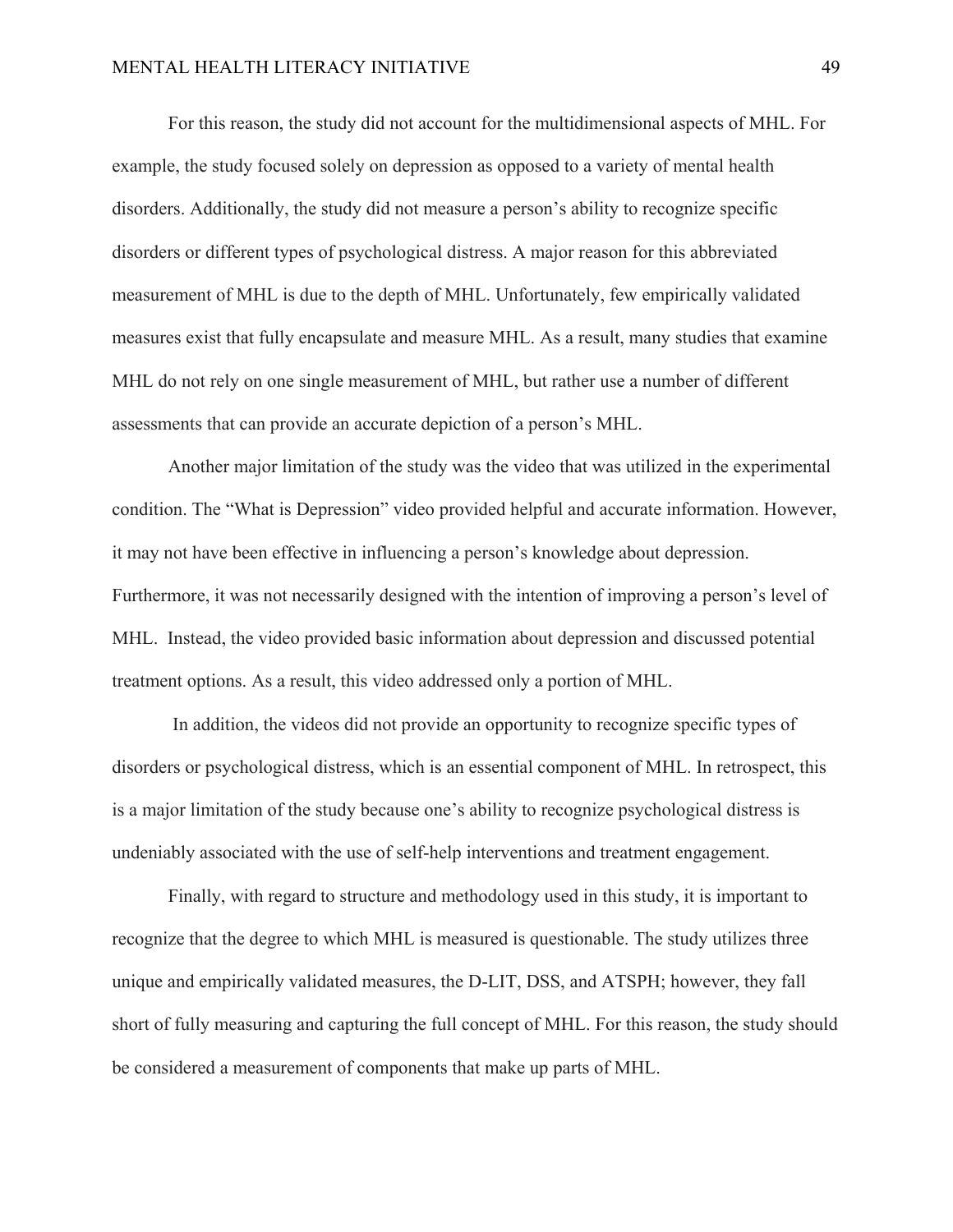# **Future Directions**

Based on these results, future research should continue to seek brief psychological interventions aimed at improving MHL. Although more intensive and thorough programs aimed at increasing levels of MHL exist, it is equally important to develop a psychoeducational model that is based in brevity and practicality. Furthermore, the utilization of such brief psychoeducation interventions should be considered as it relates to integrated medicine. For example, recent research that examined the efficacy of a single session, brief psychoeducational model that focused on distress tolerance for cancer patients found that a 20-minute psychoeducational video was an effective intervention in helping patients manage depression and insomnia, and improve overall quality of life (Lee et al., 2014). At the very least, similar investigations that utilize a more thorough form of psychoeducation, such as a 20-minute video, may allow for a better understanding of interventions that can have a positive influence on a person's level of MHL.

 Future studies may also benefit from utilizing standardized measures of MHL or components that make up MHL. Although this study measured levels of depression literacy, stigma towards depression, and attitudes towards seeking professional help, it fell short of taking into consideration other components of MHL. Future research should focus on the broad scope of MHL in order to gain a better and well-rounded understanding interventions that can serve to enhance it. For this reason, the identification of a robust and valid assessment of MHL is extremely important for future research. Although several measures of MHL currently exist, the examiner of this study felt that they did not account for the full complexity of MHL. As previously mentioned, this was a contributing limitation because this study focused only on depression literacy, stigma, and attitudes towards seeking professional help.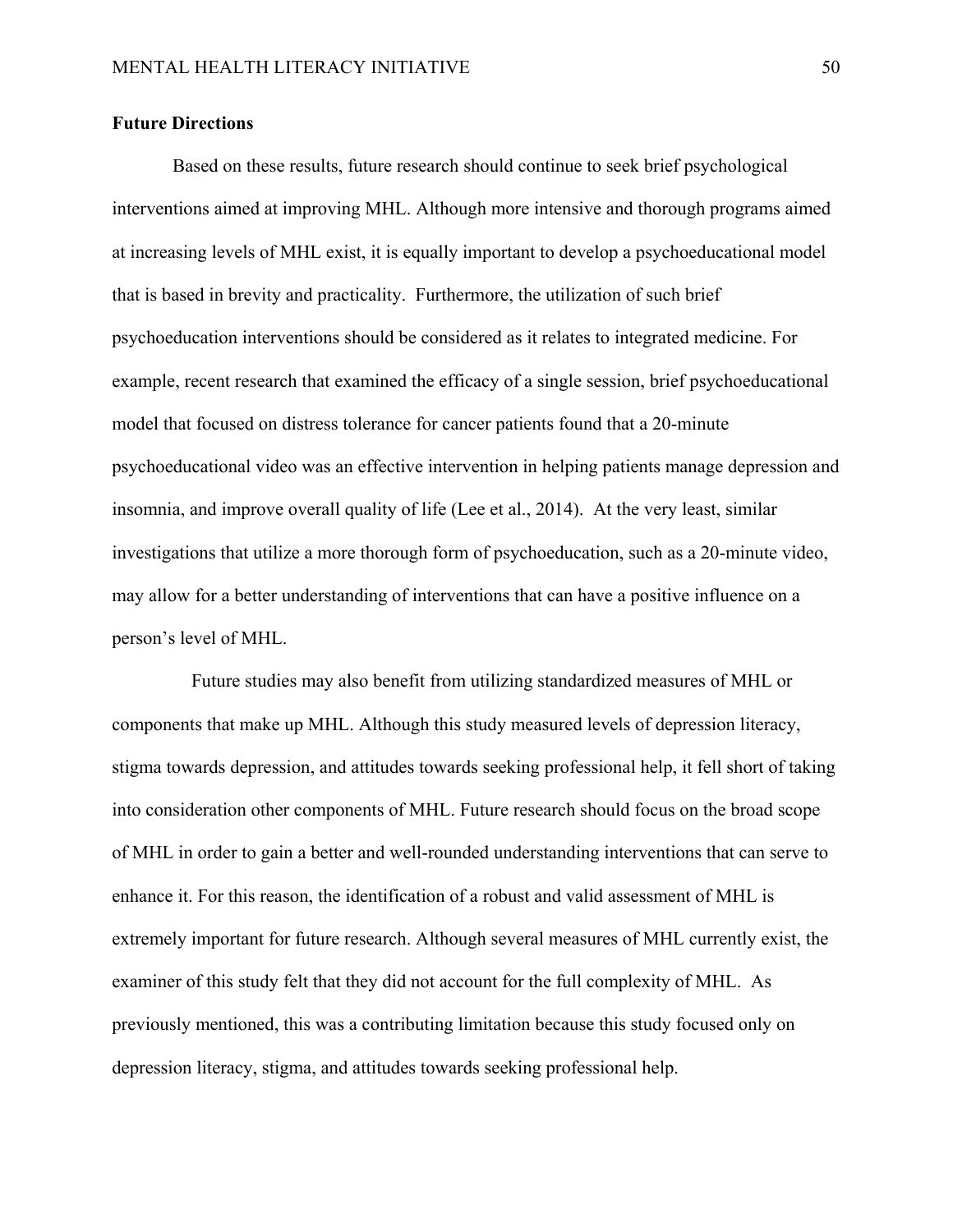Last, improvement of MHL is an extremely important concept as it relates to knowledge and information about mental health treatment. However, the focus of future research should also examine factors that contribute to actual engagement in mental health treatment and services. While increasing access to information and knowledge about mental health is vital, it is equally important to recognize factors within MHL that can contribute to treatment engagement. For example, research has demonstrated that stigma associated with having mental illness has a negative influence on attitudes and intentions towards seeking mental health services among older adults with depression (Conner et al., 2010). For this reason, future research should focus on examining interventions that can decrease stigma and facilitate treatment engagement.

If the results of this study are accurate, as they pertain to the exploratory hypotheses, that is, individuals who have received mental health treatment have better attitudes towards seeking professional psychological help, then it is imperative that individuals have the opportunity to interact with a mental health professional. The results of this study suggest that attitudes towards seeking professional help may be influenced by whether or not a person has ever interacted or received treatment from a mental health professional. Future research should be aimed at examining this possible relationship and influence further. Although many individuals do not access mental health treatment due to stigma or preconceived notions about treatment, it appears that access to quality treatment may in fact enhance a person's future attitudes or willingness to seek professional psychological help.

### **Summary and Conclusions**

In conclusion, there were no significant differences between the experimental and control groups, relative to levels of depression literacy, stigma towards depression, or attitudes towards seeking professional help. However, when accounting for personal experiences of the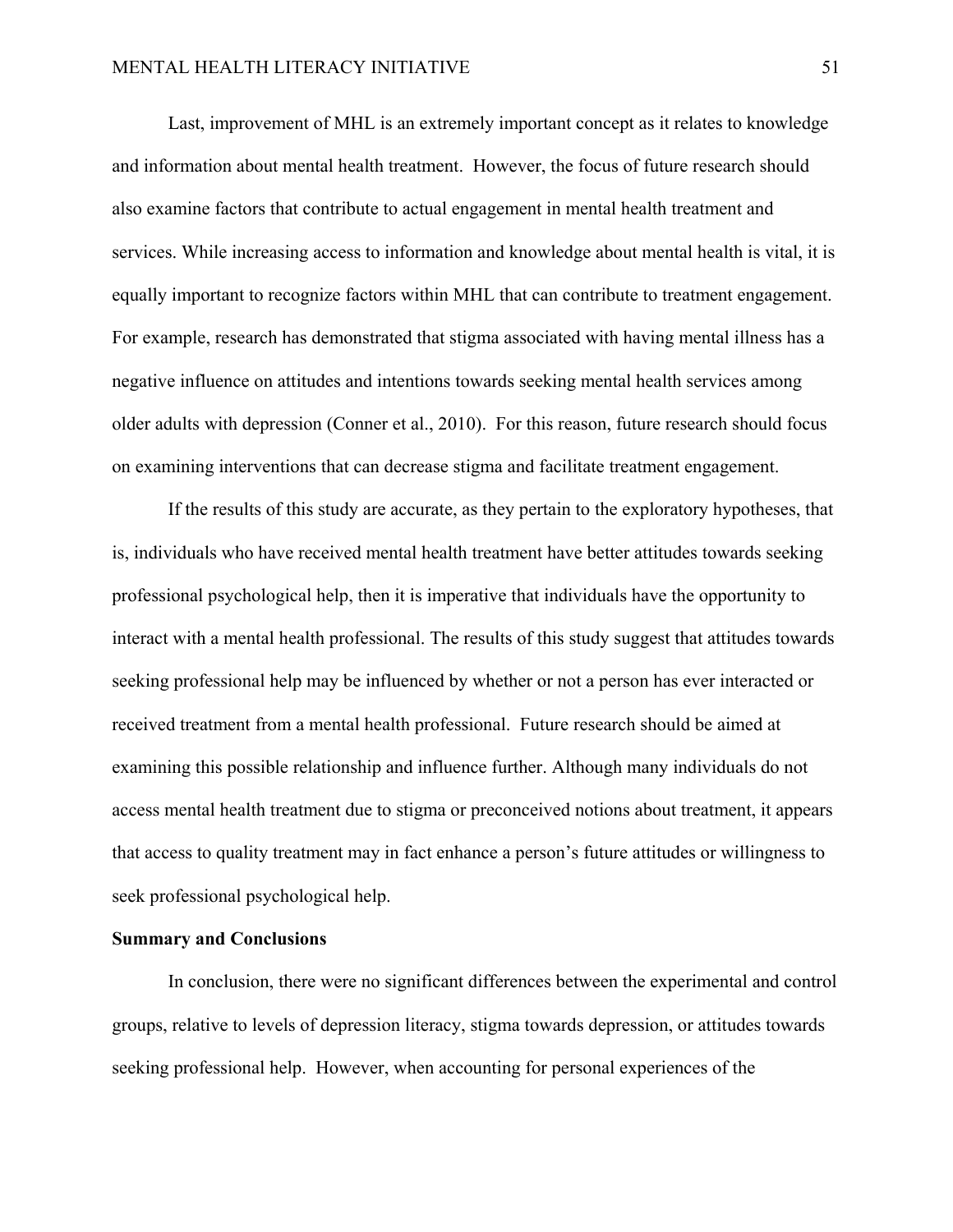participants such as whether or not participants received previous mental health treatment, there was a significant difference relative to attitudes towards seeking professional help.

In essence, individuals who have received previous mental health treatment appeared to have significantly better attitudes towards seeking professional help. As previous mentioned, this finding has several implications, with the strongest being that healthy interactions with mental health professionals can enhance the public's attitudes towards seeking future professional psychological care.

Therefore, this investigation determined that healthy interactions between mental health professionals and the general public may aid in decreasing stigma and lead to improved attitudes towards seeking professional help. Given the role that stigma plays as a factor that inhibits seeking professional help, this study suggests that by attending treatment or interacting with a mental health professional, one could be more likely to engage in future treatment.

Despite this finding, it is important to note that the depression video did not lead to an increase in depression literacy or serve to decrease stigma towards depression. Furthermore, the depression video did not enhance attitudes towards seeking professional help. The aforementioned limitations of the study should be highly considered when interpreting these findings. However, the results do demonstrate a significant relationship between previous mental health treatment and enhanced attitudes towards seeking professional help. Overall, future research should continue to focus on ways to enhance MHL in the general public through the use of effective psychoeducational strategies. In addition, future research should focus on improving MHL as it relates, specifically to low SES and disadvantaged groups.

Future studies should continue to measure the effectiveness of brief psychoeducational interventions; however, it is also extremely important that mental health education for the public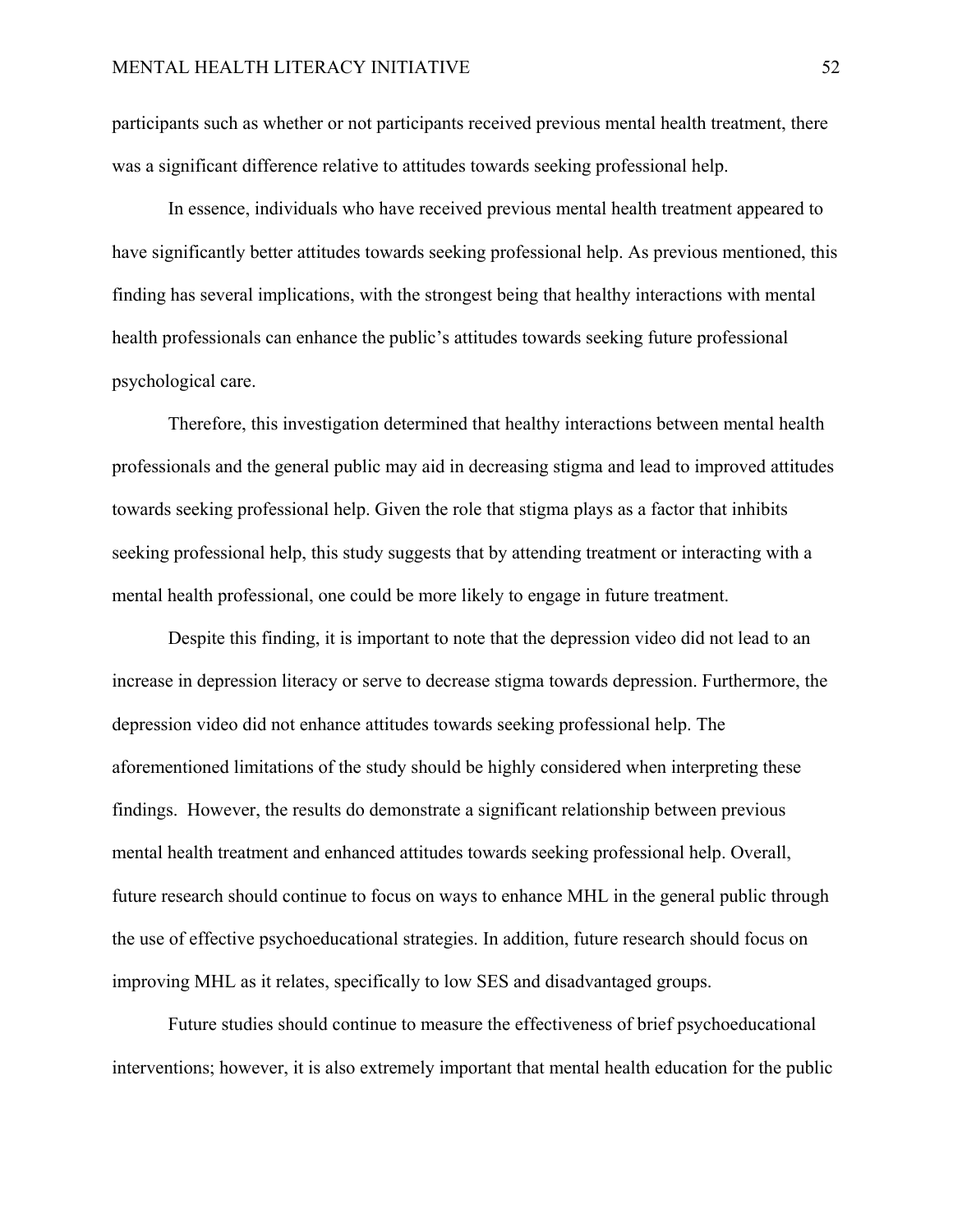is done on both a micro and macro level. The term healthcare extends far beyond the context of a hospital or a treatment center. Rather, in its truest form, healthcare is about both providing care and helping to inform the public understand ways that they could potentially access care. As it pertains to MHL, it is extremely important that the public is educated on self-help skills, recognition of mental health disorders, and that the public has the resources to seek and receive mental health services. On a micro level, hospitals and clinics are striving to improve MHL through information pamphlets about different programs, groups, or treatments that are available. On a macro level, policy makers are striving to educate the public at large about mental health.

Despite these efforts, MHL education for the public is diminutive when compared with its counterparts. For example, television commercials for psychiatric medication tend to list a number of potential warning signs for depression and identify a plethora of medication side effects. In some cases, commercials will even utilize research studies to demonstrate the efficacy of a psychiatric medication. Yet there are rarely, if any, commercials that discuss the benefits of psychotherapy or psychology as a practice. Similarly, there seems to be an absence of commercials that provide empirical evidence and research about the efficacy of therapeutic interventions for a mental health disorder. In this regard, the public seems to be well versed about different medication options and is even encouraged to ask their providers for more information.

Psychologists and mental health providers have the responsibility and professional duty to educate the public and use advocacy as a tool to reach underserved groups. However, in many cases, advocacy and educational efforts tend to fall short. In addition, the number of interventions or programs aimed at improving MHL is not commensurate with the actual burden of mental health problems. There tends to be a shortage of large scale interventions that educate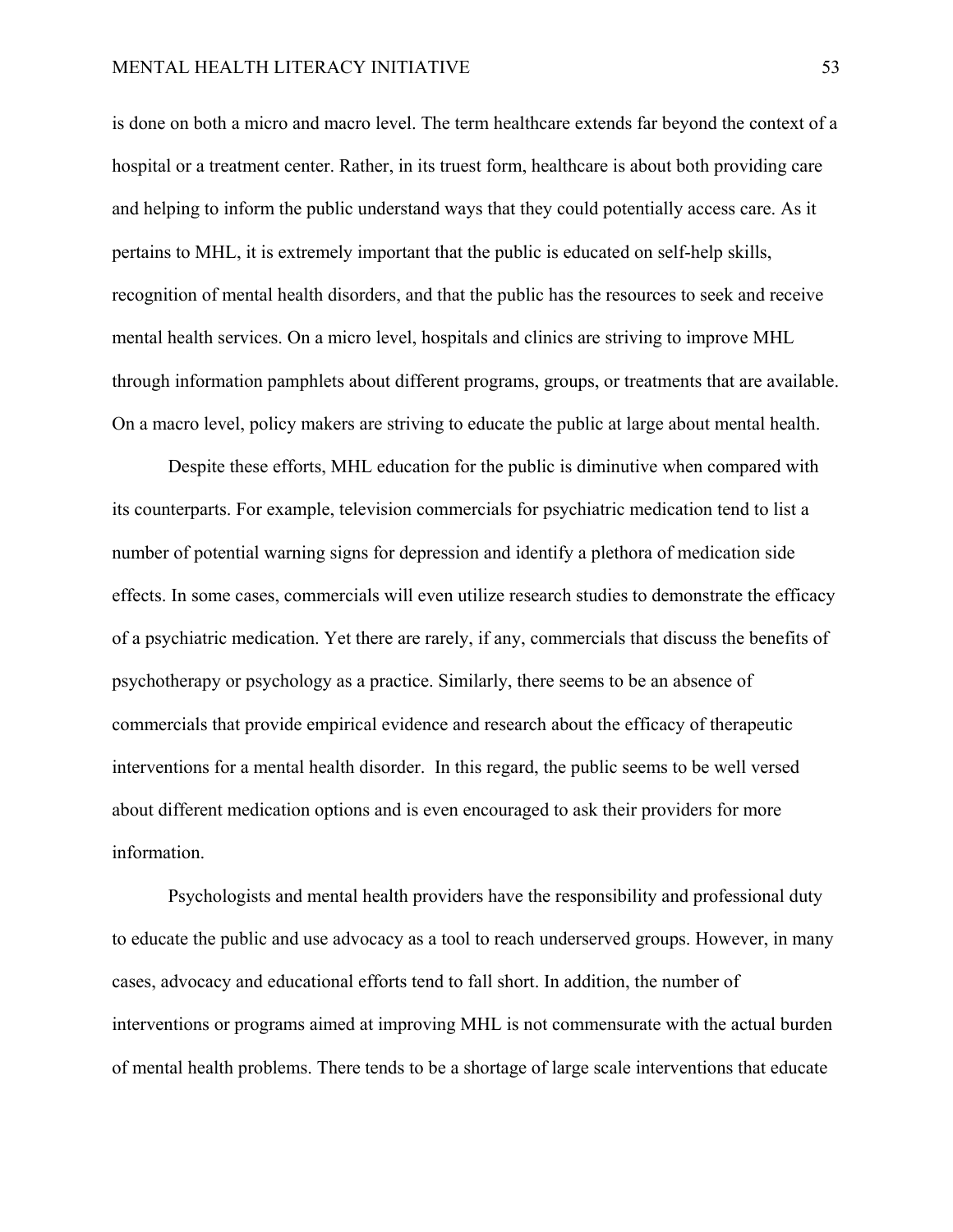and inform the public about mental health. It is essential that psychologists and mental health professionals begin to think outside of the box and use different mediums and forums for public mental health education. As technology grows and large groups of people are able to be reached at the push of a button, it is imperative that mental health professionals begin to utilize available technological resources such as television and mobile applications to inform the public. It is necessary, as mental health professionals and advocates, to continue to explore different opportunities for education and advocacy as a way to help the public understand the value of mental health and the importance of sound psychological care.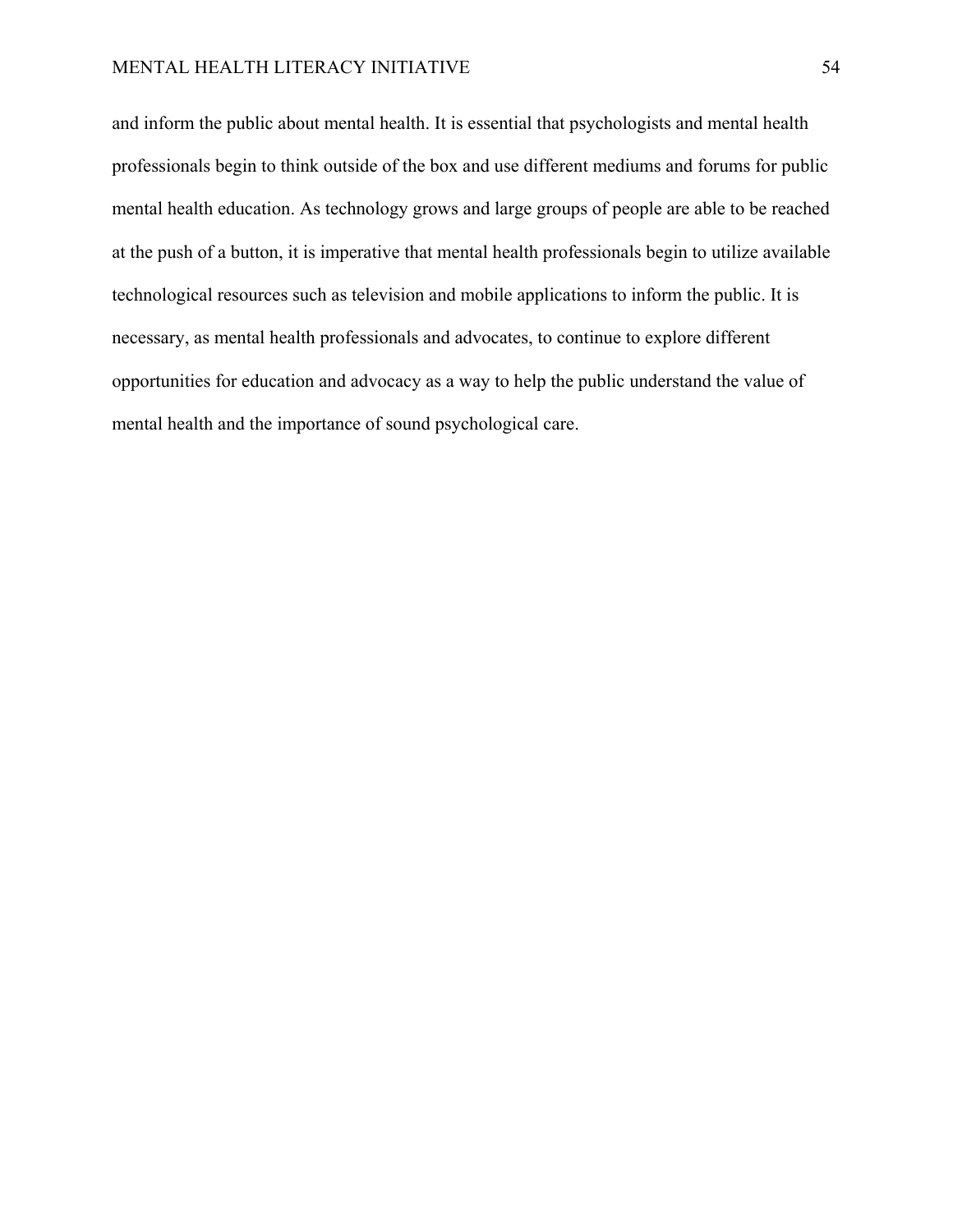### REFERENCES

- Addington, D. (2007) Depression Literacy in Alberta: Findings from a general population sample. Canadian Journal of Psychiatry, 52, 422-449.
- Baker, D. W., Gazmararian, J. A., Williams, M. V., Scott, T., Parker, R. M., Green, D, & Peel, J. (2002). Functional health literacy and the risk of hospital admission among Medicare managed care enrollees. *American Journal of Public Health*, *92*(8), 1278-1283.
- Barney, L. J., Griffiths, K. M., Jorm, A. F., & Christensen, H. (2006). Stigma about depression and its impact on help-seeking intentions. *Australian & New Zealand Journal of Psychiatry*, *40*(1), 51-54.
- Batterham, P. J., Calear, A. L., & Christensen, H. (2013). Correlates of suicide stigma and suicide literacy in the community. *Suicide and Life-Threatening Behavior*, *43*(4), 406- 417.
- Bonabi, H., Müller, M., Ajdacic-Gross, V., Eisele, J., Rodgers, S., Seifritz, E., ... & Rüsch, N.
- (2016). Mental health literacy, attitudes to help seeking, and perceived need as predictors of mental health service use: a longitudinal study. *The Journal of nervous and mental disease*, *204*(4), 321-324.
- Boonstra N , Klaassen R , Sytema S , Marshall M , De Haan L , Wunderink L , Wiersma D (2012 ). Duration of untreated psychosis and negative symptoms: a systematic review and meta-analysis of individual patient data . Schizophrenia Research 142 , 12 -19 .10.1016/j.schres.2012.08.017 23025994
- Brawer, P. A., Brugh, A. M., Martielli, R. P., O'Connor, S. P., Mastnak, J., Scherrer, J. F., & Day, T. E. (2011). Enhancing entrance into PTSD treatment for post-deployment veterans through collaborative/integrative care. *Translational behavioral medicine*, *1*(4), 609-614.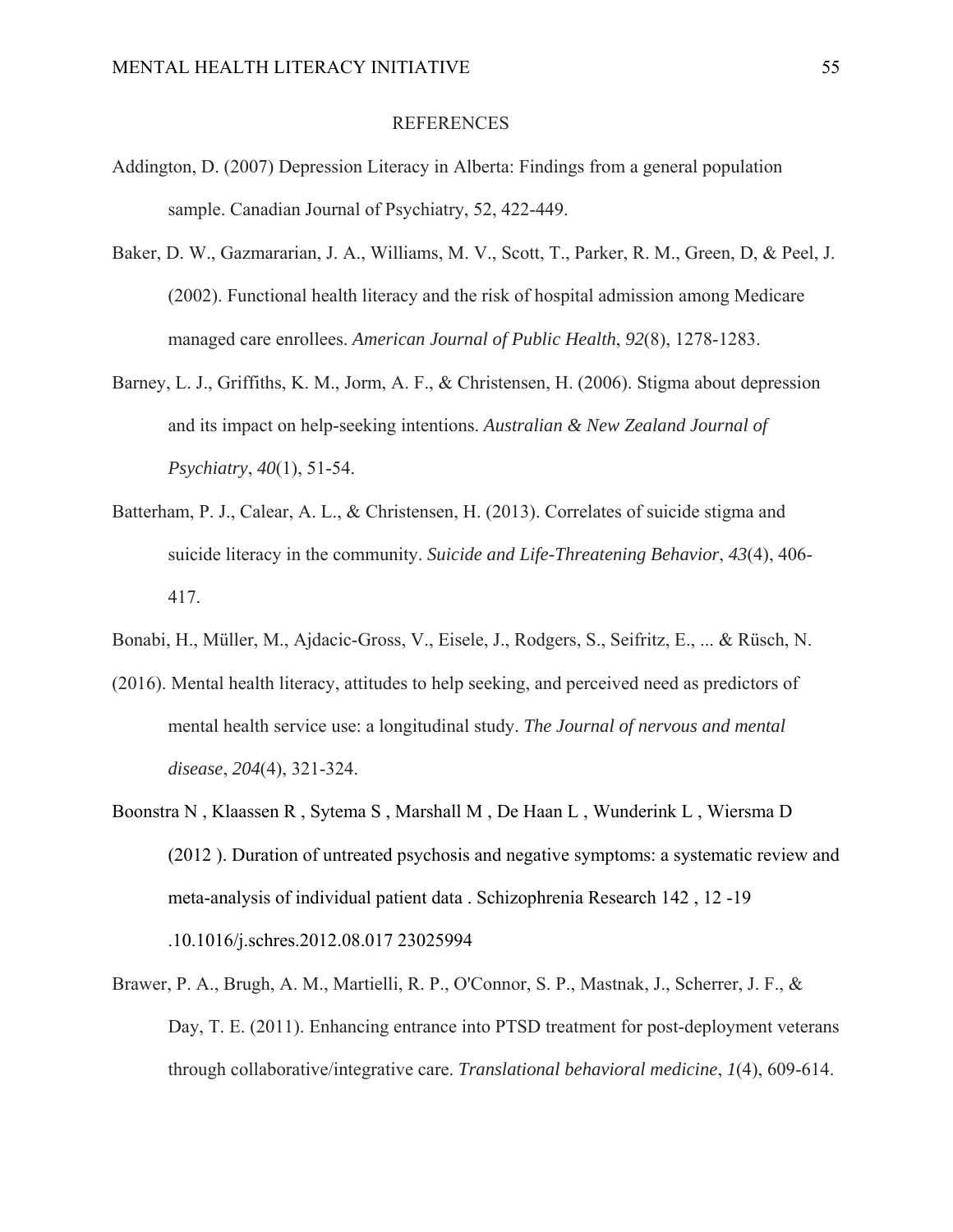- Canvin, K., Jones, C., Marttila, A., Burström, B., & Whitehead, M. (2007). Can I risk using public services? Perceived consequences of seeking help and health care among households living in poverty: qualitative study. *Journal of epidemiology and community health*, *61*(11), 984-989.
- Chow, J. C. C., Jaffee, K., & Snowden, L. (2003). Racial/ethnic disparities in the use of mental health services in poverty areas. *American Journal of Public Health*, *93*(5), 792-797.
- Christensen, H., Griffiths, K. M., & Jorm, A. F. (2004). Delivering interventions for depression by using the internet: randomised controlled trial. *Bmj*, *328*(7434), 265.
- Christopher, A. S., McCormick, D., Woolhandler, S., Himmelstein, D. U., Bor, D. H., & Wilper, P. (2016). Access to care and chronic disease outcomes among Medicaid-insured persons versus the uninsured. *American journal of public health*, *106*(1), 63-69.
- Clay, Rebecca. "Mental Health First Aid A Growing Movement Trains Laypeople to Spot Mental Health Concerns. What Does It Mean for Psychologists?" *Monitor on Psychology*, American Psychological Association, Aug. 2013, www.apa.org/monitor/2013/07-08/first-aid.aspx.
- Clement, S., Schauman, O., Graham, T., Maggioni, F., Evans-Lacko, S., Bezborodovs, N., ... & Thornicroft, G. (2015). What is the impact of mental health-related stigma on helpseeking? A systematic review of quantitative and qualitative studies. *Psychological medicine*, *45*(1), 11-27.
- Codony, M., Alonso, J., Almansa, J., Bernert, S., de Girolamo, G., de Graaf, R., ... & Kessler, R. (2009). Perceived need for mental health care and service use among adults in Western Europe: results of the ESEMeD project. *Psychiatric Services*, *60*(8), 1051- 1058.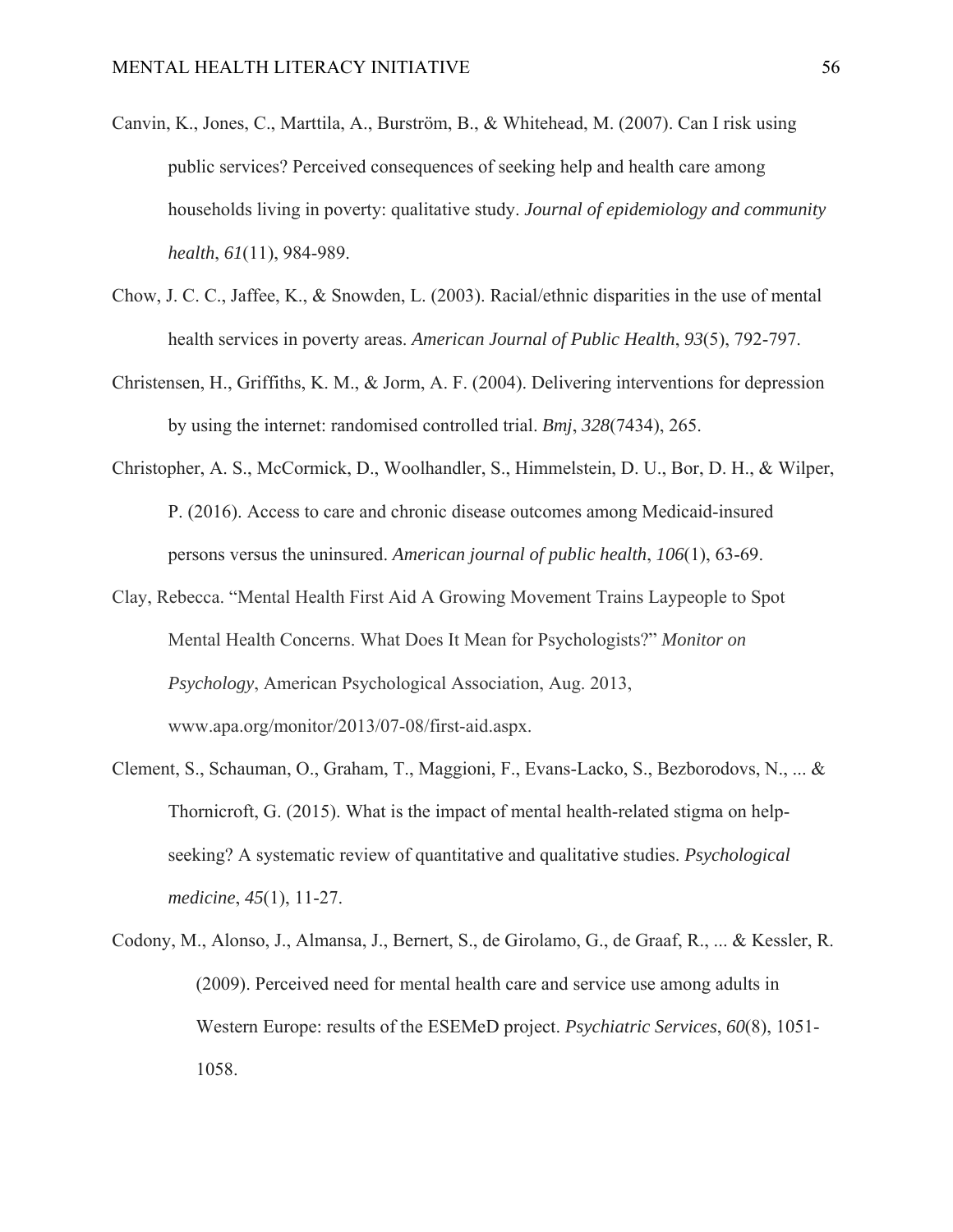Cohen, J. (1992). A power primer. *Psychological bulletin*, *112*(1), 155.

- Corrigan, P.W. and Watson, A.C. (2002) Understanding the Impact of Stigma on People with Mental Illness. World Psychiatry, 1, 1, 16-20.
- Corrigan, P. (2004a). How stigma interferes with mental health care. American Psychologist, 59(7), 614−625
- Corrigan, P. W., Druss, B. G., & Perlick, D. A. (2014). The impact of mental illness stigma on seeking and participating in mental health care. *Psychological Science in the Public Interest*, *15*(2), 37-70
- Coles, M. E., & Coleman, S. L. (2010). Barriers to treatment seeking for anxiety disorders: initial data on the role of mental health literacy. *Depression and anxiety*, *27*(1), 63-71.
- Conner, K. O., Copeland, V. C., Grote, N. K., Koeske, G., Rosen, D., Reynolds, C. F., & Brown, C. (2010). Mental health treatment seeking among older adults with depression: the impact of stigma and race. *The American Journal of Geriatric Psychiatry*, *18*(6), 531-543.
- Cooper, L. A., Gonzales, J. J., Gallo, J. J., Rost, K. M., Meredith, L. S., Rubenstein, L. V., ... & Ford, D. E. (2003). The acceptability of treatment for depression among African-American, Hispanic, and white primary care patients. Medical care, 41(4), 479-489.
- P Cuijpers (1997). Is guided self-help as effective as face-to-face psychotherapy for depression and anxiety disorders? A systematic review and meta-analysis of comparative outcome studies. Journal of Behavior Therapy and Experimental Psychiatry 28, 139-147.
- Davis, M. J., Moore, K. M., Meyers, K., Mathews, J., & Zerth, E. O. (2016). Engagement in mental health treatment following primary care mental health integration contact. *Psychological services*, *13*(4), 333.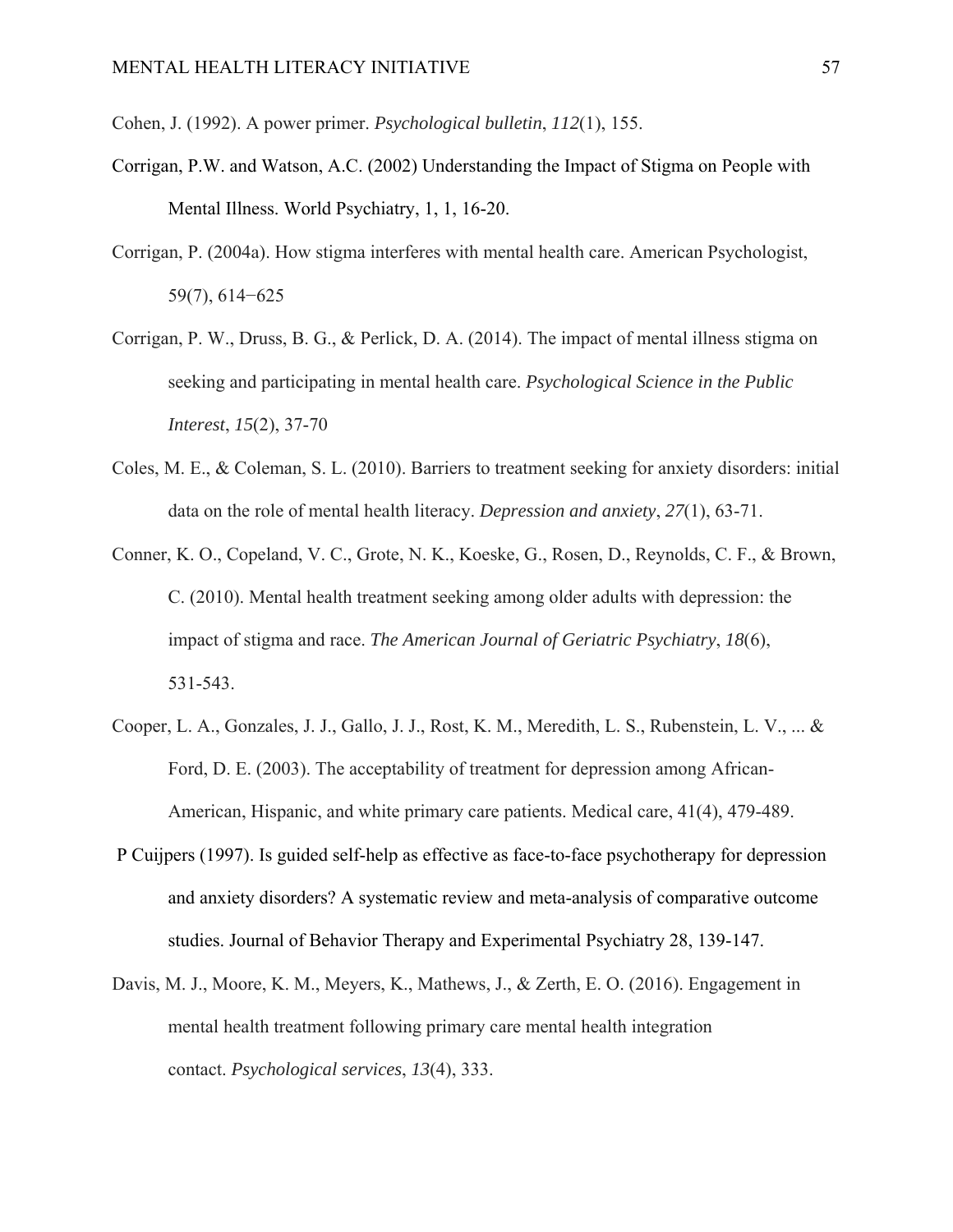- Davis, T. C., Williams, M. V., Marin, E., Parker, R. M., & Glass, J. (2002). Health literacy and cancer communication. *CA: A cancer journal for clinicians*, *52*(3), 134-149.
- Davis, R. G., Ressler, K. J., Schwartz, A. C., Stephens, K. J., & Bradley, R. G. (2008). Treatment barriers for low‐income, urban African Americans with undiagnosed post-traumatic stress disorder. *Journal of traumatic stress*,*21*(2), 218-222.
- Dell'Osso B , Glick ID , Baldwin DS , Altamura AC (2013 ). Can long-term outcomes be improved by shortening the duration of untreated illness in psychiatric disorders: a conceptual framework . Psychopathology 14 , 14 -21 .
- Deen, T. L., & Bridges, A. J. (2011). Depression literacy: rates and relation to perceived need and mental health service utilization in a rural American sample. *Rural Remote Health*, *11*(4), 1803.
- Druss, B. G., Zhao, L., Silke, A., Bona, J. R., Fricks, L., Jenkins-Tucker, S., ... & Lorig, K. (2010). The Health and Recovery Peer (HARP) Program: a peer-led intervention to improve medical self- management for persons with serious mental illness. *Schizophrenia research*, *118*(1), 264-270.
- Donker, T., Griffiths, K. M., Cuijpers, P., & Christensen, H. (2009). Psychoeducation for depression, anxiety and psychological distress: a meta-analysis. *BMC medicine*, *7*(1), 1.
- Eisenberg, D., Golberstein, E., & Gollust, S. E. (2007). Help-seeking and access to mental health care in a university student population. *Medical care*, *45*(7), 594-601.
- Elhai, J. D., Schweinle, W., & Anderson, S. M. (2008). Reliability and validity of the attitudes toward seeking professional psychological help scale-short form. *Psychiatry research*, *159*(3), 320-329.

Everson, S. A., Maty, S. C., Lynch, J. W., & Kaplan, G. A. (2002). Epidemiologic evidence for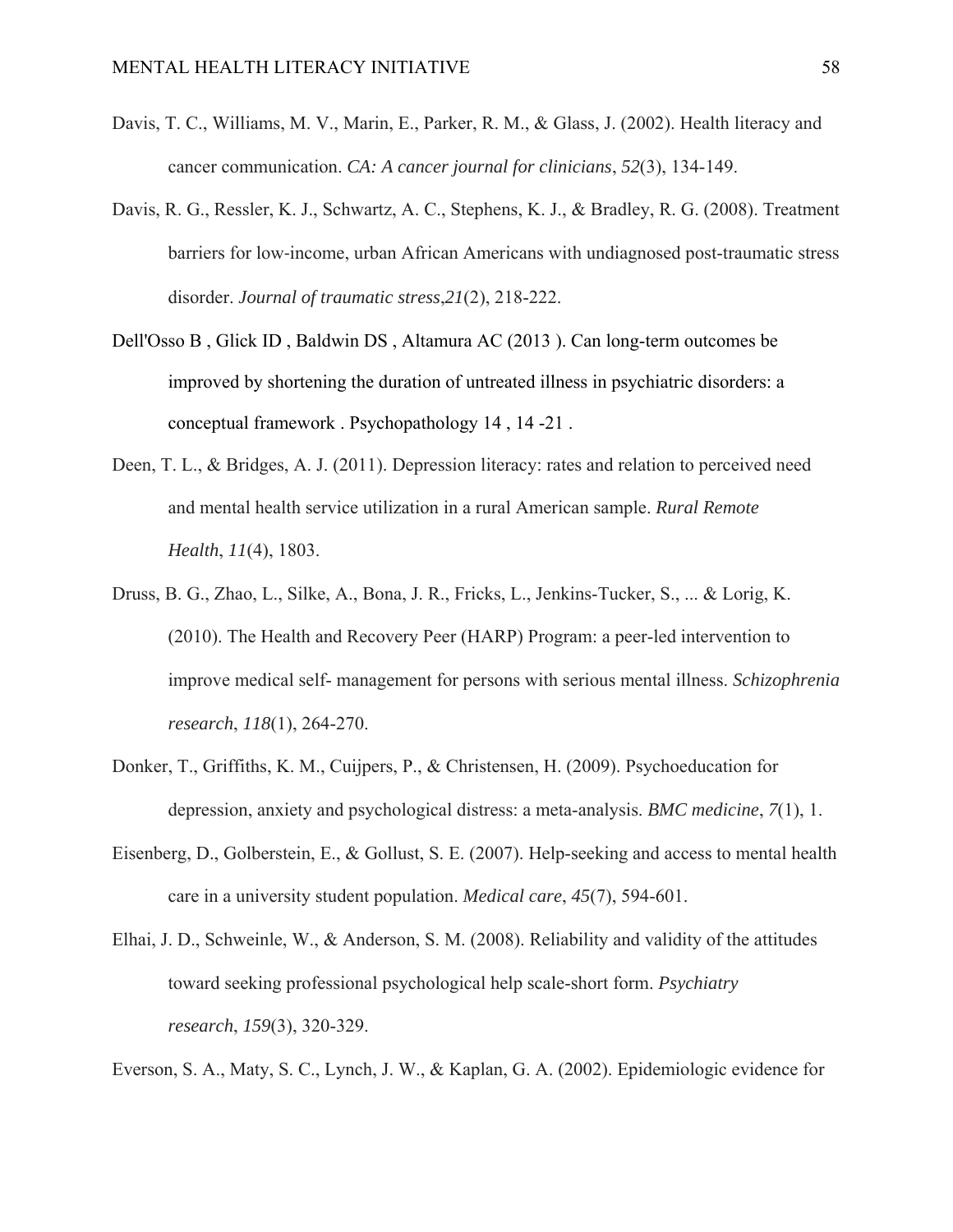the relation between socioeconomic status and depression, obesity, and diabetes. *Journal of psychosomatic research*, *53*(4), 891-895.

Fernandez, A., Moreno-Peral, P., Zabaleta-del-Olmo, E., Bellon, J. A., Aranda-Regules, J. M.,

- Fiscella, K., & Williams, D. R. (2004). Health disparities based on socioeconomic inequities: implications for urban health care. *Academic Medicine*, *79*(12), 1139-1147.
- Frank, R. G., Goldman, H. H., & Hogan, M. (2003). Medicaid and mental health: be careful what you ask for. *Health Affairs*, *22*(1), 101-113.
- Ganasen, K. A., Parker, S., Hugo, C. J., Stein, D. J., Emsley, R. A., & Seedat, S. (2008). Mental health literacy: focus on developing countries: review article.*African Journal of Psychiatry*, *11*(1), 23- 28.
- Gary FA. Stigma: Barrier to mental health care among ethnic minorities. Issues in Mental Health and Nursing. 2005;26:979–999
- Glascoe, F. P., Oberklaid, F., Dworkin, P. H., & Trimm, F. (1998). Brief approaches to educating patients and parents in primary care. *Pediatrics*, *101*(6), e10-e10.
- Gottfredson, L. S., & Deary, I. J. (2004). Intelligence predicts health and longevity, but why?. *Current Directions in Psychological Science*, *13*(1), 1-4.
- Gregory, S Canning, T Lee, J Wise (2004). Is guided self-help as effective as face-to-face psychotherapy for depression and anxiety disorders? A systematic review and metaanalysis of comparative outcome studies. Professional Psychology, Research and Practice 35, 275-280.
- Hirai, GA Clum (2006). Is guided self-help as effective as face-to-face psychotherapy for depression and anxiety disorders? A systematic review and meta-analysis of comparative outcome studies. Behavior Therapy 37, 99-111.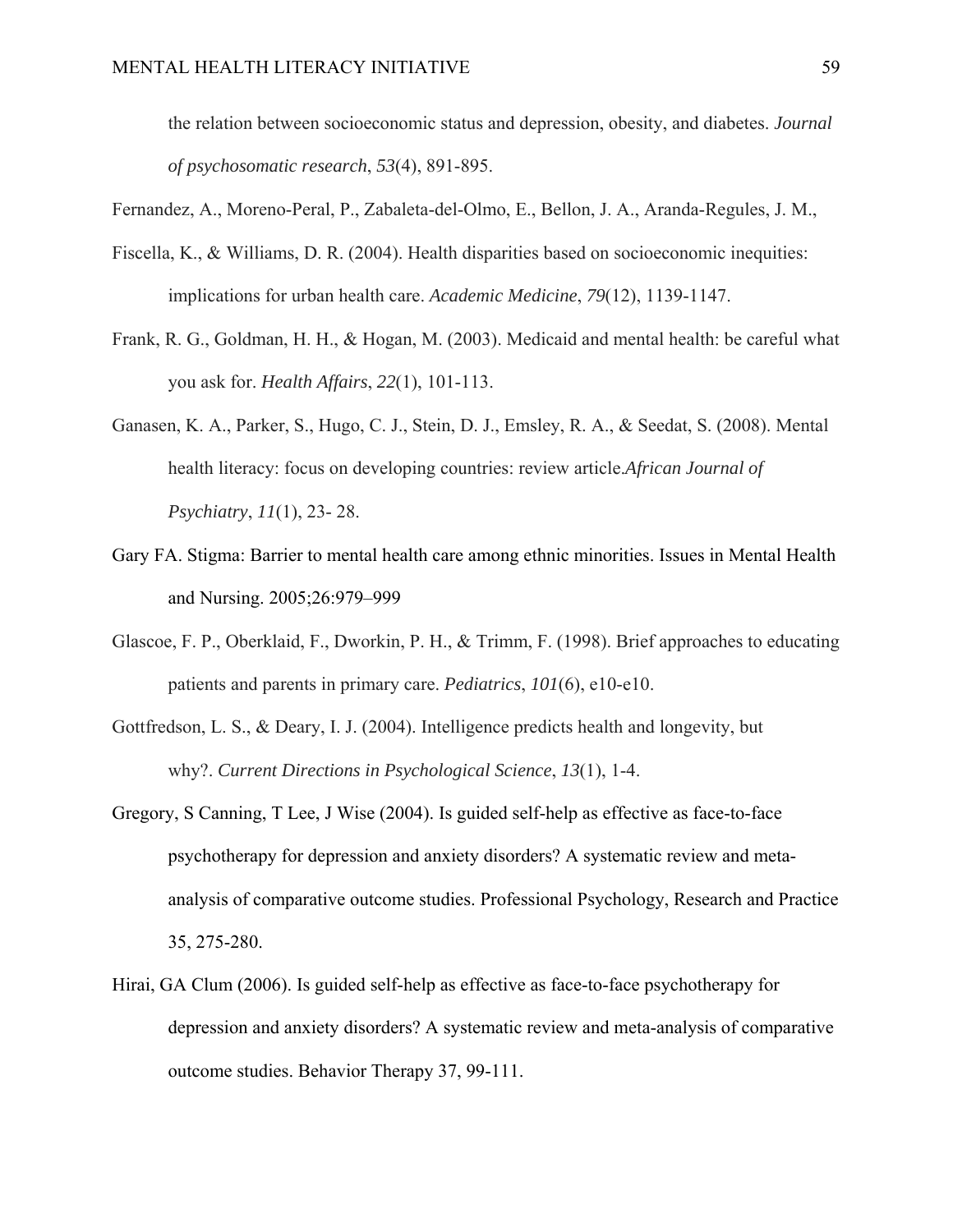- Hom, M. A., Stanley, I. H., & Joiner Jr, T. E. (2015). Evaluating factors and interventions that influence help-seeking and mental health service utilization among suicidal individuals: a review of the literature. *Clinical psychology review*, *40*, 28-39.
- Labouliere, C. D., Kleinman, M., & Gould, M. S. (2015). When self-reliance is not safe: associations between reduced help-seeking and subsequent mental health symptoms in suicidal adolescents. *International journal of environmental research and public health*, *12*(4), 3741-3755.
- Lee, J. Y., Park, H. Y., Jung, D., Moon, M., Keam, B., & Hahm, B. J. (2014). Effect of brief psychoeducation using a tablet PC on distress and quality of life in cancer patients undergoing chemotherapy: a pilot study. *Psycho*‐*Oncology*, *23*(8), 928-935.
- Luciano, J. V & Rubio-Valera, M. (2015). Is there a case for mental health promotion in the primary care setting? A systematic review. *Preventive medicine*, *76*, S5-S11.
- Lu, C., Winkelman, M., & Wong, S. S. (2016). Tablet-based education to reduce depressionrelated stigma. *Health Education Journal*, *75*(1), 84-93.
- McNair BG, Highet NJ, Hickie IB, Davenport TA: Exploring the perspectives of people whose lives have been affected by depression. Med J Aust. 2002, 176 (Suppl): S69-76.
- Mendenhall, A.N. (2011) Predictors of service utilization among youth diagnosed with mood disorders. Journal of Child and Family Studies, 21 (4), 603-611
- Mendenhall A.N., Fristad, MA. & Early, T.J (2009) Factors influencing service utilization in mood symptom severity in children with mood disorders: effects of multifamily psychoeducation groups. Journal of Consulting and Clinical Psychology, 77 (3), 463-473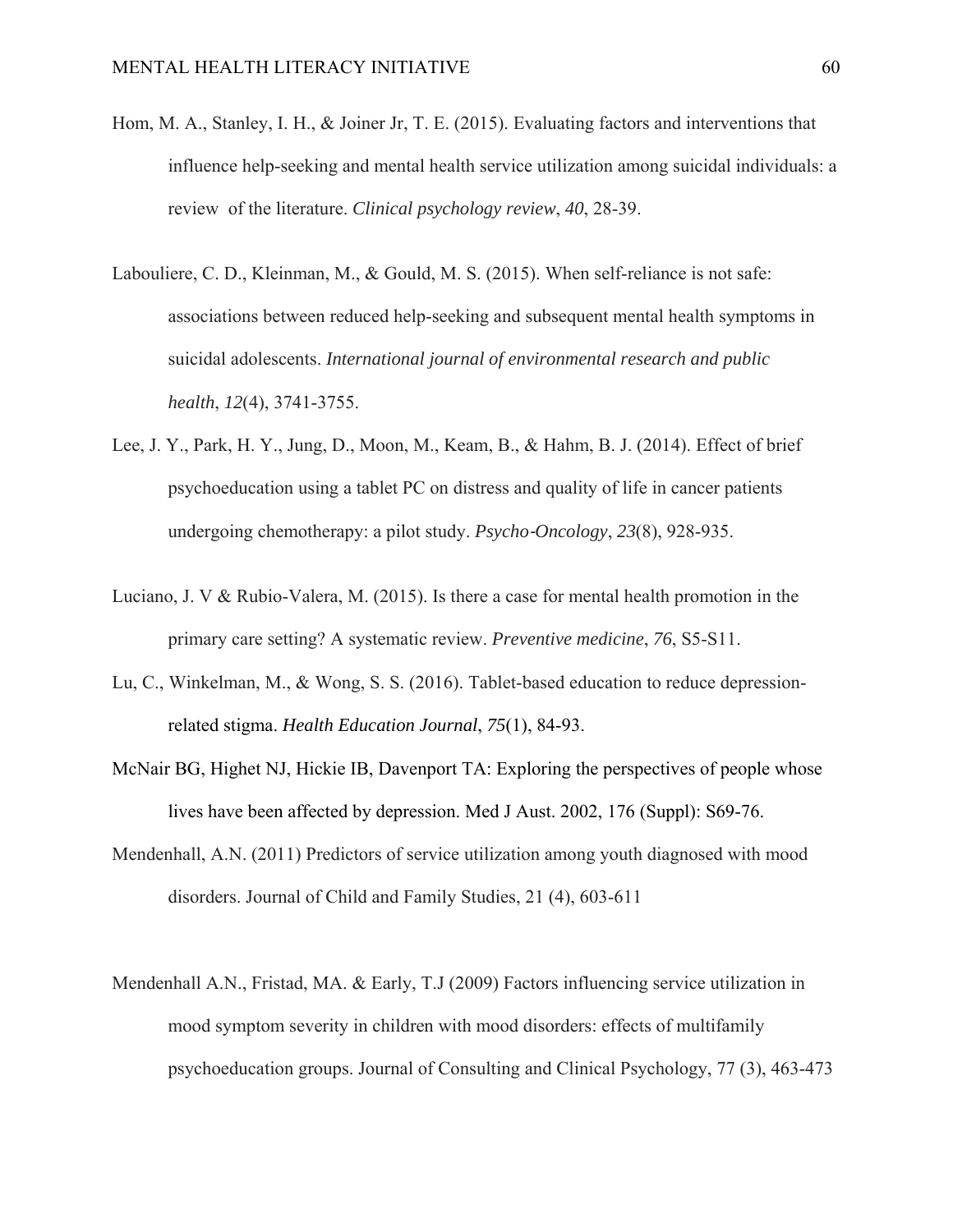- Mendenhall, A.N., & Frauenholtz, S. (2015). Predictors of mental health literacy among parents of youth diagnosed with mood disorders. *Child & Family Social Work*, *20*(3), 300-309
- National Mental Health Information Center. (n.d.). Leading the Nation's Mental Health System into the 21s / Century. Retrieved February 27, 2004 from http:// www.mentalhealth.samhsa.gov/publications/allpubs/SMA02-3623
- Hardeveld, F., Spijker, J., De Graaf, R., Nolen, W. A., & Beekman, A. T. F. (2010). Prevalence and predictors of recurrence of major depressive disorder in the adult population. *Acta Psychiatrica Scandinavica*, *122*(3), 184-191
- Herrán, A., Vázquez-Barquero, J. L., Dunn, G., Johnston, T., & Talbot, P. (1999). Recognition of depression and anxiety in primary care. *BMJ: British Medical Journal*, 1558-1559.
- Holman, D. (2015). Exploring the relationship between social class, mental illness stigma and mental health literacy using British national survey data.*Health:*, *19*(4), 413-429.
- Houle, J., Villaggi, B., Beaulieu, M. D., Lespérance, F., Rondeau, G., & Lambert, J. (2013). Treatment preferences in patients with first episode depression. *Journal of affective disorders*, *147*(1), 94-100.
- Jacob, S. A., Ab Fatah Ab Rahman, M. A., & Hassali, A. (2015). Attitudes and beliefs of patients with chronic depression toward antidepressants and depression. *Neuropsychiatric disease and treatment*, *11*, 1339.
- Jagdeo, A., Cox, B. J., Stein, M. B., & Sareen, J. (2009). Negative Attitudes toward Help Seeking for Mental Illness in 2 Population—Based Surveys from the United States and Canada. *The Canadian Journal of Psychiatry*, *54*(11), 757-766.

Jennings, K. S., Cheung, J. H., Britt, T. W., Goguen, K. N., Jeffirs, S. M., Peasley, A. L., & Lee,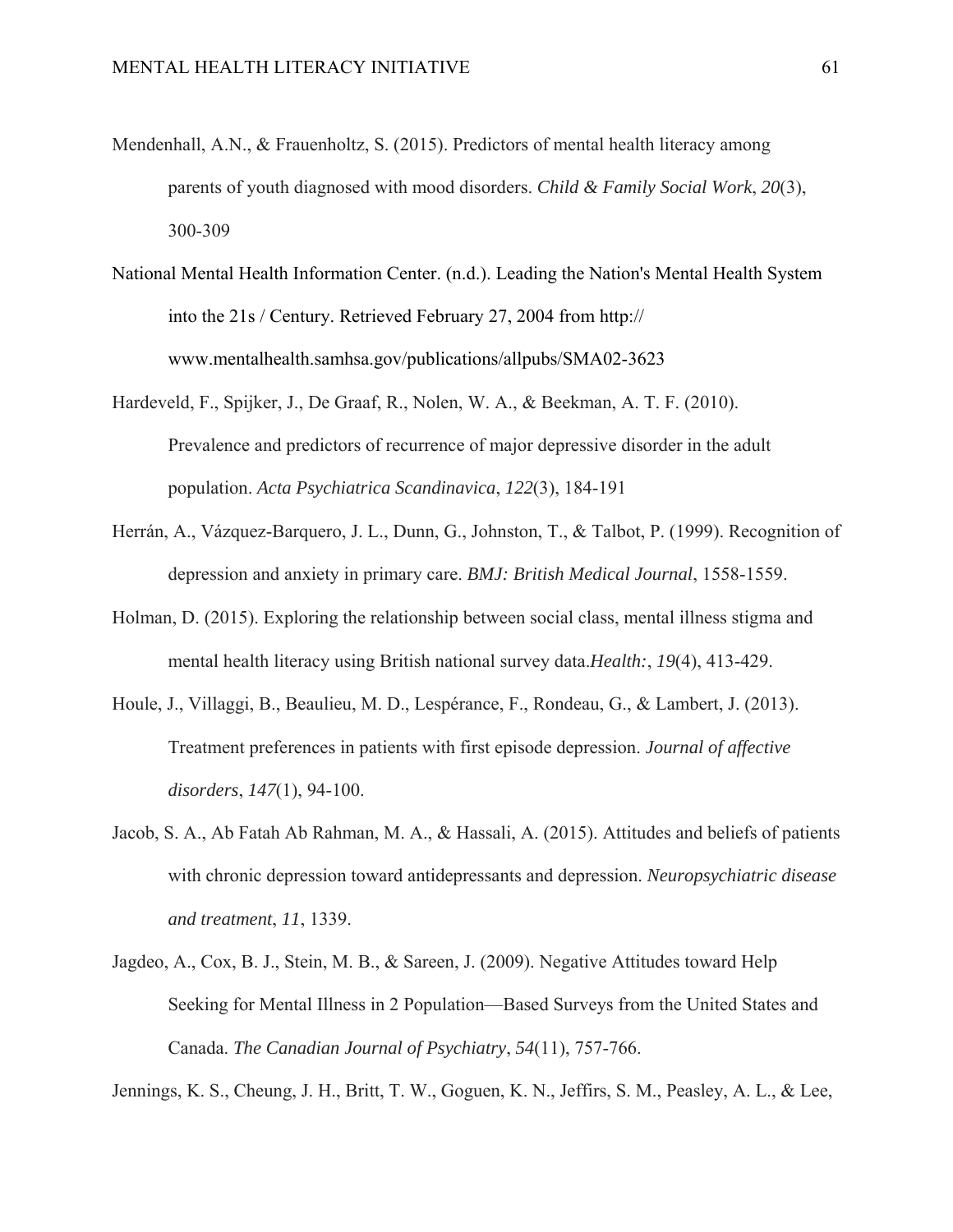A. C. (2015). How are perceived stigma, self-stigma, and self-reliance related to treatment-seeking? A three-path model. *Psychiatric Rehabilitation Journal*, *38*(2), 109.

- Jorm, A. F. (2000). Mental health literacy: Public knowledge and beliefs about mental disorders. *The British Journal of Psychiatry*, *177*(5), 396-401.
- Jorm, A. F. (2012). Mental health literacy: empowering the community to take action for better mental health. *American Psychologist*, *67*(3), 231.
- Jorm, A.F., Kelly, C.M., Wright, A., Parslow, R.A., Harris, M.G. & McGorry, P.D (2006) Belief in dealing with depression alone: results from community surveys of adolescents and adults. Journal of Affective Didorders, 96, 59-65
- Jorm, A. F., Korten, A. E., Jacomb, P. A., Christensen, H., Rodgers, B., & Pollitt, P. (1997). 'Mental health literacy. *a survey of the public's ability to recognise mental disorders and their beliefs about the effectiveness of treatment. Med J Aust*, *166*(4), 182-186.
- Jorm, A.F & Wright, A. (2007) Beliefs of young people and their parents about the effectiveness of interventions for mental disorders. Australian and New Zealand Journal of Psychiatry, 41, 656-666.
- Kangovi, S., Barg, F. K., Carter, T., Long, J. A., Shannon, R., & Grande, D. (2013). Understanding why patients of low socioeconomic status prefer hospitals over ambulatory care. *Health Affairs*, *32*(7), 1196-1203.
- Kelly, C. M., Jorm, A. F., & Wright, A. (2007). Improving mental health literacy as a strategy to facilitate early intervention for mental disorders.*Medical Journal of Australia*, *187*(7), S26.
- Kessler, R. C., Berglund, P., Demler, O., Jin, R., Merikangas, K. R., & Walters, E. E. (2005).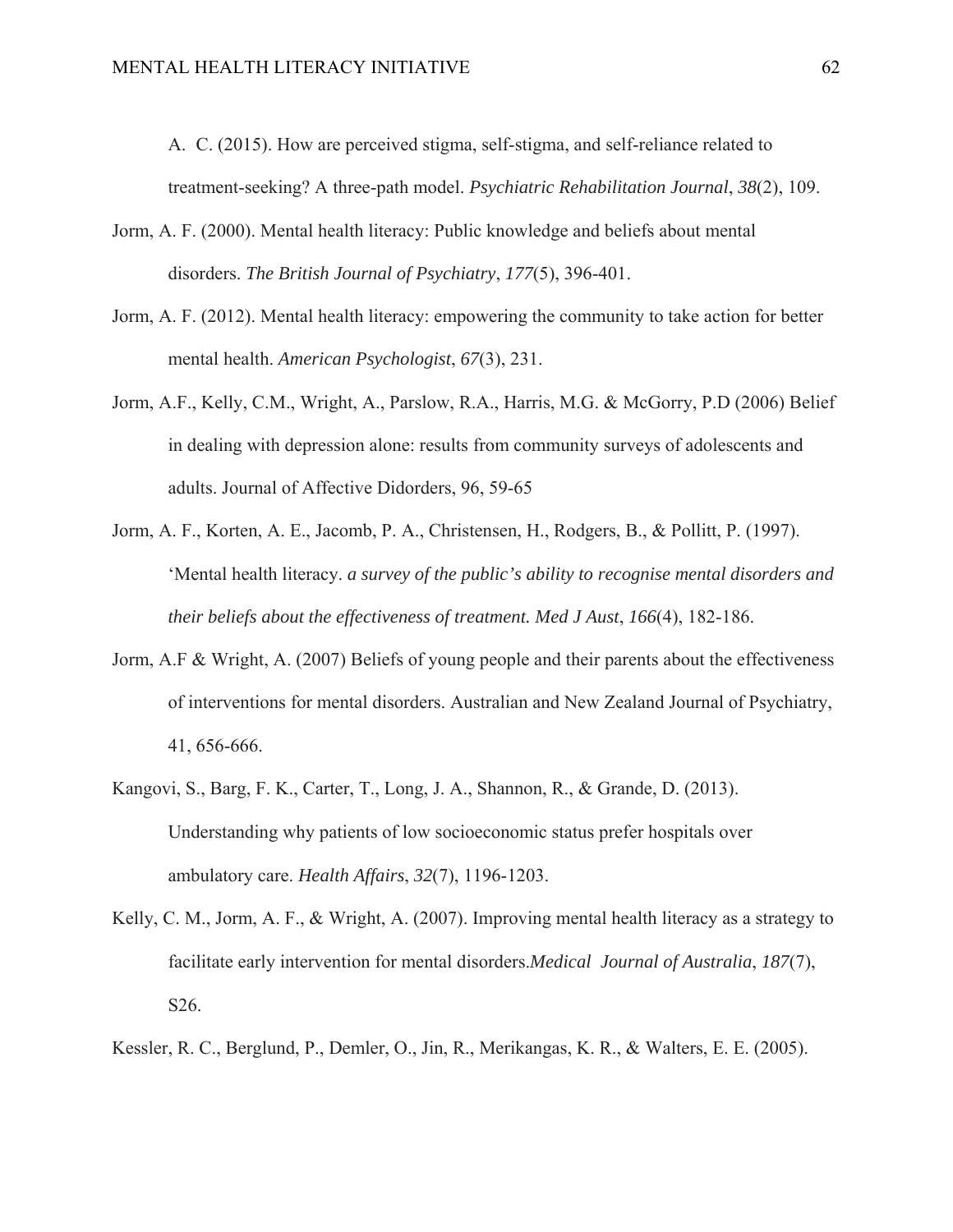Lifetime prevalence and age-of-onset distributions of DSM-IV disorders in the National Comorbidity Survey Replication. *Archives of general psychiatry*, *62*(6), 593-602.

- Klineberg, E., Biddle, L., Donovan, J., & Gunnell, D. (2011). Symptom recognition and help seeking for depression in young adults: a vignette study. *Social Psychiatry and Psychiatric Epidemiology*, *46*(6), 495-505.
- Link, B. G. and Phelan, J. C. (2010) Labelling and Stigma. In Scheid, T. L. and Brown, T. N. (eds.) A Handbook for the Study of Mental Health: Social Contexts, Theories, and Systems (2nd edition). Cambridge: Cambridge University Press
- Lim, L., Goh, J., Chan, Y. H., & Poon, S. H. (2015). Mental Health Literacy and the Belief in the Supernatural. *Open Journal of Psychiatry*, *5*(04), 334.Louwman, W. J., Aarts, M. J.,

Houterman, S., van Lenthe, F. J., Coebergh, J. W. W., & Janssen-

- Heijnen, M. L. G. (2010). A 50 percent higher prevalence of life-shortening chronic conditions among cancer patients with low socioeconomic status. *British journal of cancer*, *103*(11), 1742-1748.
- Löwe, B., Spitzer, R. L., Williams, J. B., Mussell, M., Schellberg, D., & Kroenke, K. (2008). Depression, anxiety and somatization in primary care: syndrome overlap and functional impairment. *General hospital psychiatry*, *30*(3), 191-199.
- McNair, B. G., Highet, N. J., Hickie, I. B., & Davenport, T. A. (2002). Exploring the perspectives of people whose lives have been affected by depression. *Medical Journal of Australia*, *176*(10), S69.
- Meyer, B., Pilkonis, P. A., Krupnick, J. L., Egan, M. K., Simmens, S. J., & Sotsky, S. M. (2002). Treatment expectancies, patient alliance and outcome: Further analyses from the National Institute of Mental Health Treatment of Depression Collaborative Research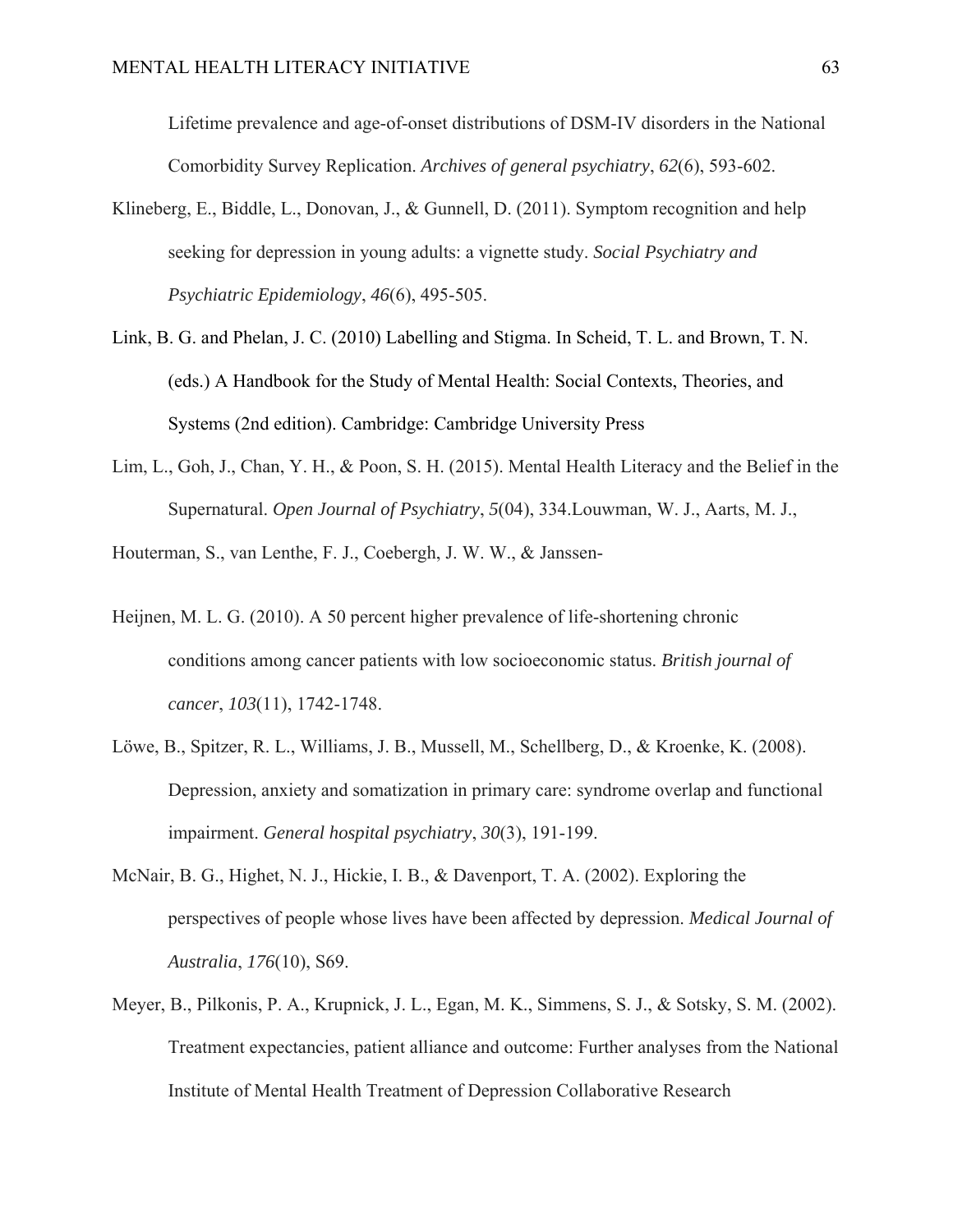Program. *Journal of Consulting and Clinical Psychology*, *70*(4), 1051.

- Mond, J. M., Hay, P. J., Paxton, S. J., Rodgers, B., Darby, A., Nillson, J., ... & Owen, C. (2010). Eating disorders "mental health literacy" in low risk, high risk and symptomatic women: Implications for health promotion programs. *Eating Disorders*, *18*(4), 267-285.
- Miklowitz, D. J., George, E. L., Richards, J. A., Simoneau, T. L., & Suddath, R. L. (2003). A randomized study of family-focused psychoeducation and pharmacotherapy in the outpatient management of bipolar disorder. *Archives of General Psychiatry*, *60*(9), 904- 912.
- Miranda, J., Lawson, W., & Escobar, J. I. (2002). Ethnic minorities. Mental Health Services Research.
- Miranda, J., Bernal, G., Lau, A., Kohn, L., Hwang, W., & LaFromboise, T. (2005). State of the science on psychosocial interventions for ethnic minorities. Annual Reviews of Clinical Psychology, 1, 113–142.
- Mojtabai, R. (2005). Trends in contacts with mental health professionals and cost barriers to mental health care among adults with significant psychological distress in the United States: 1997- 2002. *American Journal of Public Health*, *95*(11), 2009-2014.
- Mojtabai, R., Olfson, M., Sampson, N. A., Jin, R., Druss, B., Wang, P. S., & Kessler, R. (2011). Barriers to mental health treatment: results from the National Comorbidity Survey Replication. *Psychological medicine*, *41*(8), 1751-1761.
- Murphy, J. M., Olivier, D. C., Monson, R. R., Sobol, A. M., Federman, E. B., & Leighton, A. H. (1991). Depression and anxiety in relation to social status: A prospective epidemiologic study. *Archives of General Psychiatry*, *48*(3), 223-229.

Nutbeam, D. (2000). Health literacy as a public health goal: a challenge for contemporary health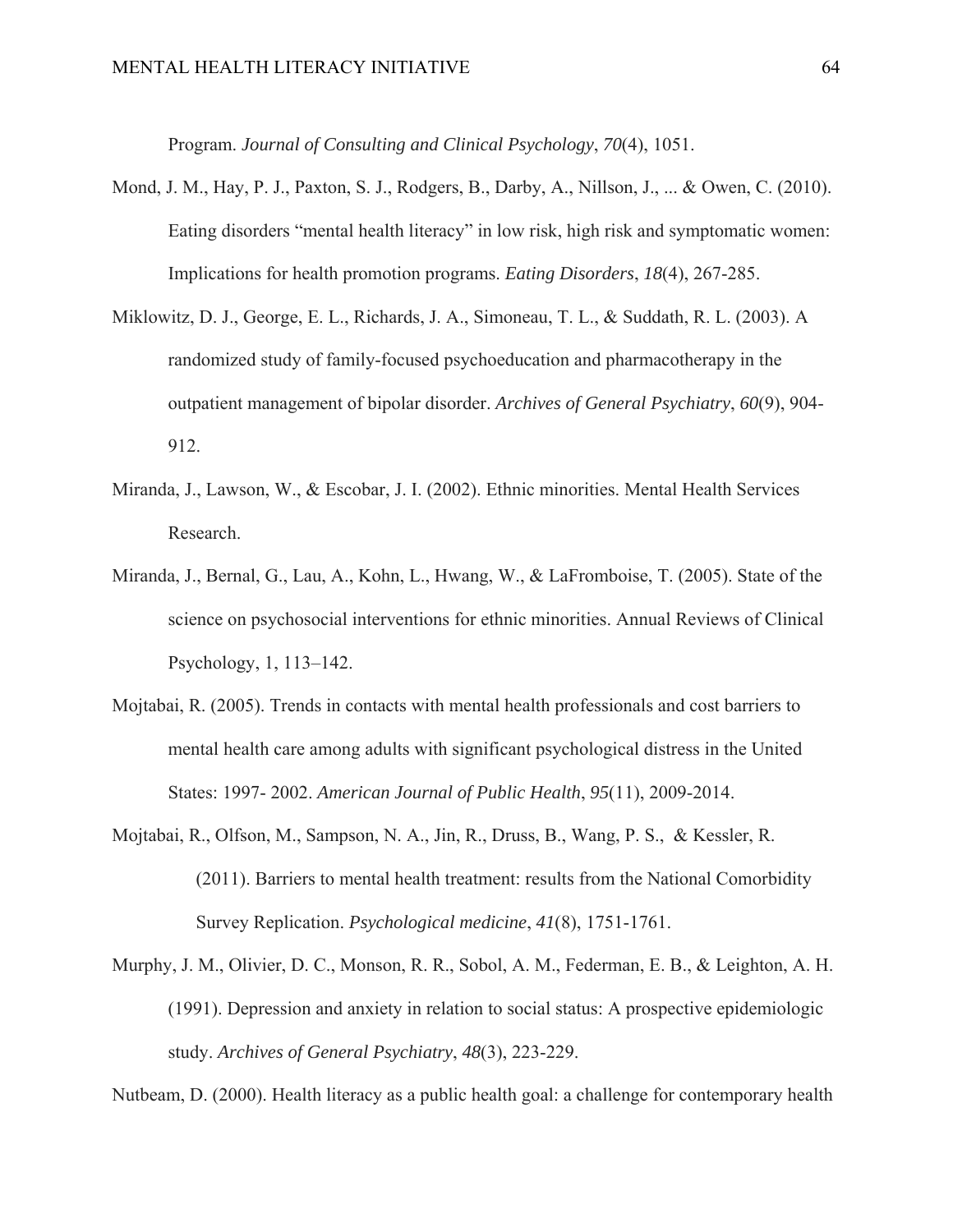education and communication strategies into the 21st century. *Health promotion international*, *15*(3), 259-267.

- O'Connor, M., Casey, L., & Clough, B. (2014). Measuring mental health literacy–a review of scale-based measures. *Journal of mental health*, *23*(4), 197-204.
- Olfson, M., Mojtabai, R., Sampson, N. A., Hwang, I., Druss, B., Wang, P. S, & Kessler, R. C. (2009). Dropout from outpatient mental health care in the United States. *Psychiatric Services*, *60*(7), 898-907.
- Pescosolido, B. A., & Boyer, C. A. (2010). Understanding the context and dynamic social processes of mental health treatment. *A handbook for the study of mental health: Social contexts, theories, and systems*, *2*, 420-38.
- Philis-Tsimikas, A., Walker, C., Rivard, L., Talavera, G., Reimann, J. O., Salmon, M., & Araujo, R.(2004). Improvement in Diabetes Care of Underinsured Patients Enrolled in Project Dulce A community-based, culturally appropriate, nurse case management and peer education diabetes care model.*Diabetes care*, *27*(1), 110-115.
- Phelan, M., Stradins, L., & Morrison, S. (2001). Physical health of people with severe mental illness: can be improved if primary care and mental health professionals pay attention to it. *British Medical Journal*, *322*(7284), 443-443.
- Prince, M., Patel, V., Saxena, S., Maj, M., Maselko, J., Phillips, M. R., & Rahman, A. (2007). No health without mental health.
- Reavley, N. J., & Jorm, A. F. (2011). Recognition of mental disorders and beliefs about treatment and outcome: findings from an Australian national survey of mental health literacy and stigma. *Australian & New Zealand Journal of Psychiatry*, *45*(11), 947-956.

Rojas-García, A., Ruiz-Perez, I., Rodríguez-Barranco, M., Bradley, D. C. G., Pastor-Moreno, G.,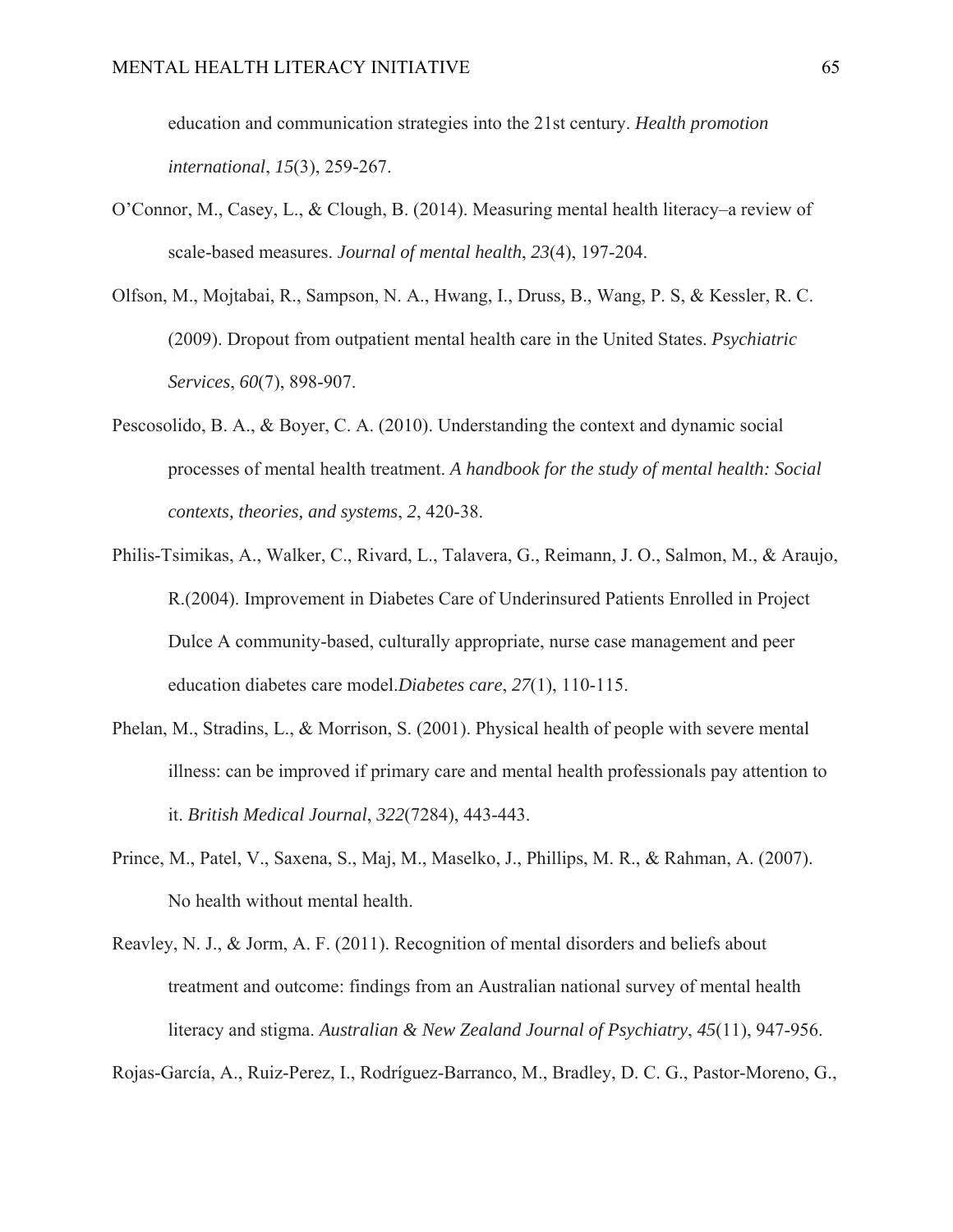& Ricci-Cabello, I. (2015). Healthcare interventions for depression in low socioeconomic status populations: A systematic review and meta-analysis. *Clinical psychology review*, *38*, 65-78.

- Rowan, K., McAlpine, D. D., & Blewett, L. A. (2013). Access and cost carriers to mental health care, by insurance status, 1999–2010. *Health affairs*,*32*(10), 1723-1730.
- Santiago, C. D., Kaltman, S., & Miranda, J. (2013). Poverty and Mental Health: How Do Low‐ Income Adults and Children Fare in Psychotherapy? *Journal of clinical psychology*, *69*(2), 115- 126.
- Sareen, J., Afifi, T. O., McMillan, K. A., & Asmundson, G. J. (2011). Relationship between household income and mental disorders: findings from a population-based longitudinal study. *Archives of General Psychiatry*, *68*(4), 419-427.
- Saxena, S., Thornicroft, G., Knapp, M., & Whiteford, H. (2007). Resources for mental health: scarcity, inequity, and inefficiency. *The lancet*, *370*(9590), 878-889.
- Scheyett, A. (2005). The mark of madness: Stigma, serious mental illnesses, and social work. Social Work in Mental Health, 3(4), 79-97.
- Schillinger, D., Grumbach, K., Piette, J., Wang, F., Osmond, D., Daher, C., & Bindman, A. B. (2002). Association of health literacy with diabetes outcomes. *Jama*, *288*(4), 475-482.
- Sharp, W., Hargrove, D. S., Johnson, L., & Deal, W. P. (2006). Mental health education: an evaluation of a classroom-based strategy to modify help seeking for mental health problems. *Journal of College Student Development*, *47*(4), 419-438.
- Simon, G. E., & Ludman, E. J. (2010). Predictors of early dropout from psychotherapy for depression in community practice. *Psychiatric Services*,*61*(7), 684-689.\

Sotsky, S. M., Glass, D. R., Shea, M. T., Pilkonis, P. A., Collins, J. F., Elkin, I., et al. (1991).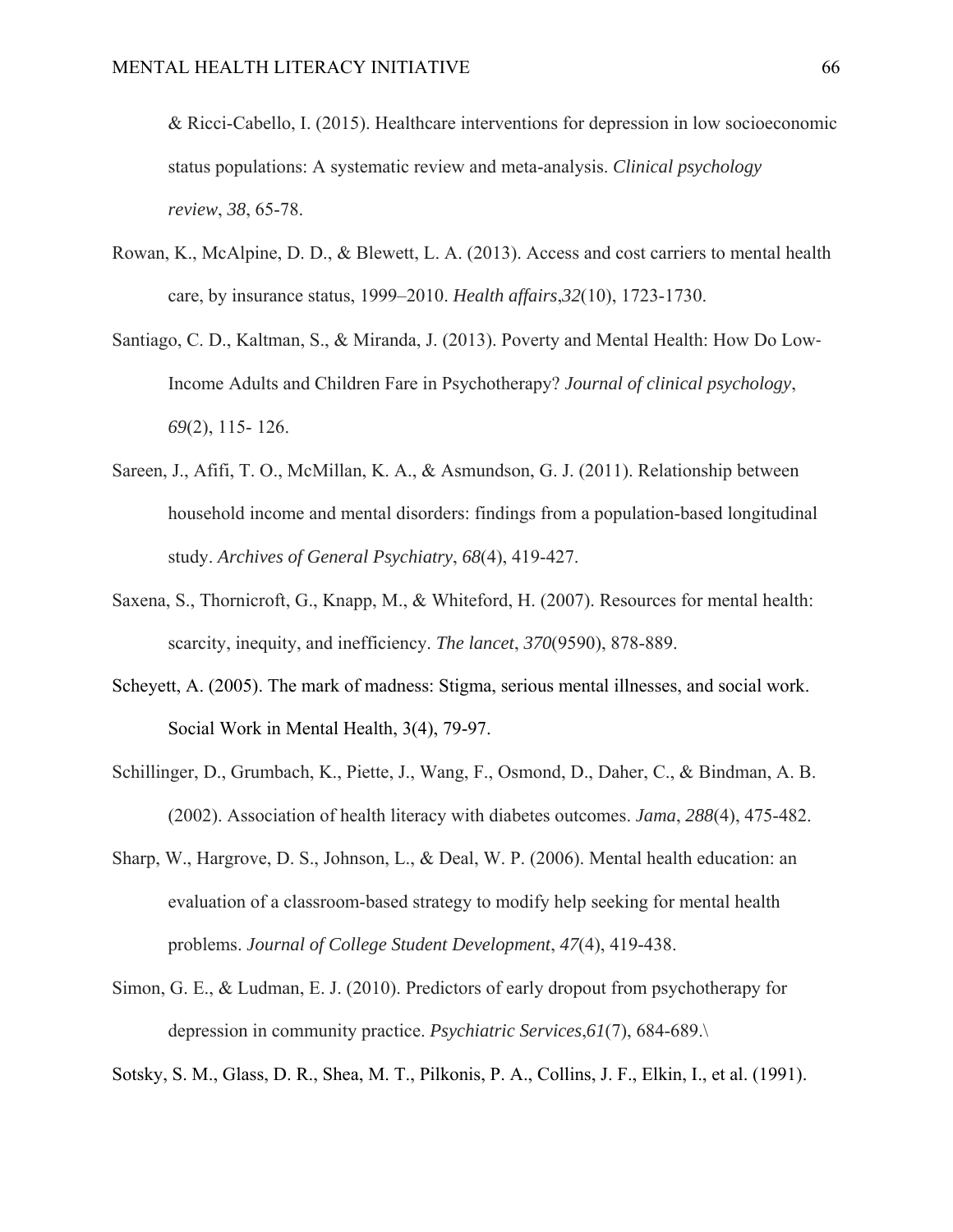Patient predictors of response to psychotherapy and pharmacotherapy: Findings in the NIMH Treatment of Depression Collaborative Research Program. American Journal of Psychiatry, 148, 997–1008.

- Sripada, R. K., Richards, S. K., Rauch, S. A., Walters, H. M., Ganoczy, D., Bohnert, K. M., ... & Valenstein, M. (2015). Socioeconomic status and mental health service use among National Guard soldiers. *Psychiatric Services*, *66*(9), 992-995
- Thompson, A., Hunt, C., & Issakidis, C. (2004). Why wait? Reasons for delay and prompts to seek help for mental health problems in an Australian clinical sample. *Social psychiatry and psychiatric epidemiology*, *39*(10), 810-817.
- Thompson, A., Issakidis, C., & Hunt, C. (2008). Delay to seek treatment for anxiety and mood disorders in an Australian clinical sample. *Behaviour Change*, *25*(2), 71-84.
- Tique, J. A., Howard, L. M., Gaveta, S., Sidat, M., Rothman, R. L., Vermund, S. H., & Ciampa, P. J. (2016). Measuring health literacy among adults with HIV infection in Mozambique: development and validation of the HIV literacy test. *AIDS and Behavior*, 1-11.
- Van Zoonen, K., Kleiboer, A., Cuijpers, P., Smit, J., Penninx, B., Verhaak, P., & Beekman, A. (2016). Determinants of attitudes towards professional mental health care, informal help and self-reliance in people with subclinical depression. *International Journal of Social Psychiatry*, *62*(1), 84-93.
- Van Voorhees, B. W., Fogel, J., Houston, T. K., Cooper, L. A., Wang, N. Y., & Ford, D. E. (2006). Attitudes and illness factors associated with low perceived need for depression treatment among young adults. *Social Psychiatry and Psychiatric Epidemiology*, *41*(9), 746-754.

Vega, W. A., Karno, M., Alegria, M., Alvidrez, J., Bernal, G., Escamilla, M, & Loue, S. (2007).